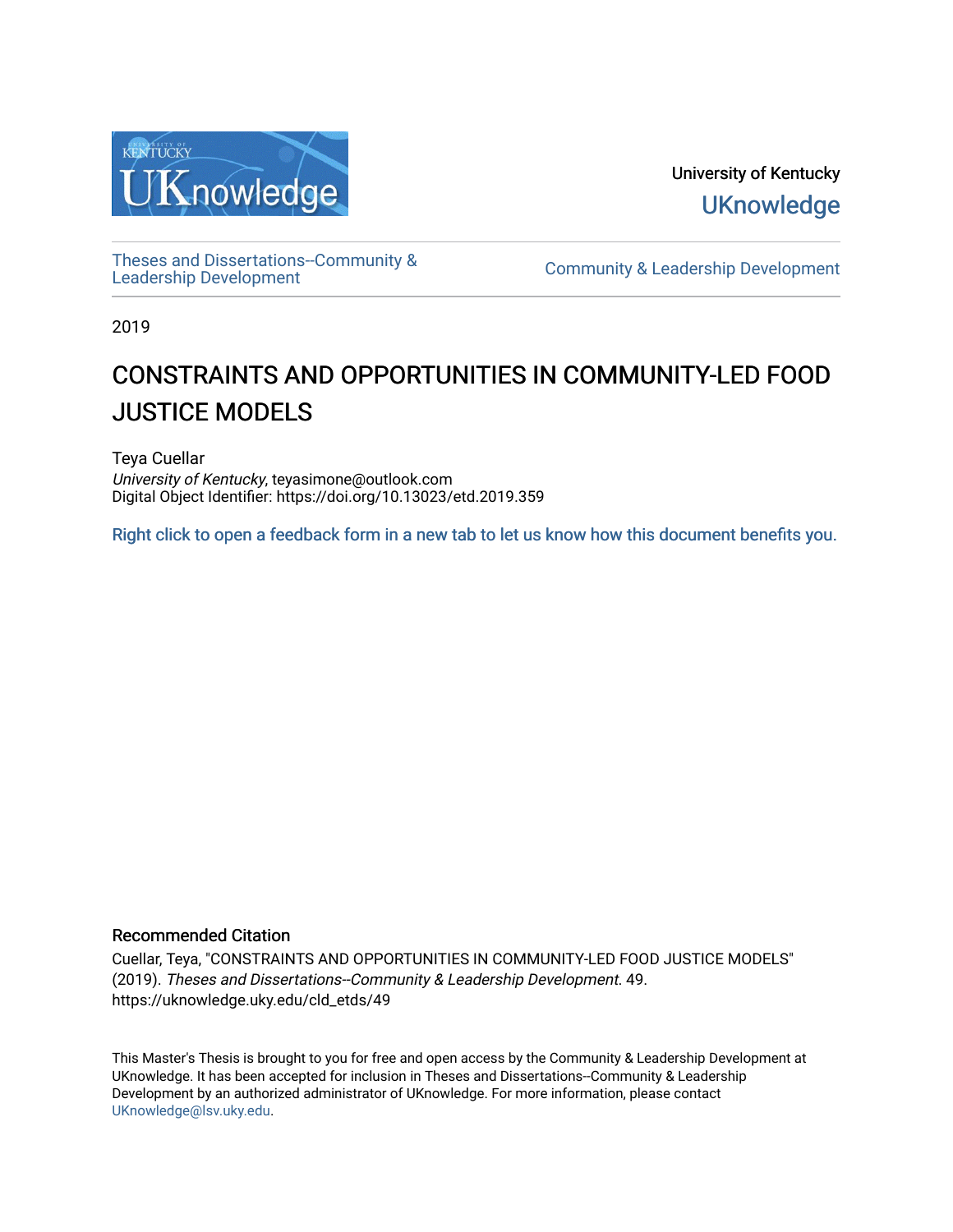## STUDENT AGREEMENT:

I represent that my thesis or dissertation and abstract are my original work. Proper attribution has been given to all outside sources. I understand that I am solely responsible for obtaining any needed copyright permissions. I have obtained needed written permission statement(s) from the owner(s) of each third-party copyrighted matter to be included in my work, allowing electronic distribution (if such use is not permitted by the fair use doctrine) which will be submitted to UKnowledge as Additional File.

I hereby grant to The University of Kentucky and its agents the irrevocable, non-exclusive, and royalty-free license to archive and make accessible my work in whole or in part in all forms of media, now or hereafter known. I agree that the document mentioned above may be made available immediately for worldwide access unless an embargo applies.

I retain all other ownership rights to the copyright of my work. I also retain the right to use in future works (such as articles or books) all or part of my work. I understand that I am free to register the copyright to my work.

## REVIEW, APPROVAL AND ACCEPTANCE

The document mentioned above has been reviewed and accepted by the student's advisor, on behalf of the advisory committee, and by the Director of Graduate Studies (DGS), on behalf of the program; we verify that this is the final, approved version of the student's thesis including all changes required by the advisory committee. The undersigned agree to abide by the statements above.

> Teya Cuellar, Student Dr. Keiko Tanaka, Major Professor Dr. Patricia Dyk, Director of Graduate Studies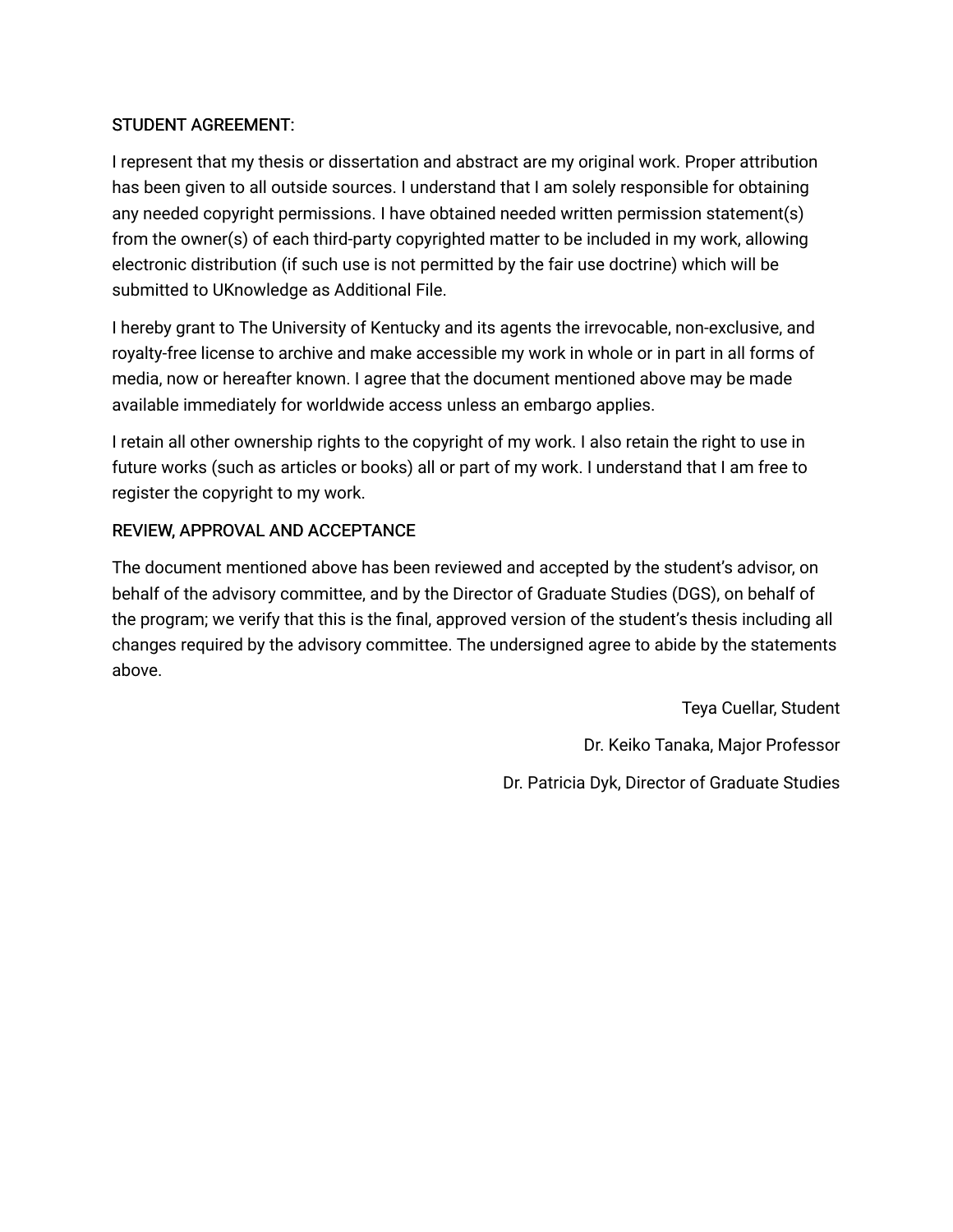## CONSTRAINTS AND OPPORTUNITIES IN COMMUNITY-LED FOOD JUSTICE **MODELS**

THESIS

A thesis submitted in partial fulfillment of the requirements for the degree of Master of Science in Community and Leadership Development in the College of Agriculture, Food and Environment at the University of Kentucky

By

Teya Cuellar

Lexington, Kentucky

Director: Dr. Keiko Tanaka, Professor of Community and Leadership Development

Lexington, Kentucky

2019

Copyright © Teya Cuellar 2019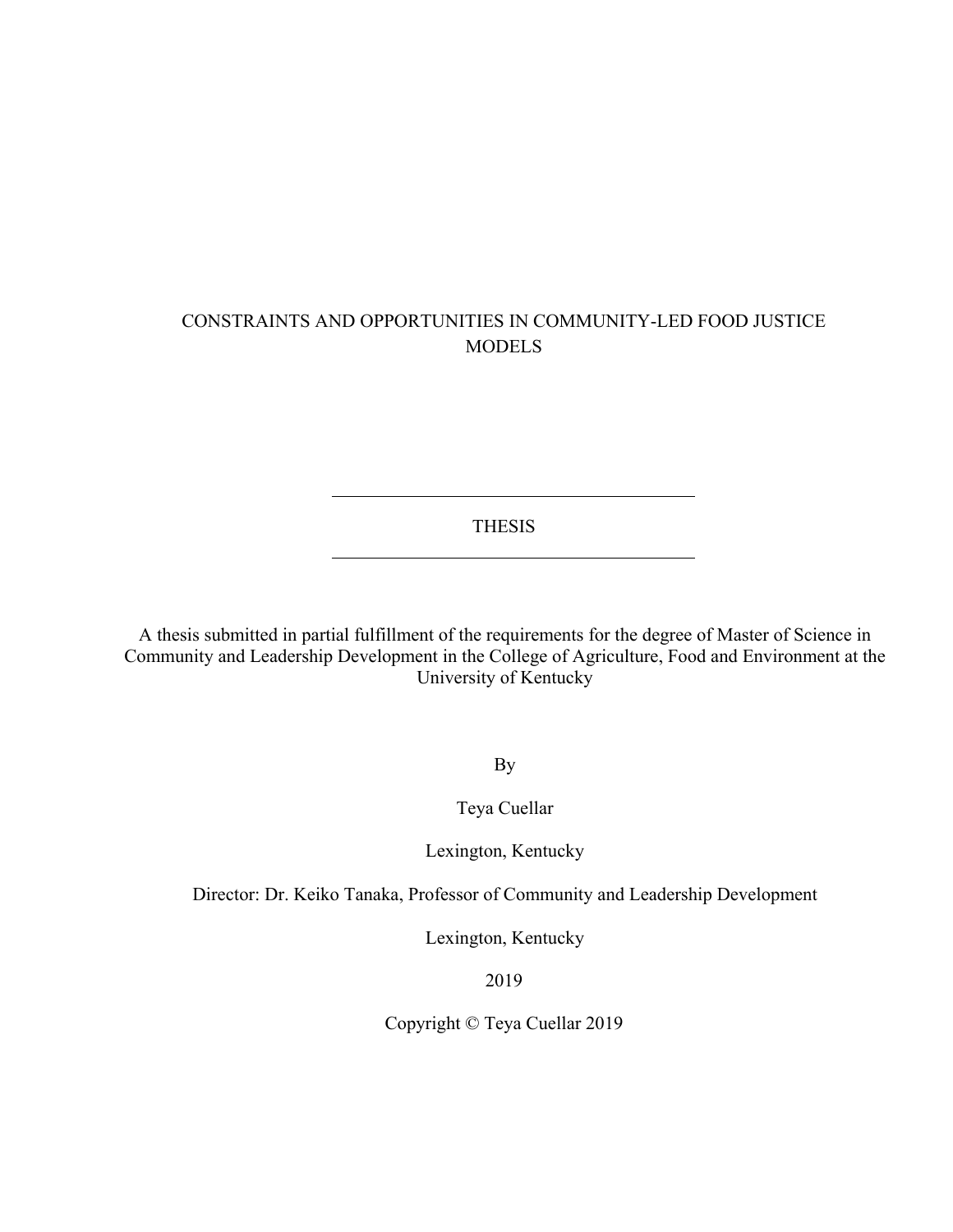## ABSTRACT OF THESIS

### CONSTRAINTS AND OPPORTUNITIES IN COMMUNITY-LED FOOD JUSTICE MODELS

Non-profits that do community-led food justice work with lower income communities face particular constraints and opportunities. This study examined those constraints and opportunities through participant observation of one such organization and interviews with four other organizations. Findings include the diversity of definitions for "community-led," assets that can help or constrain the organization, and diversity in defining "scaling up" their organization models and missions. The organizations that heavily focused on lower income consumers noted tensions with the board of the nonprofit and lack of engagement of consumers. I conclude by critiquing using language such as "models," "scaling up," or "replicating" when doing community-led food justice with lower income communities. I propose using the "scaling deep" framework (Moore, Riddell & Vocisano, 2015) and using Social Network Analysis as a tool for community development and developing alternative food initiatives with lower income individuals and communities.

KEYWORDS: Community-led food justice, food justice models.

 Teya Cuellar 7/19/2019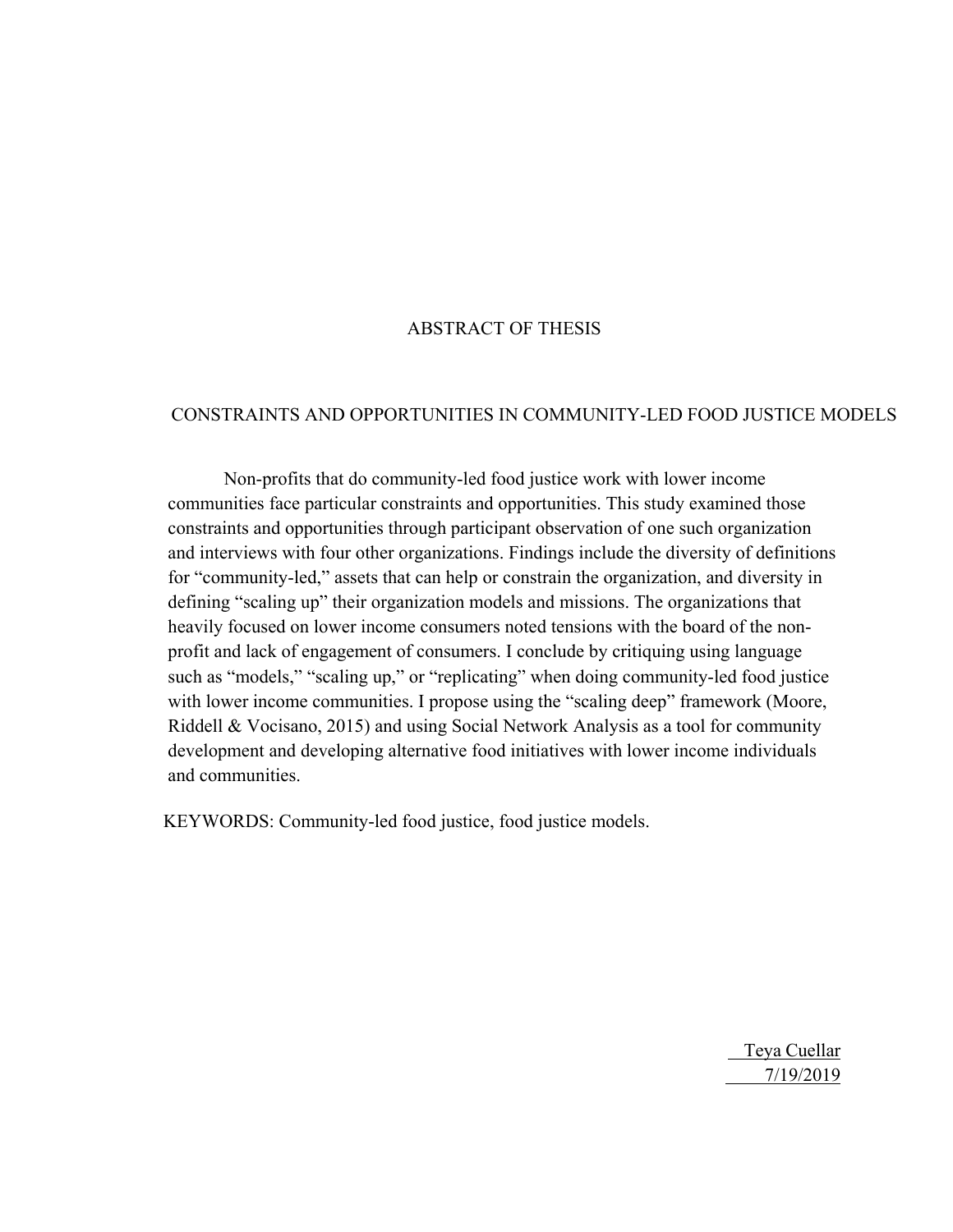# CONSTRAINTS AND OPPORTUNITIES IN COMMUNITY-LED FOOD JUSTICE MODELS

By Teya Cuellar

> Dr. Keiko Tanaka Director of Thesis

Dr. Patricia Dyk Director of Graduate Studies

7/19/2019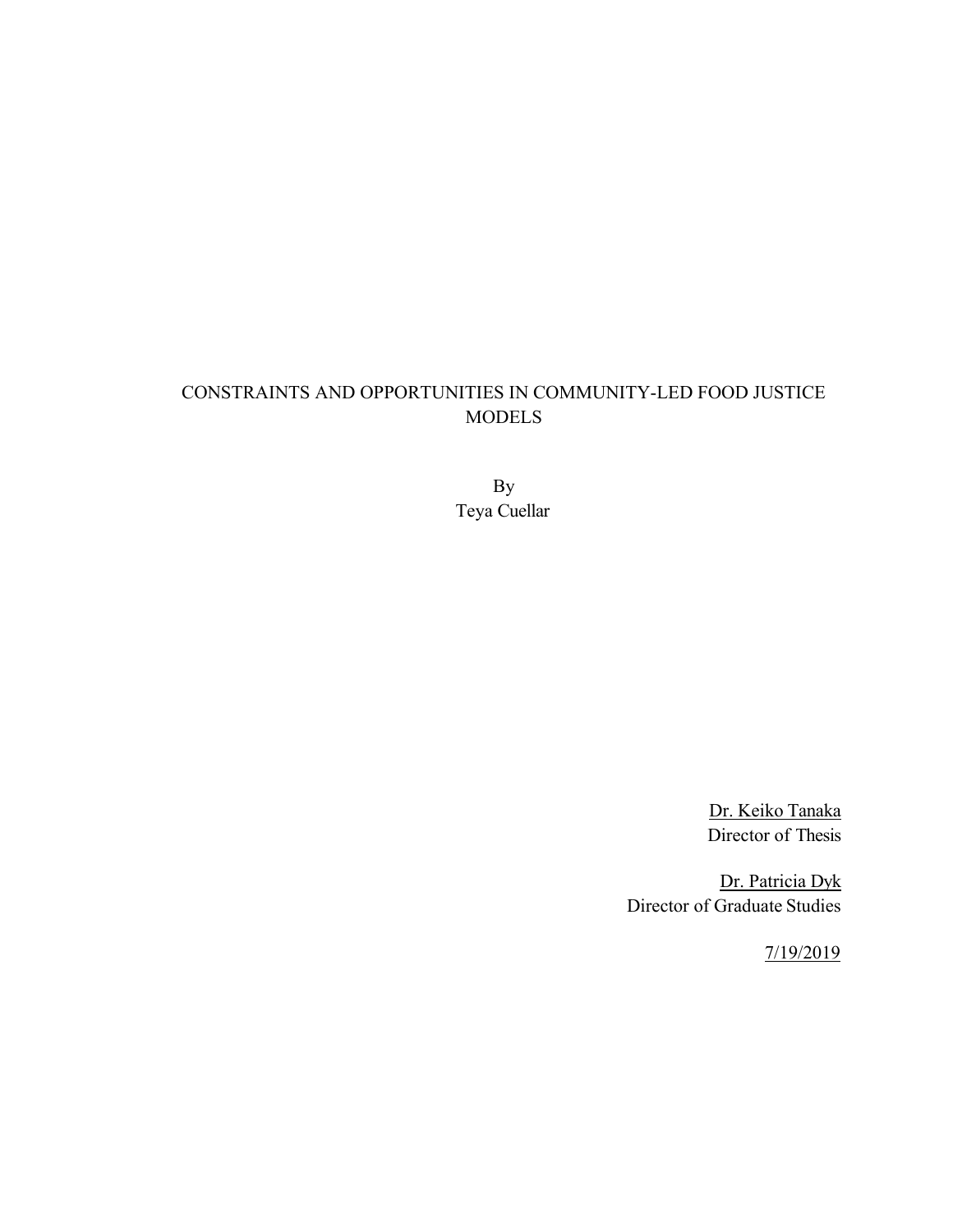| <b>CHAPTER ONE: INTRODUCTION</b><br>CHAPTER TWO: LITERATURE REVIEW<br><b>CHAPTER THREE: METHODOLOGY</b> |
|---------------------------------------------------------------------------------------------------------|
|                                                                                                         |
|                                                                                                         |
|                                                                                                         |
|                                                                                                         |
|                                                                                                         |
|                                                                                                         |
|                                                                                                         |
|                                                                                                         |
|                                                                                                         |
|                                                                                                         |
|                                                                                                         |
|                                                                                                         |
|                                                                                                         |
|                                                                                                         |
|                                                                                                         |
|                                                                                                         |
|                                                                                                         |
|                                                                                                         |
|                                                                                                         |
|                                                                                                         |
|                                                                                                         |
|                                                                                                         |
|                                                                                                         |
|                                                                                                         |
|                                                                                                         |
|                                                                                                         |
|                                                                                                         |
|                                                                                                         |
|                                                                                                         |
|                                                                                                         |
|                                                                                                         |

## TABLE OF CONTENTS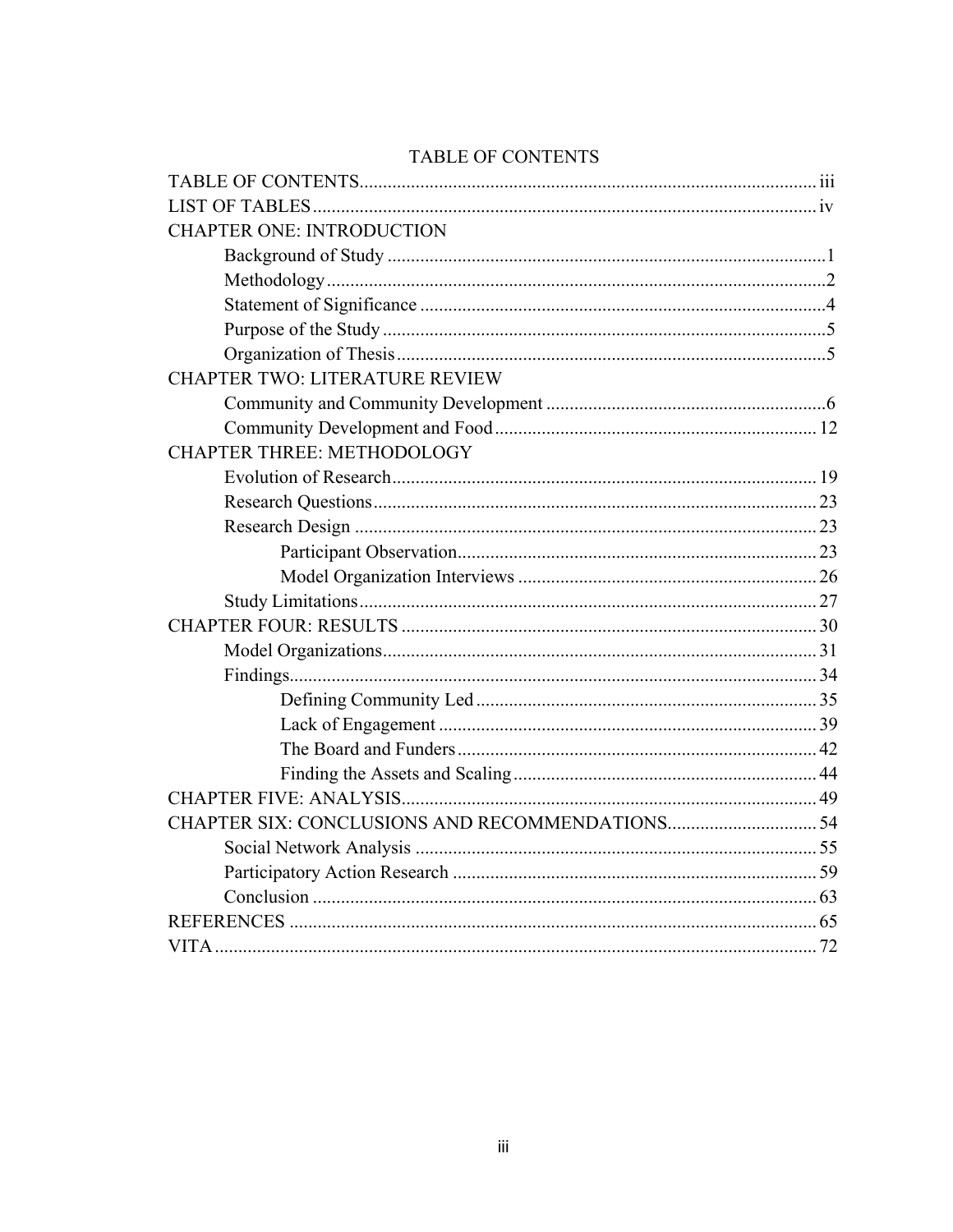# LIST OF TABLES

|--|--|--|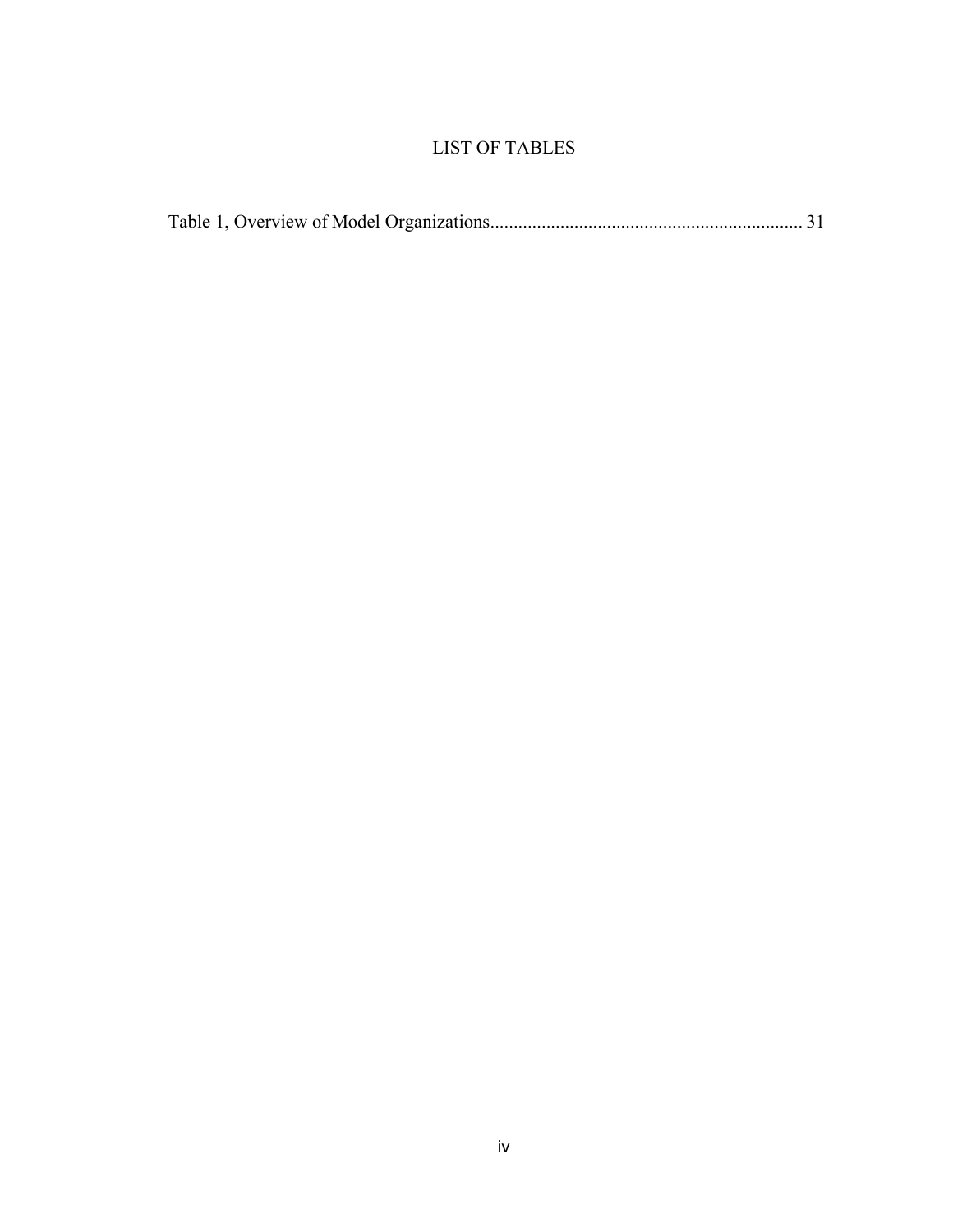#### Chapter 1: Introduction

Local agri-food networks can offer new ways of provisioning food for historically food-insecure communities that do not benefit from the current industrial agricultural system in the United States. Stakeholders involved, methods used, and values held within this alternative food system can vary immensely. Answering questions such as *who* is involved, *how* are they involved, and *why* they do this work can shift a conversation between the nebulous terms of food security, food justice, food sovereignty, and community development. Working within local, alternative food systems is immensely technical, heavily collaborative, and requires deep cultural and behavioral shifts. Integrating these skills and practices with a community development framework for lower-income and marginalized communities can shift values and practices to move beyond food access and security and include community capacity building, collective action, and ownership and control over food provisioning. In this thesis, I ask: how do we move beyond food access to community development and empowerment through food? Furthermore, what tensions and challenges are there when a non-profit seeks to do food justice *with* lower-income communities?

## <span id="page-7-0"></span>Background of Study

Over 10 months I had many opportunities to interact with a  $501(c)3$  organization that did community-led food justice work in the United States. To protect the non-profit identity, I will not disclose the location (including the state or region) or the name of the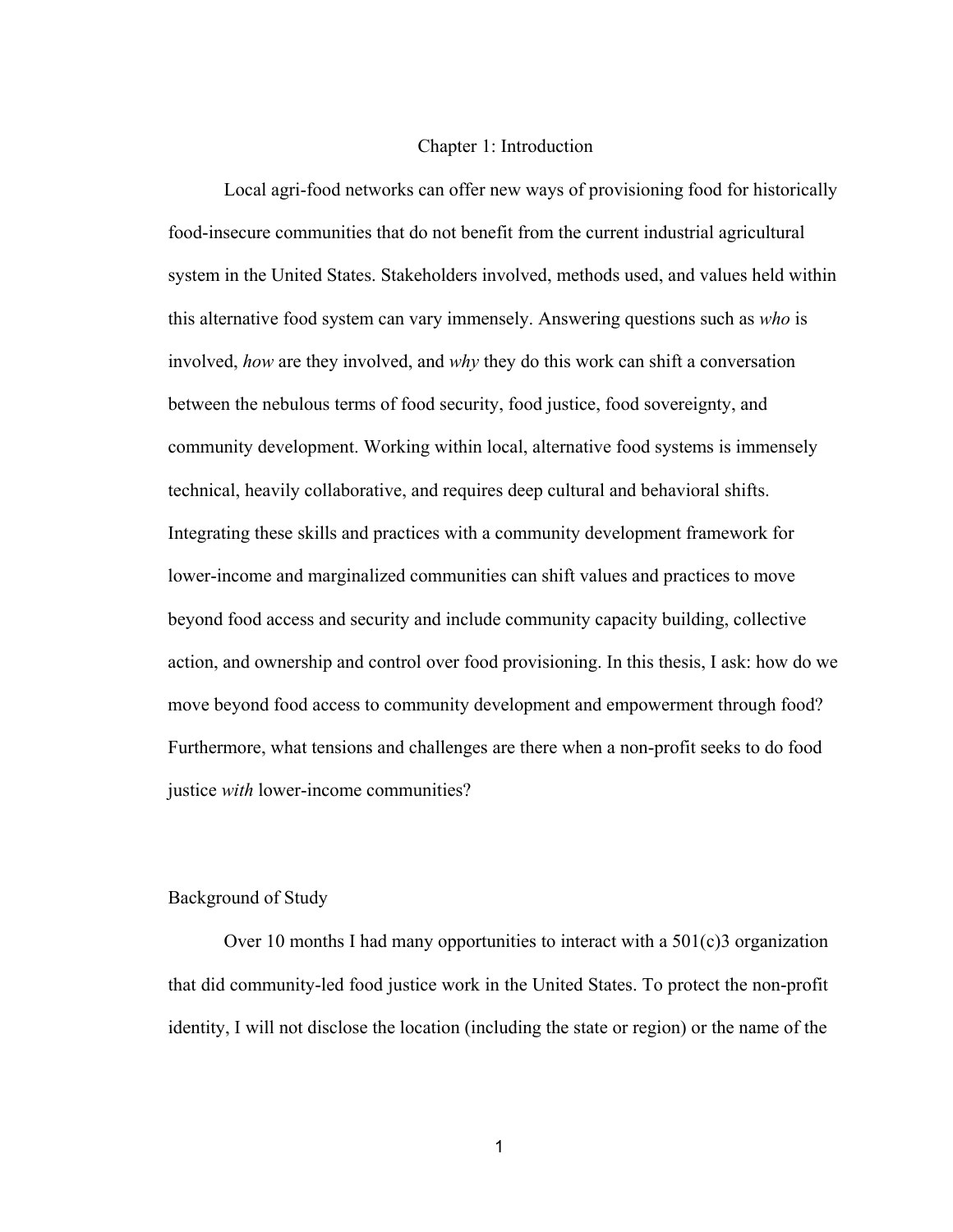organization. The non-profit will be referred to as Community Food Power Inc (CFP Inc.). This non-profit works to do food justice through community power in mostly urban settings. Within its geographic region the non-profit coordinates with several community food markets here titled Power Markets. These markets are hybrid cooperative buying clubs and multi-farm CSAs (Hyden, 2017). Markets are mostly located in lower-income neighborhoods where food access is a concern. In principle, the Power Markets are meant to be located at significant community sites, such as churches, theaters, or community centers. These markets are run by community members and volunteers who are the buying club "shareholders." Cooperative economics and a sliding payment scale are used based on diverse income levels. EBT is accepted. Full share purchasing is not required at the beginning of the season; flexible payment is important for the overall model to accommodate lower-income families and individuals. The non-profit strives to help communities start a Power Market. As I will discuss fully below, CFP Inc. uses the rhetoric of "volunteer-driven," "community-powered," and "food is a human right," to distinguish Power Markets from other hybrid markets run by similar community-based organizations (CBOs).

### <span id="page-8-0"></span>Methodology

Through multiple modes of participant observation, I developed a more nuanced and critical perspective of CFP Inc. as an organization. Underneath the communitypowered social enterprise rhetoric, I saw an organization struggling to balance its financial, social, and environmental goals and maintain its viability as an enterprise. I saw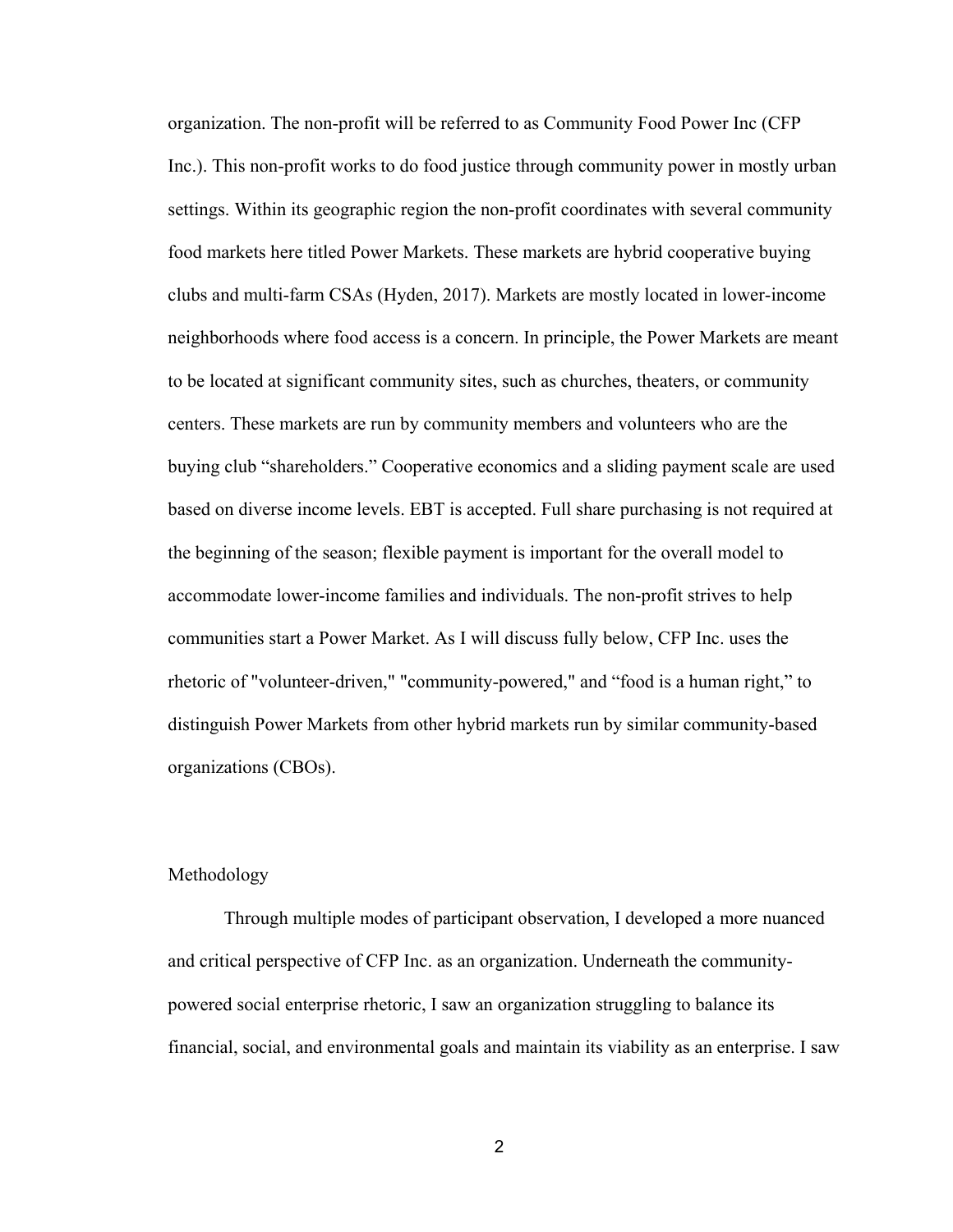mission drift, a discordance of community empowerment values amidst a technical assistance approach to achieve food access for lower-income communities, and various leadership and collaborative tactics that seemed antithetical to the organization's mission. My observations and reflections allowed me to critically evaluate community agro-food economies and the neoliberal centric paradigm in which they exist. I wondered: Can we "scale-up" and "replicate" community-led food models? If we can: Should we?

In addition to my time with CFP Inc. and the Power Markets, I had the opportunity to conduct four semi-structured interviews with non-profit leaders (including one hybrid non-profit/LLC) who in diverse ways incorporated community-led food models into their organizations. Methods for community-led food models varied from mobile markets, to organizing retail outlets for Amish produce auctions, to food aggregation for CBOs who decided their sliding payment scales for their specific constituencies. Once I analyzed the data from participant observation and interviews, I was able to discern common struggles, methods and approaches to creating not only food access but community development. Through comparing CFP Inc. and the four other organizations, I was able to understand the difficult tradeoffs organizations make financially, practically, and ethically when working *with*, not for, marginalized communities to create healthy food access *and* community development.

<sup>&</sup>lt;sup>1</sup> It is beyond the scope of this thesis to explore the full meaning and extent of the term "neoliberal." For the purposes of this study I identify its meaning broadly with primarily market- based solutions, private ownership rather than collective action, and replicated solutions.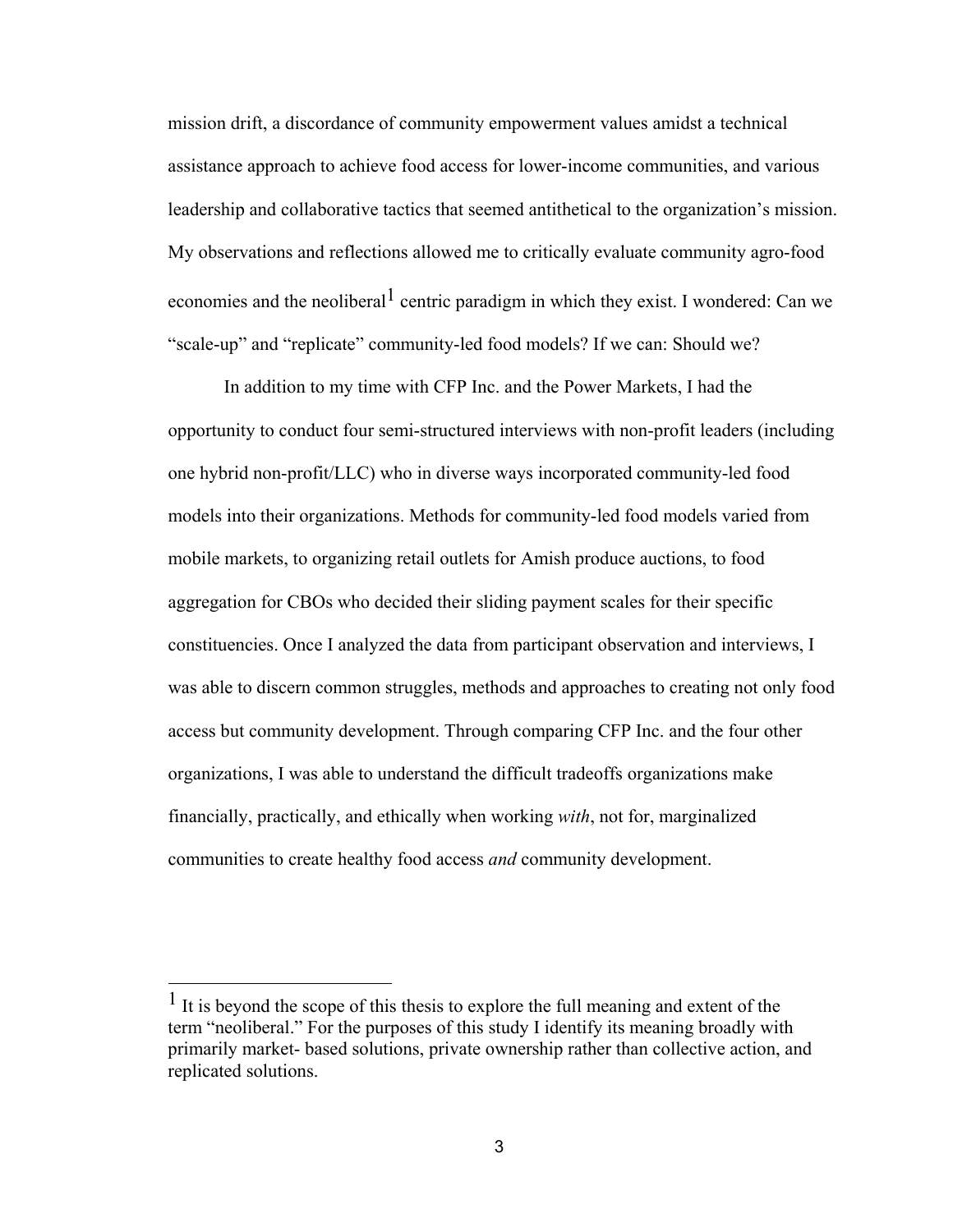<span id="page-10-0"></span>Statement of Significance

I write this thesis for people who believe in community power and community ownership yet recognize that they are not a part of the community. This has been something I have internally struggled with throughout my graduate studies. I find myself volunteering, working, or talking to someone. I stop to wonder: Am I doing everything I can to create change? Does the organization I am working for or with not seem to be doing enough? What is *enough*? I conjecture that this anxiety is experienced by many non-profit, social enterprise, and business people who want to do good through their work. How do we position ourselves within a community, recognize our privilege with grace, and help others help themselves without perpetuating stereotypes, the existing power dynamics between ourselves and the community, and the greater capitalist system we all operate within? Furthermore, how do we financially operate our non-profit or business *and* empower others? This thesis will contribute to the existing literature that examines Alternative Food Initiatives (AFIs) that conduct community-led food justice work and how they balance social and financial values. It will also critique the language of "replication" and "scaling up" language used by AFIs.

In simple words, my thesis and understanding of food justice and food sovereignty is this: It is hard, and how it looks depends on where you are and whom you are working with. There is no perfect, all-encompassing solution, no perfect best practices, and no perfect how-to manual. I argue that there shouldn't be. I hope that my observations, findings, and analysis can provide those who do this work with context and ideas to consider when trying to make an unjust food system just through democratic and empowering means for those whom it negatively impacts the most.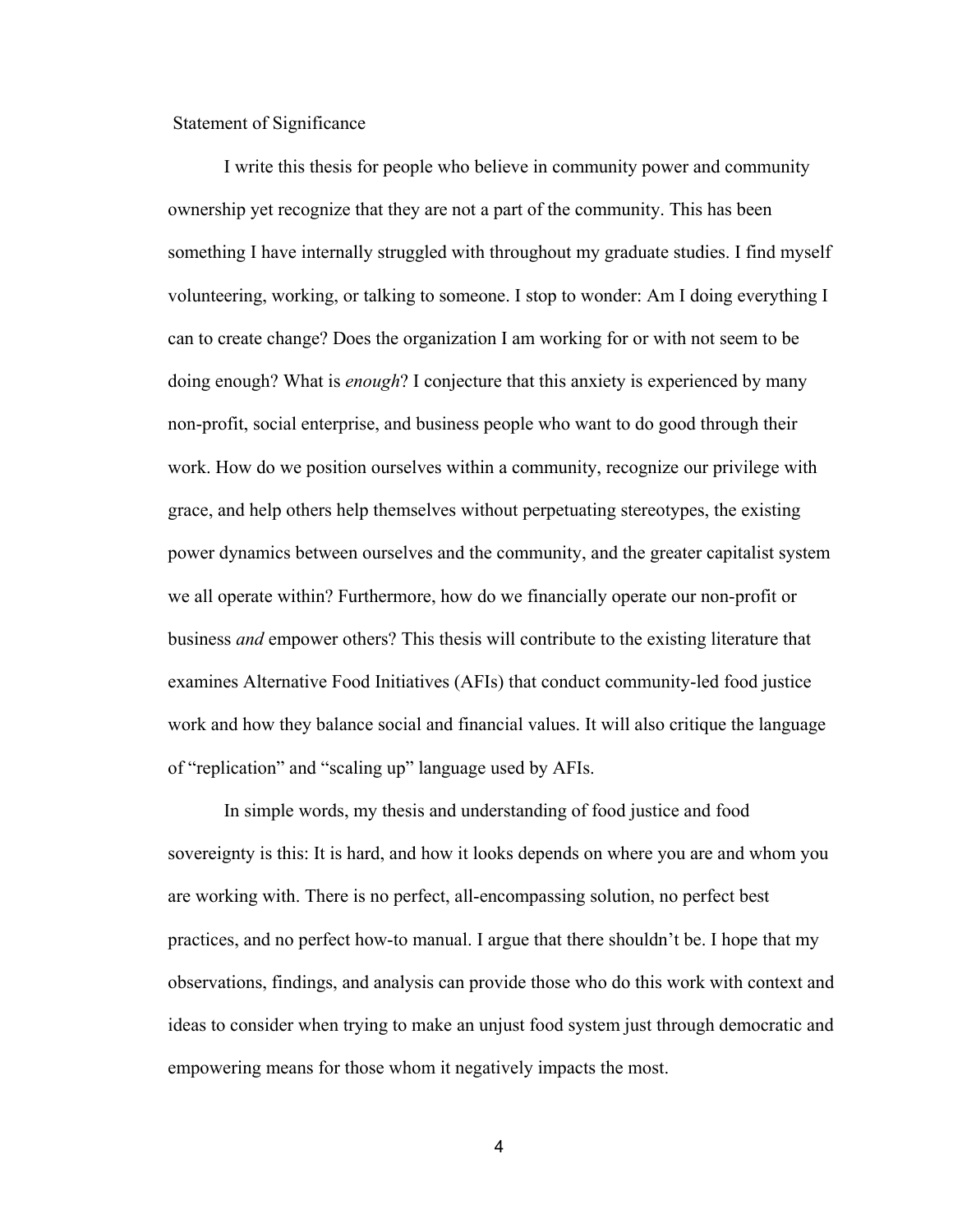<span id="page-11-0"></span>Purpose of the Study

Through multiple modes of participant observation and semi-structured interviews, I will explore challenges and tensions that organizations can face when implementing community-led food justice work in lower-income communities. My research questions are as follows:

- 1. What challenges and tensions arise when non-profits do community-led food justice models with lower-income communities?
- 2. What challenges and tensions arise when attempting to replicate, scale-up, or scale-out lower-income community-led food justice models?

#### <span id="page-11-1"></span>Organization of Thesis

This thesis will be divided into six chapters. Chapter 2 will review the literature on community and propose a framework for what community development ought to be.It will be from this framework that I will evaluate the organizations and their ability to do community development and effect greater change through food. The role of organizations that do this work and the challenges they face will also bediscussed. Chapter 3 will explain my methodology which includes participant observation and semistructured interviews. Included in this chapter is the evolution of my research since it had a significant impact on my project trajectory and how I would ultimately analyze the data and frame my recommendations. Study limitations will also be discussed. Chapter 4 includes my results. The themes that arose with all and with some of the organizations will be discussed. Chapter 5 includes my analysis and chapter 6 includes my conclusions and recommendations.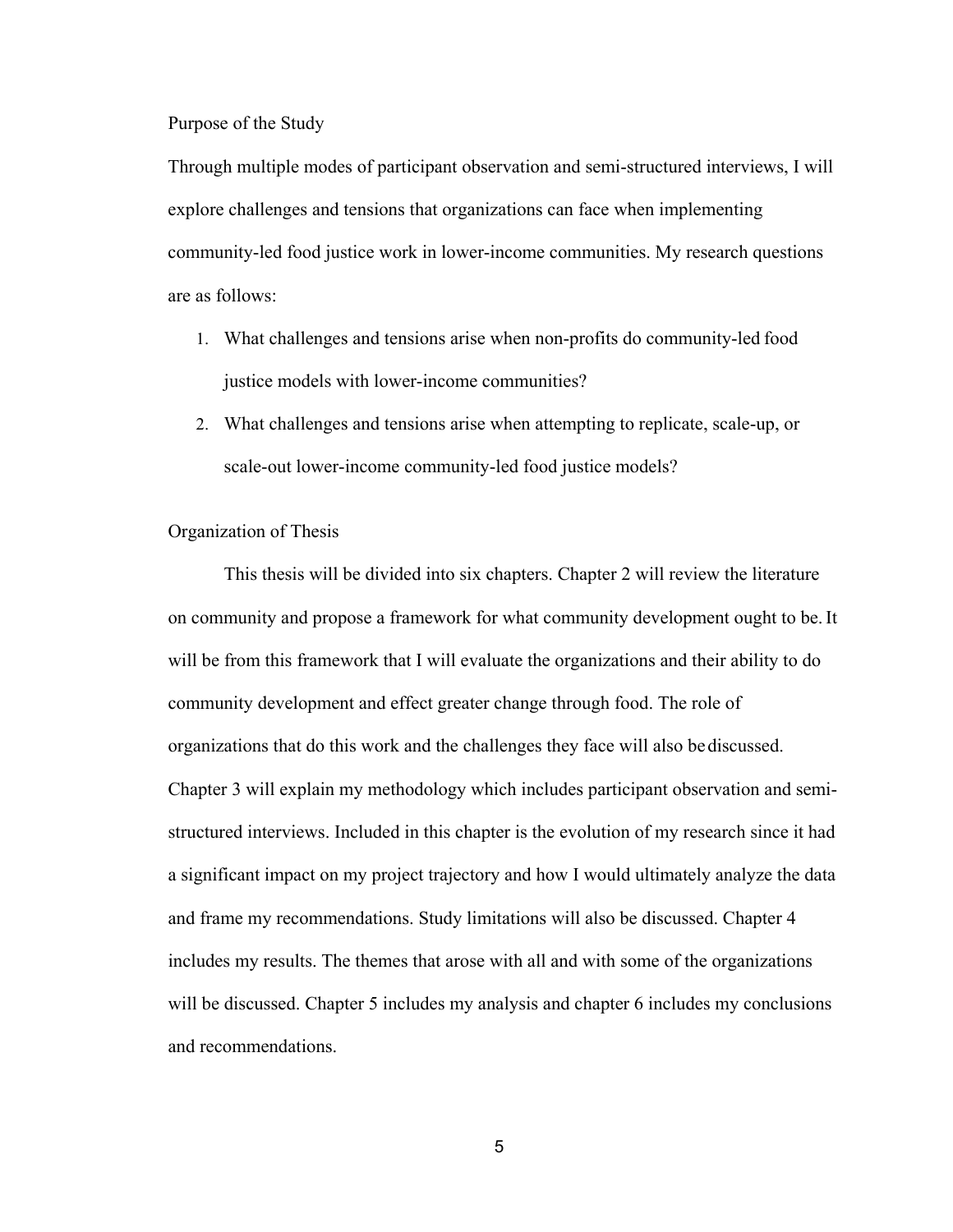#### Chapter 2: Literature Review

In this chapter, I will explore the relevant existing work that relates to my study. This includes research in community development, food security, justice and sovereignty, and the intersection between food and community development for and/or by marginalized communities. I will then explore the literature on organizations who do this work with or for communities and the tensions and challenges of doing so.

#### <span id="page-12-0"></span>Community and Community Development

Community is multifaceted, dynamic, and not easily measurable. As we are all a part of multiple communities, it is important to note that I move forward with defining community development in the context of marginalized communities who develop (or are developed) to improve their current situation. Jnanabrata Bhattacharyya (2004) theorizes that the purpose of community development is to realize and create solidarity and agency. He writes:

I propose… that we conceptualize the purpose of community development as the promotion of solidarity and agency. I will argue that solidarity is the essential characteristic of community, and, there is an important view that the purpose of development is to support agency. (p. 12)

Bhattacharyya proposes a way to define community (solidarity) and what exactly is being impacted by development (agency). Solidarity is the shared identity and norms that are reinforced by relationships (Bhattacharyya, 2004, p.12). Bhattacharyya ties solidarity to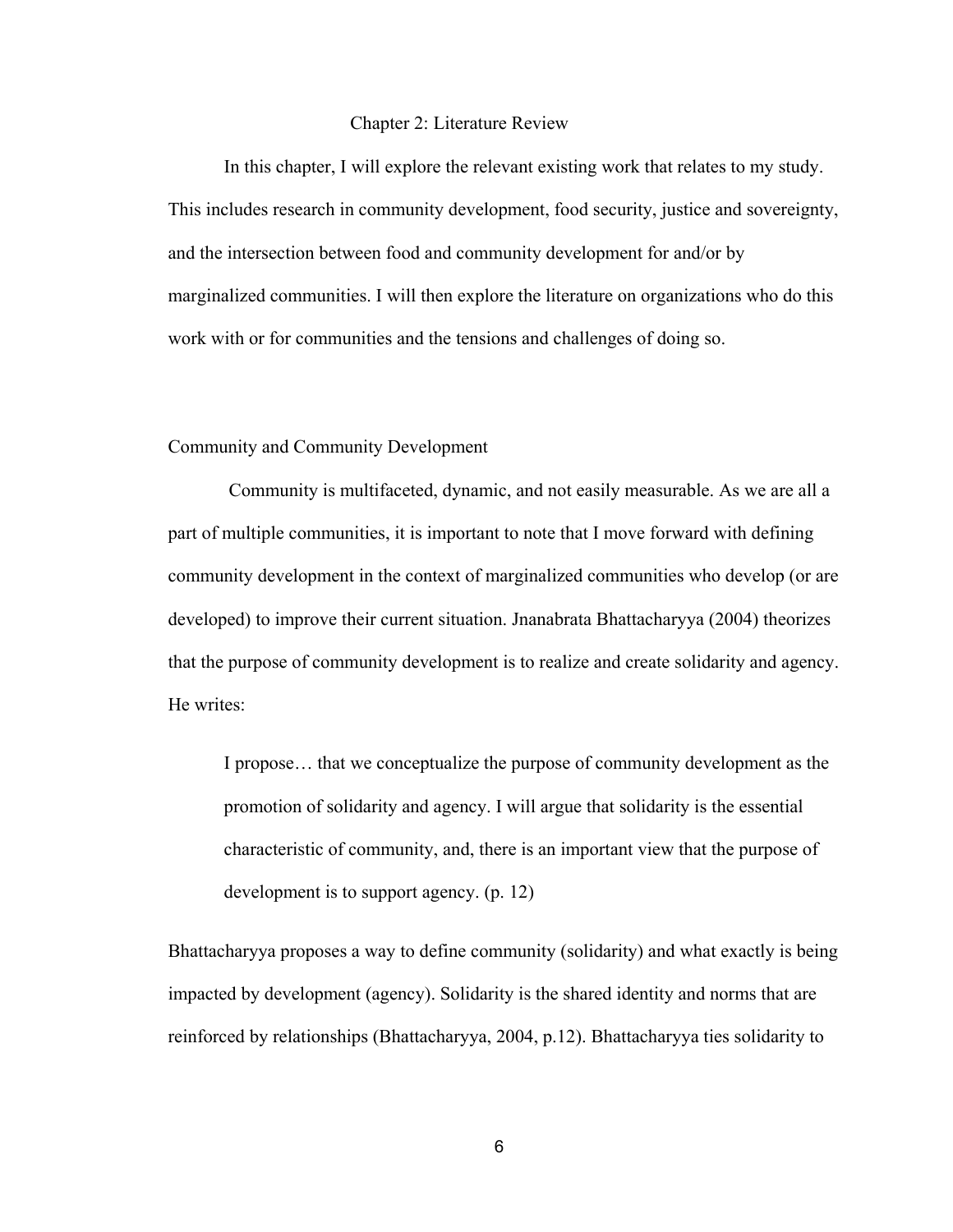the community capacity to create change and ignite civic engagement and social capital, as do other scholars (Balfour & Alter, 2016; Emery & Flora, 2006; Ennis & West, 2013; Guillory, Everson & Ivester, 2006; Lau, 2012; Sturtevant, 2006). To do community development is to impact social capital and the social webs which create solidarity. This solidarity ideally results in individual and collective agency.

Agency presupposes a desire for the community to be problem solvers who can create, own, and sustain their solution. Choice and the ability to take collective action is key to a sense of agency. The role of an organization in realizing this agency can be problematic. Bhattacharyya writes, "human development is defined as the creation and promotion of people's choices and capabilities, this is, agency, which is the unifying concern of the social sciences and humanities today" (p. 13). Bhattacharyya also explains, "Many governmental as well as private social service organizations create chronic dependency in the 'clients', establishing a relationship as between givers and abject recipients, the latter rarely gaining the capability to break out of the relationship" (p. 13). Applied development anthropologists and their critiques of international development are useful and similar to some development done within the US. Dependencia theory (Charles-Coll, 2013; Hidalgo-Capitán, 2012; Mason, 2017) critiques the "development industry" that necessitates development and entrenchment of development actors. Dependency sustains the development industry but directly opposes agency, empowerment, and capacity building (Chaskin,1997; Herdt, 2012; Robson & Spence, 2011; Zereyesus, 2017). This thinking assumes people in those communities are a "target" population that must be developed because they don't have the knowledge or means to develop. This thinking sometimes causes development professionals to not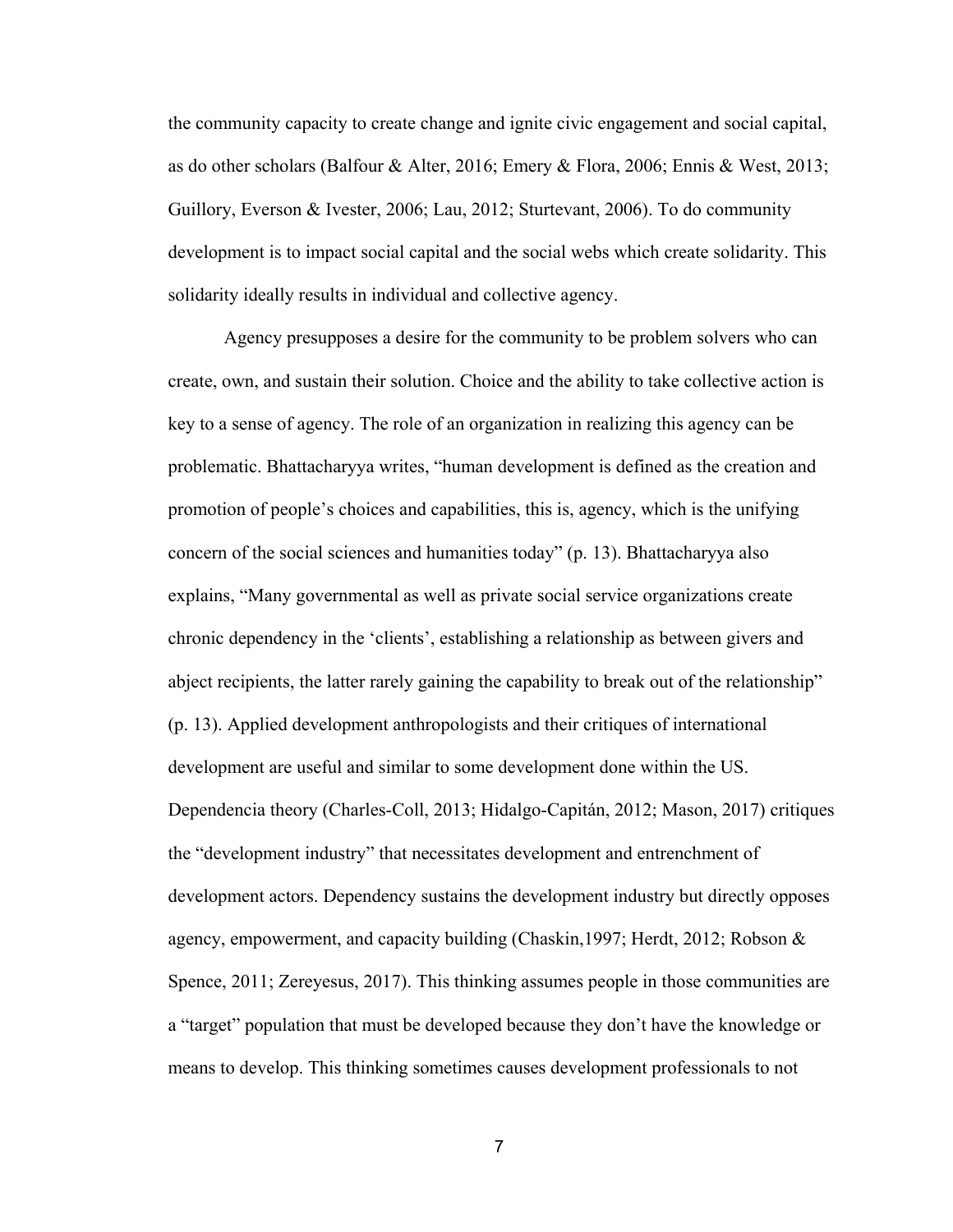consult with communities meaningfully or to impose rather than create solutions together (Alvarez, Van Leeuwen, Montenegro-Montenegro & Van Vugt, 2018; Cooper & Packard, 1997). To see development as a vehicle to promote solidarity and agency alters the course for development projects, as they will capitalize on and build human and social capital rather than operate from only 'deficit assumptions' and implement technical assistance or market-based solutions divorced from local knowledge (Missingham, 2017; Li, 2007; Zereyesus, 2017). Community development is the intent to build capacity, empower individuals to come together to make a difference, to recognize strengths and capacities and not only deficiencies, and to authorize development professionals to act as supporters who will help leave a legacy of capacity and selfrealized development. To move forward with these beliefs allows us to use different approaches that build solidarity and agency and champion unique solutions for communities. One such approach is Asset Based Community Development (ABCD).

ABCD is a practical methodology and approach that focuses on relationships and community strengths rather than deficiencies. It was first proposed by John Kretzmann and John McKnight (1993). In their practical guide to ABCD, *Building Communities from the Inside Out: A Path Toward Finding and Mobilizing a Community's Assets*, Kretzmann and McKnight explain the two divergent pathways to community development.

In response to this desperate situation, a well-intended people are seeking solutions by taking one of two paths. The first, which begins by focusing on a community's needs, deficiencies and problems, is still by far the most traveled, and commands the vast majority of our financial and human resources. By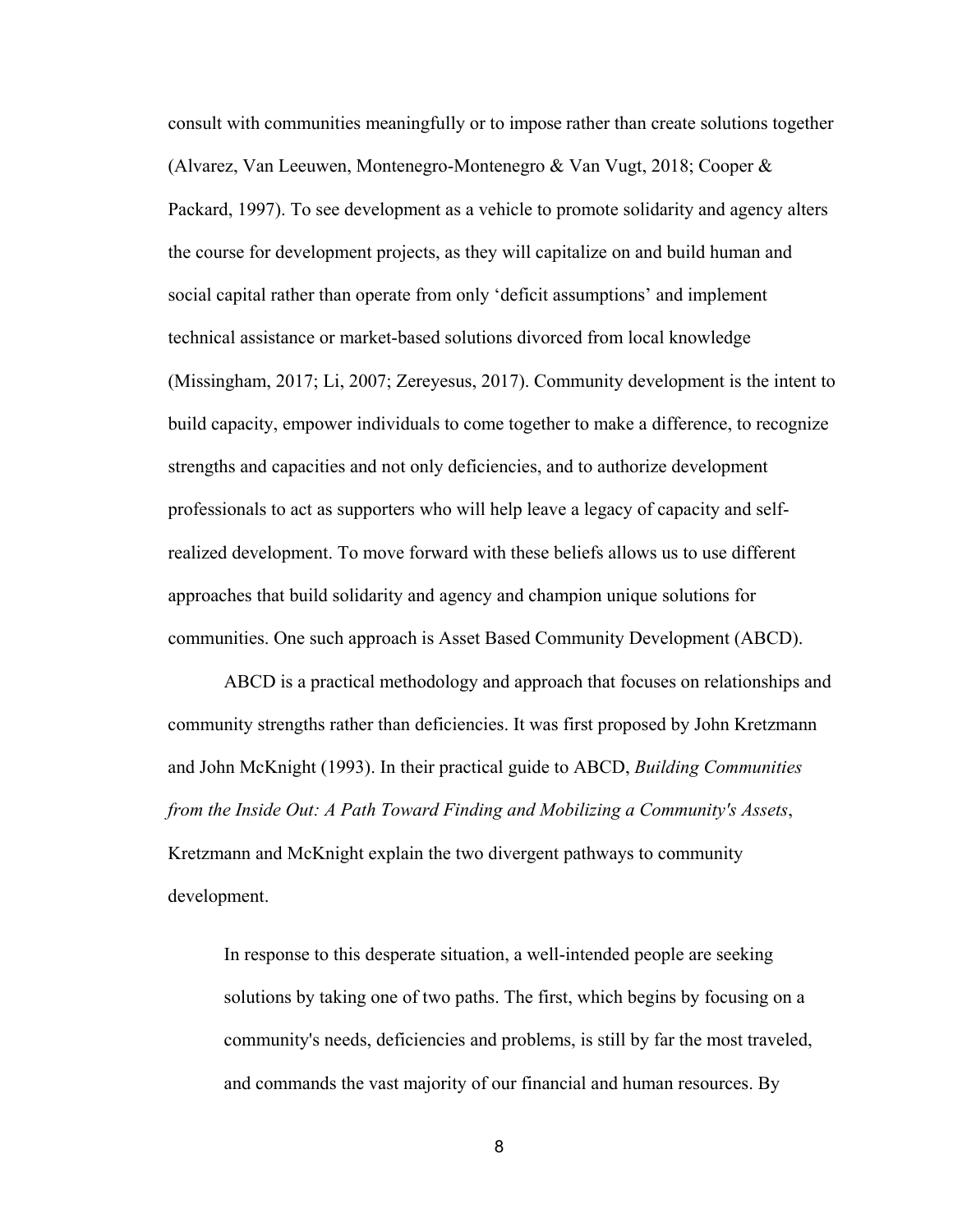comparison with the second path, which insists on beginning with a clear commitment to discovering a community's capacities and assets, and which is the direction this guide recommends. (p. 1)

The first path views devastated neighborhoods and poverty as problems that can only be fixed by outside resources. Kretzmann and McKnight explain how this relationship between the outside and the community in need has a client-service provider dynamic where the community people are recipients to a service, product, or aid. ABCD instead aims to have the community contribute to and control their development. ABCD methods aim to mobilize people and empower them to see and capitalize on the capacities they already have. While there are real problems that need to be dealt with, ABCD seeks to place more emphasis on capacities that already exist so that those problems can become manageable. Once internal relationships are strengthened and fostered then the community may choose to create or strengthen relationships with other entities who have access to the resources they may not have. While outside resources and help are needed, community ownership and capitalizing on capacities while strengthening the community's relationships allow them to collectively improve their situation (Kretzmann & McKnight, 1993, p. 8). ABCD is asset-based, internally focused, and relationshipdriven (Kretzmann & McKnight, 1993; Winther, 2015). Supporting theories and frameworks for ABCD include Appreciative Inquiry (AI) (Mathie & Cunningham,2003), Social Capital (Portes, 1998; Putnam, 2000), Civil Society (Winther, 2015), and Collectivist Empowerment Theories (Ennis & West, 2010; Saleebey, 2000).

A critique of ABCD is its lack of attention to broader structural constraints on communities who are trying to do their own development. Increasing service fluidity or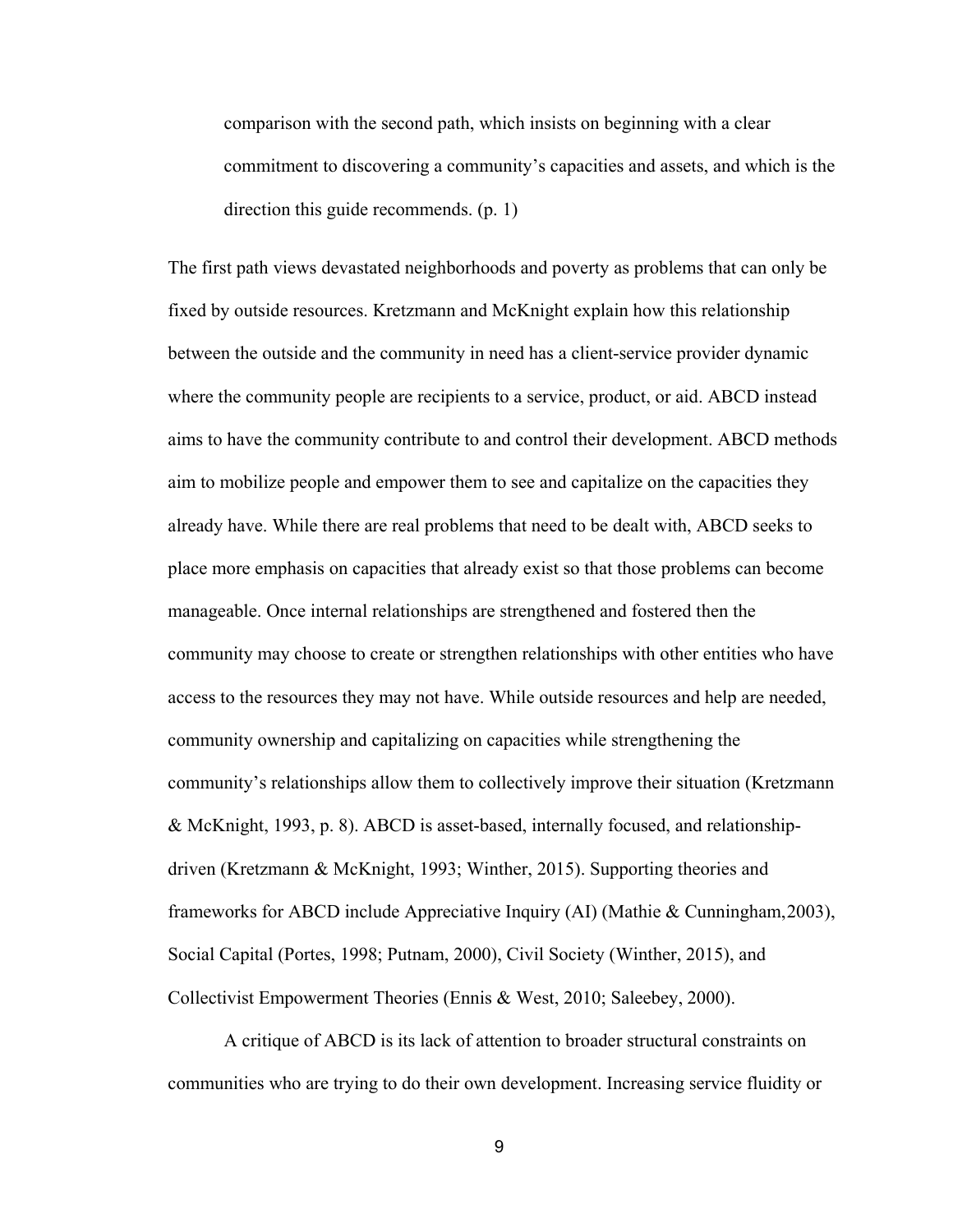connections to those with resources does not always shift power dynamics, create equitable systems, or address the reasons there is inequality and exclusion from resources in the first place (Scott & Liew, 2012, p. 2756). The responsibility of community development falls on those who are dealing with problems and a system they did not create and they may not have the time to do so. Although the lack of time may be a deficit assumption, it is a real constraint. Hence, it is often organizations that choose to use ABCD as a method to do community development work; it is not always a community itself with no organizational affiliation that utilizes the ABCD method or community capacity building practices (Chaskin, 2001). The client-recipient dynamic is a possibility, as is the non-profit or community-based organization (CBO) struggle for financial viability. Without financial viability, or if a certain grant is not rewarded, we still see the community dependent on an entity they don't have control over, even if democratic and participatory processes are in place to include the community in decisionmaking. The balance between community autonomy and ownership with the need to access resources through a fiscal sponsor is a constraint on ABCD development and collective empowerment theories.

A similar framework to ABCD is the Community Capitals Framework (CCF) (Emery & Flora, 2006). The basic premise of the CCF is that increasing social capital in communities can lead to increases in other capitals such as physical, economic, or political (Emery & Flora, 2006; Flores & Rello, 2003). This process is titled "spiraling up." This is contested as some studies have seen negative aspects of social capital, an example being demanding relationships (Dominguez & Watkins, 2003; Portes, 1998). Others find an unclear relationship between the different capitals in the CCF (Pigg,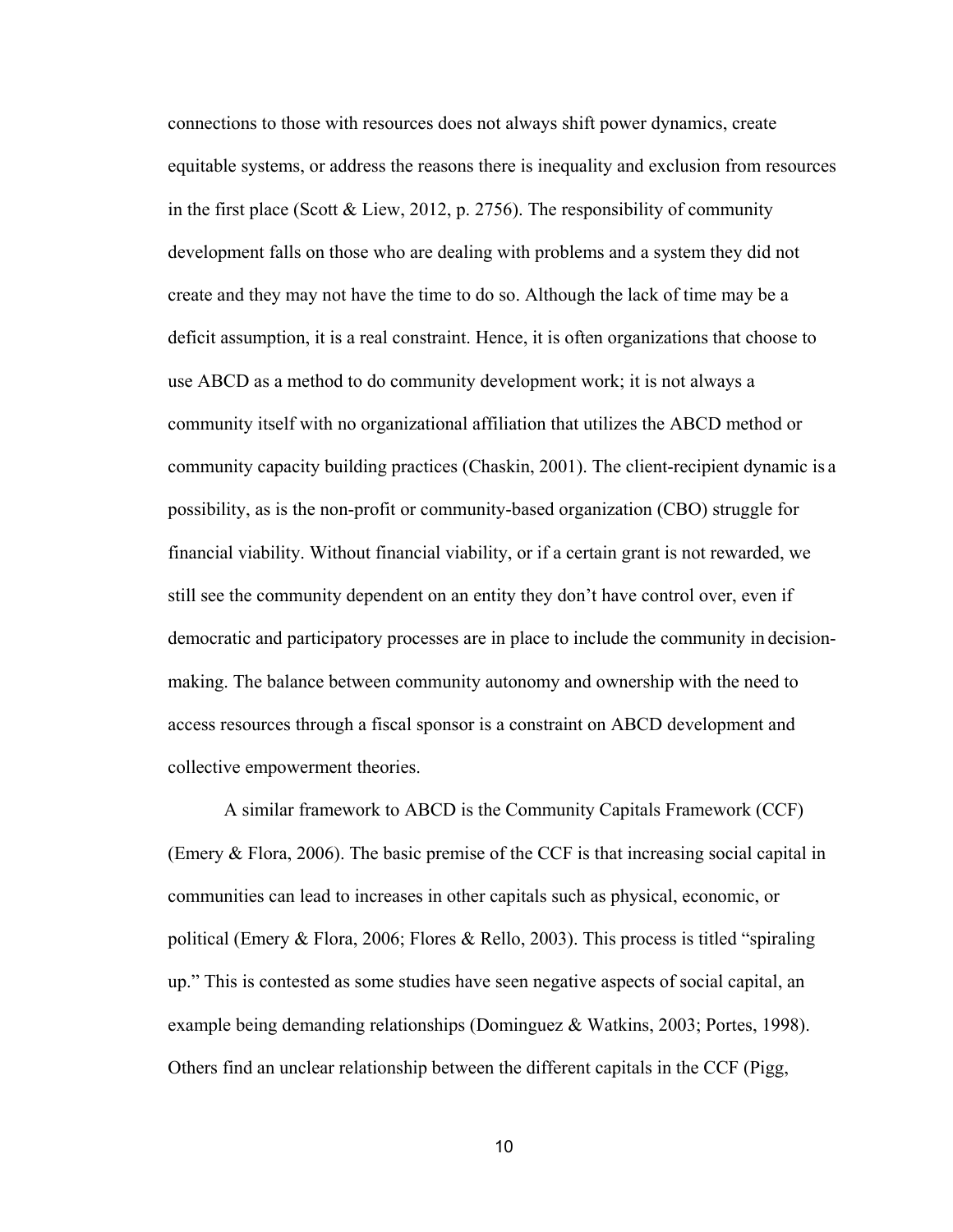Gasteyer, Martin, Keating & Apaliyah, 2013). In the CCF, Emery and Flora (2006) write, "through the spiraling up process, we identify critical investments in social capital as the entry point for community change" (p. 20). I draw from the CCF as it prioritizes investments in social relationships as a precondition to other forms of capital, namely economic capital. Connecting the intangibles of solidarity and agency with the tangible and measurable outcomes that are sought after in impact assessments and grant requirements is vital for organizations.

I draw from Jnanabrata Bhattacharyya's (2004) community development theorization and the ABCD and the CCF frameworks as a foundation for ideal goals and practices of sustainable community development. The foundation is investing in relationships and power and ownership being held by the community itself. I also draw from the ABCD and CCF because throughout my time of completing my thesis, I saw the real constraints of these methods due to broader structural pressures and individual and organizational shortcomings. I started my graduate career romanticizing these methods and thinking, "why doesn't everyone just *do* this?" I learned there are organizational limitations, as well as limitations on lower-income individuals and families to mobilize themselves and spiral up. Additionally, I saw organizations not valuing community ownership in its fullest sense; this led me to wonder, what constrains entirely communityled food justice models? How do different organizations define "community-led" and "food justice?" I sought to understand the balance between community ownership and organizational support, and "spiraling up" and "scaling up." If an organization or nonprofit is involved, what power dynamics and tensions exist when they need community engagement and are using empowerment strategies to sustain a financial outcome?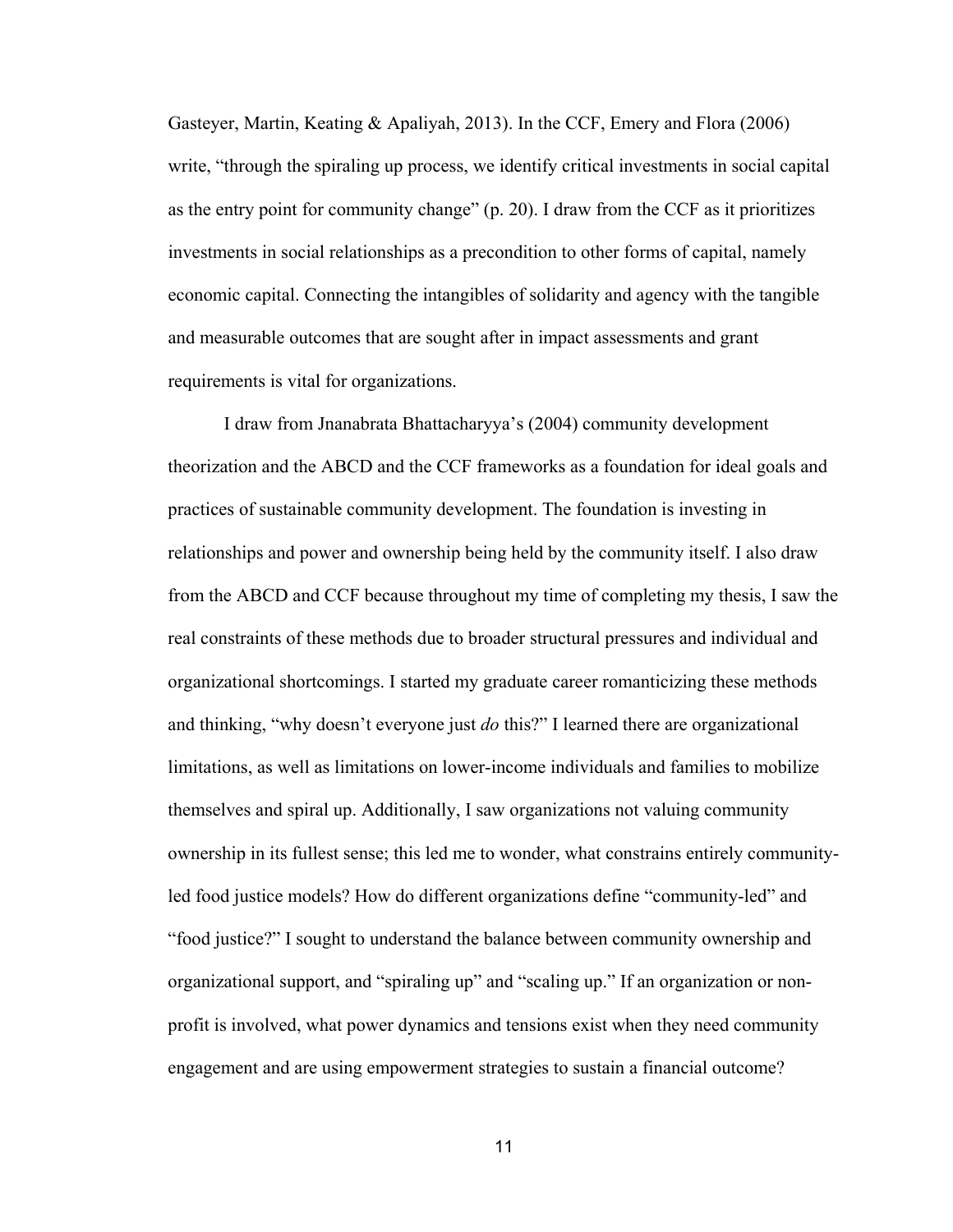#### <span id="page-18-0"></span>Community Development and Food

In this section, I will explore the literature on food and community development in the United States. First, what are the critiques and tensions between food security, justice, sovereignty, and community development? I'll move forward with a framework for food justice that centers on community development and uses food as a method to develop community. This review is not an all-encompassing account of food security, justice, and sovereignty literature in the United States, but rather a review of the key critiques of AFIs as they relate to literature on community development.

The alternative food movement in the United States is vast and multi-faceted. Its organizers, stakeholders, beneficiaries, and their respective methods and values in their alternative food systems are diverse (Alkon & Agyeman, 2011; Bolles, 2019; Flora & Bregendahl, 2006; Holt-Giménez, 2009). The facets the movements share in common is their resistance to the "global food regime" which has immense control of food production and distribution partly through monopolistic industry consolidation and globalized food chains that benefit corporate entities. Some alternative food movements exist within the global food regime's capitalist ideological framework rather than challenge it (Allen, Fitzsimmons, Goodman & Warner, 2003; Holt Giménez & Shattuck, 2011, p. 115). Holt Giménez & Shattuck (2011) explain these divergent, though sometimes overlapping facets of the global food movement, respectively titled the Progressive and the Radical wings. This framework, together with the respective "liberal" and "radical" co-op categorization presented by Zitcer (2017), is useful for understanding alternative food systems in the US that use the term "food justice." Zitcer defines liberal methods as those which rely on market tactics and only modify the liberal paradigm.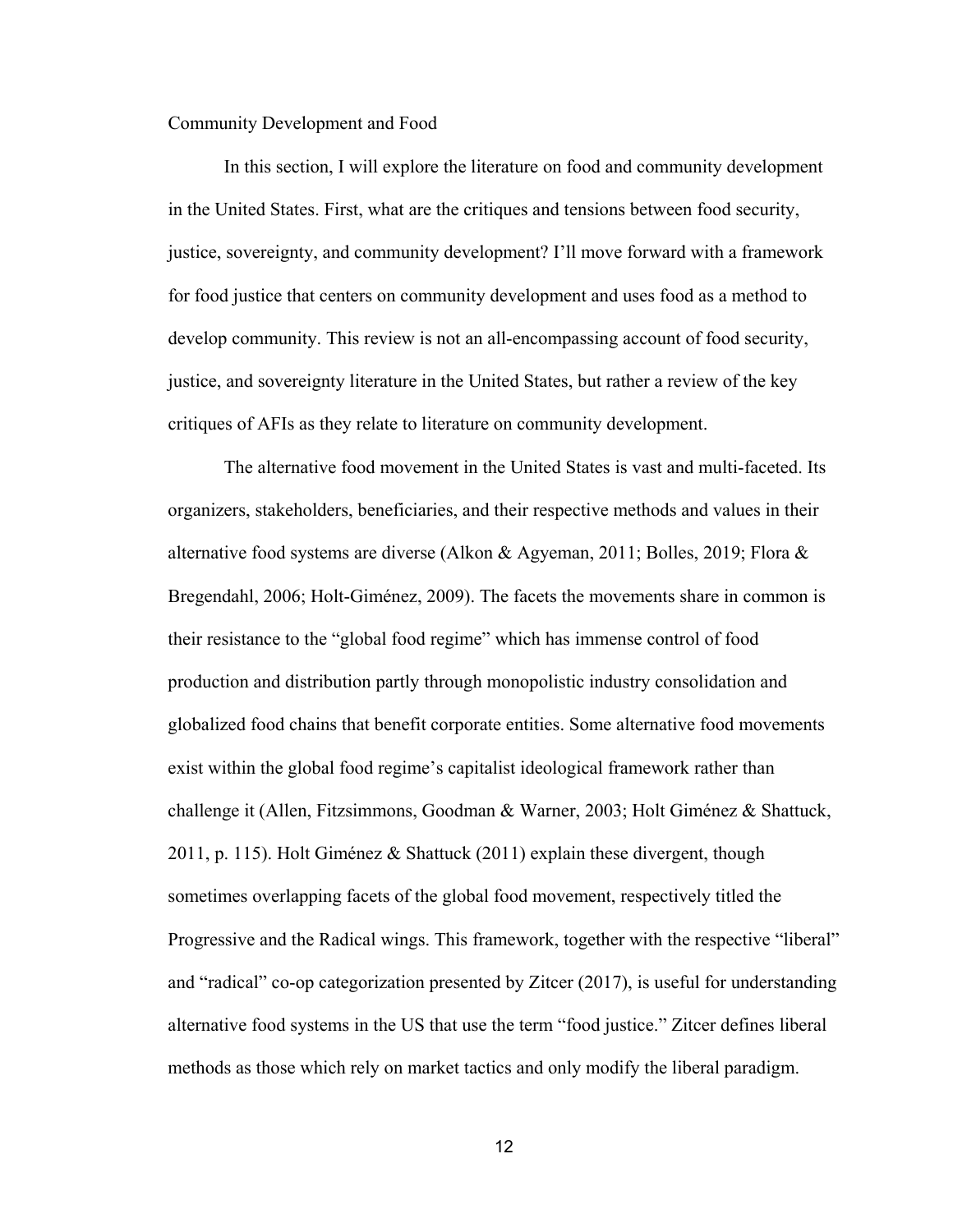Radical methods uncover systemic food injustice causes and attempt to eradicate them (Zitcer, 2017, p. 183). These divergent, though sometimes overlapping values can help us understand power and inequity underneath the alternative food movement umbrella in the United States (Guthman, 2008; Slocum, 2007). Placing security, justice, and sovereignty initiatives into liberal and radical categories is not straightforward. Patricia Allen (2013) comments on defining food security and its solutions:

Differences lie in how the problem is defined, for whom it exists, and how it can be solved. Concepts such as sustainable intensification, food rights, local food systems, food sovereignty, and food justice are swirling in the food security discourse, with varying definitions that presuppose varying solutions. Different material interests, ontologies, epistemologies, and strategies fragment these discourses. (p. 135)

The theoretical discourses, terms, and practices around alternative food movements intermingle, coalesce, and diverge in the US as much as they do globally. However, this liberal and radical framework can help us conceptualize these different methods and models and move forward with a food justice concept that prioritizes community development and social capital.

Food security and food justice can fall into the liberal (Zitcer, 2017), also called Progressive (Holt Giménez & Shattuck, 2011) category. Food security, when simply conceptualized as getting lower-income individuals access to food and increasing food production, prevents these means from being participatory, democratic, and challenging to systemic inequalities in the existing food regime and the dominant alternative food movement (Cadieux & Slocum, 2015). Food security movements within the US, both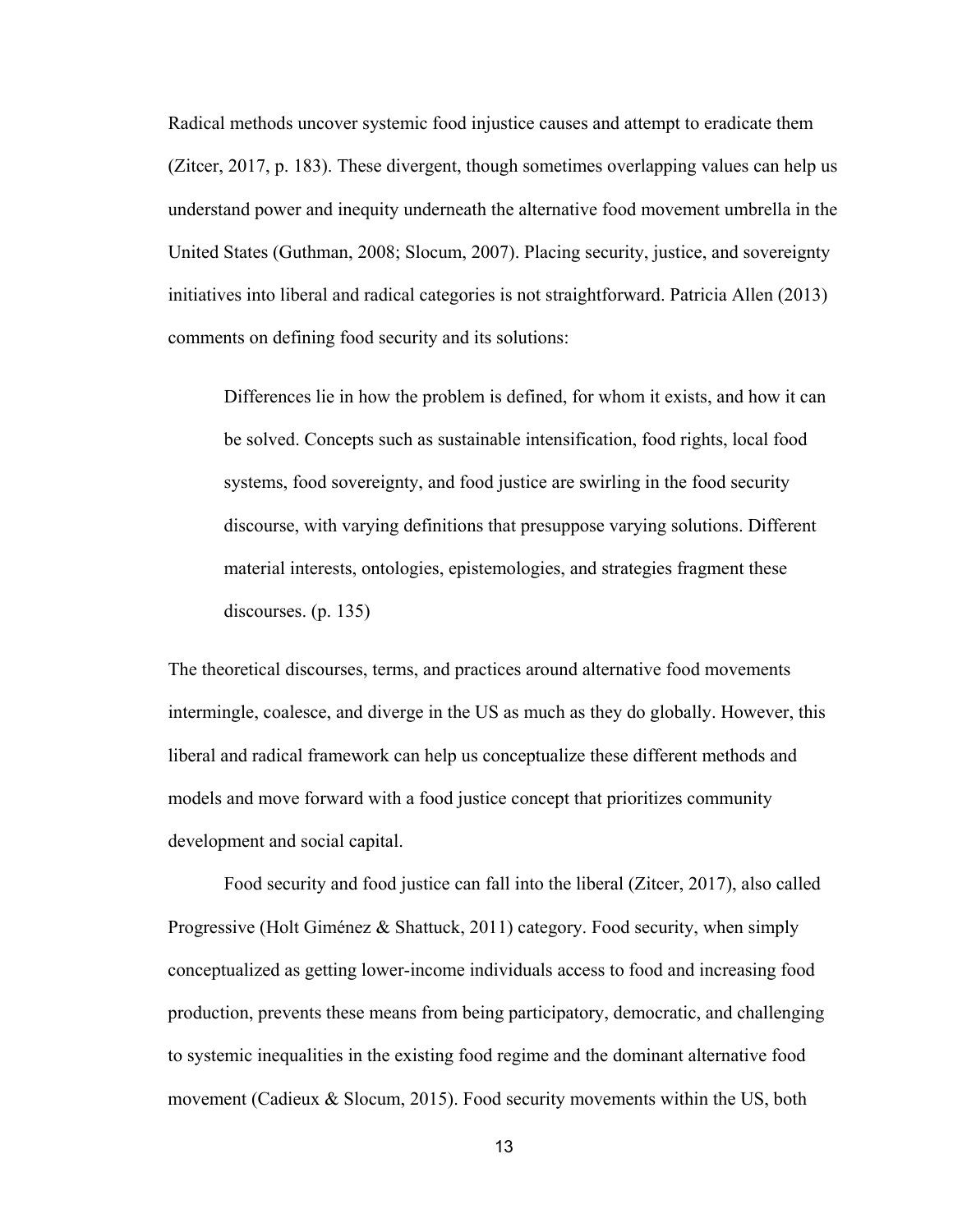public and private, have been dominated by this needs-based discourse, patronization of lower-income populations rather than addressing underlying causes of poverty and hunger, and not considering food as a human right (Anderson, 2013). However, Community Food Security (CFS) is a developing trend within the food security discourse that tries to address deeper issues, develop community, and move beyond individual food security measurements (Anderson & Cook 1999; Kaiser, 2013). Food justice within the US ideally marries food access with food system transformation through racial justice, social justice, empowerment of the poor, and community organization (Alkon & Norgaard, 2009; Cadieux & Slocum, 2015; Holt Giménez & Shattuck, 2011). Although this movement is progressive in comparison to the global food regime, and ideally more progressive than food security measures, they can often be problematized by the tendency to fall short when changing the underlying market and power assumptions accepted by the global food regime. Examples could be the predominant whiteness in the alternative food movement, or though ingenuine connection and participation, and even exclusion of marginalized peoples (Alkon & Mares, 2012; Guthman, 2008; Slocum, 2007). Building community and organizing marginalized individuals as described in Holt Giménez & Shattuck's (2011) Progressive conceptualization is not always meaningfully realized in US food justice efforts.

Many organizations or people who work to sustain an alternative food movement regard community as a value (Aucoin & Fry, 2015; Brower, 2013), but they can often fall short in creating community (Everson & Holst, 2015; Firth, Maye, & Pearson, 2011). This value of community can refer to economic, social, and spatial embeddedness in producer-consumer relationships (Brinkley, 2017; Hinrichs, 2000; Sage, 2003) or a sense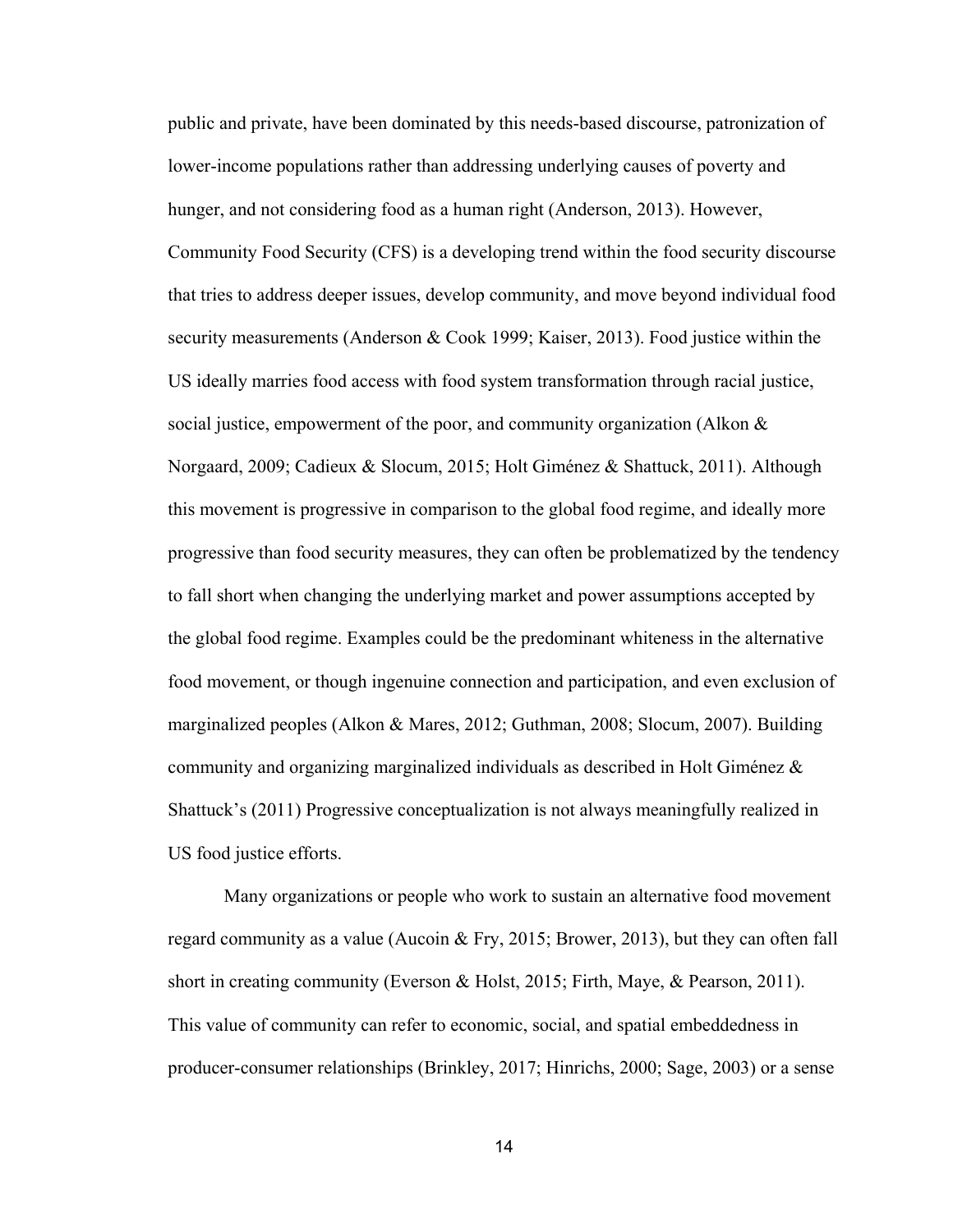of community among non-producing community members, such as with communitysupported agriculture (CSA) (Milstein, 2013). This community is often reserved for white audiences who struggle to transcend their demographically narrow movements, even if they do want to be inclusive (Kato, 2013; Kato & McKinney, 2015; Piatelli & Derber, 2008). Lack of inclusivity, as indicated by lack of participation and ownership of projects by diverse and/or lower-income individuals, is problematic for movements or methods that are "doing good" by getting food to those diverse individuals. This needs or handout based approach to doing food justice has been critiqued for not responding adequately to food insecurity and for sustaining structural inequality (Carney, 2011). Acting in servitude of the poor or marginalized and assuming similar values in food is problematic, counter-productive and not only a critique of food security rhetoric (Guthman, 2008). Bellows and Hamm see that innovative models and "energizing grassroots constituencies" are often met with mixed, or poor results (as cited in Holt Giménez & Shattuck, 2011, p. 125).

For example, using the CCF, Meenar (2015) assessed the non-profit driven community capacity building efforts of 116 NPOs (non-profit organizations) that addressed food insecurity in Philadelphia. A significant finding was that many of the organizations struggled with their organizational social capital (partners and collaboration) as well as with engaging local and diverse communities. Meenar notes that white and middle-class presence in these initiatives, even when located in a Latinx or Black community, can be a barrier for the people who live there to be meaningfully involved (p.91). Meenar recommended more community involvement in planning and decision-making, and not only "educating" or "enlightening" them as some AFIs are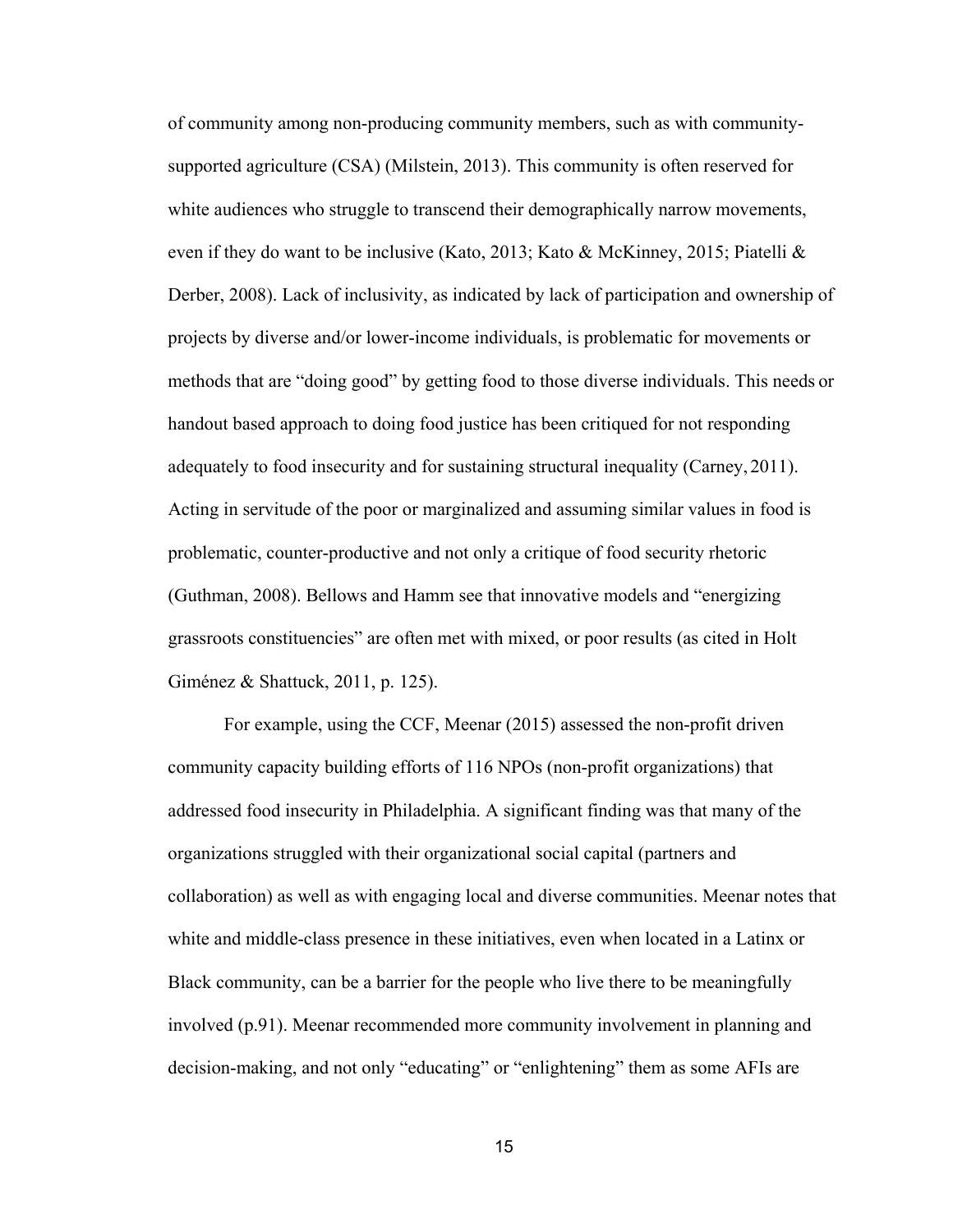critiqued to do (Guthman, 2008b; Meenar, 2015; Slocum, 2006). Poulsen, Spiker, and Winch (2014) also note the dangers of only sharing organization information or confusing community buy-in, or complacent acceptance of a project, with empowerment and ownership.

The second global alternative food trend (Holt Giménez & Shattuck, 2011; Zitcer, 2017) is the radical trend. Holt Giménez & Shattuck write, "the Radical trend also calls for food systems change on the basis of rights, but focuses much more on entitlements, structural reforms to markets and property regimes, and class-based, redistributive demands for land, water and resources, as captured in the notion of food sovereignty, a concept advanced by Vía Campesina…" (p. 115). The radical is tied to food sovereignty ideology which seeks to address structural inequalities such as the issue of ownership, land, and redistribution of resources and power over all aspects of food production. This line separating food security and justice from food sovereignty, while sometimes clear, can often blur. For example, a more recent shift to the Community Food Security (CFS) movement in the US includes values such as community planning and participation, collaboration, and coalition building (Anderson  $\&$  Cook, 1999) and addresses more complicated causes of security and hunger (Carney, 2011). Both food security and sovereignty can reflect the neoliberalism of global food systems (Carney, 2011) and the terms "food justice" and "food sovereignty" are interchangeable and sometimes divorced from social justice in US alternative food networks (Cadieux & Slocum, 2015). I propose that community *ownership* and subsequent power shifts in the food system are vital when non-profits or CBOs do community-led food security, justice or sovereignty (Sonnino & Hanmer, 2016).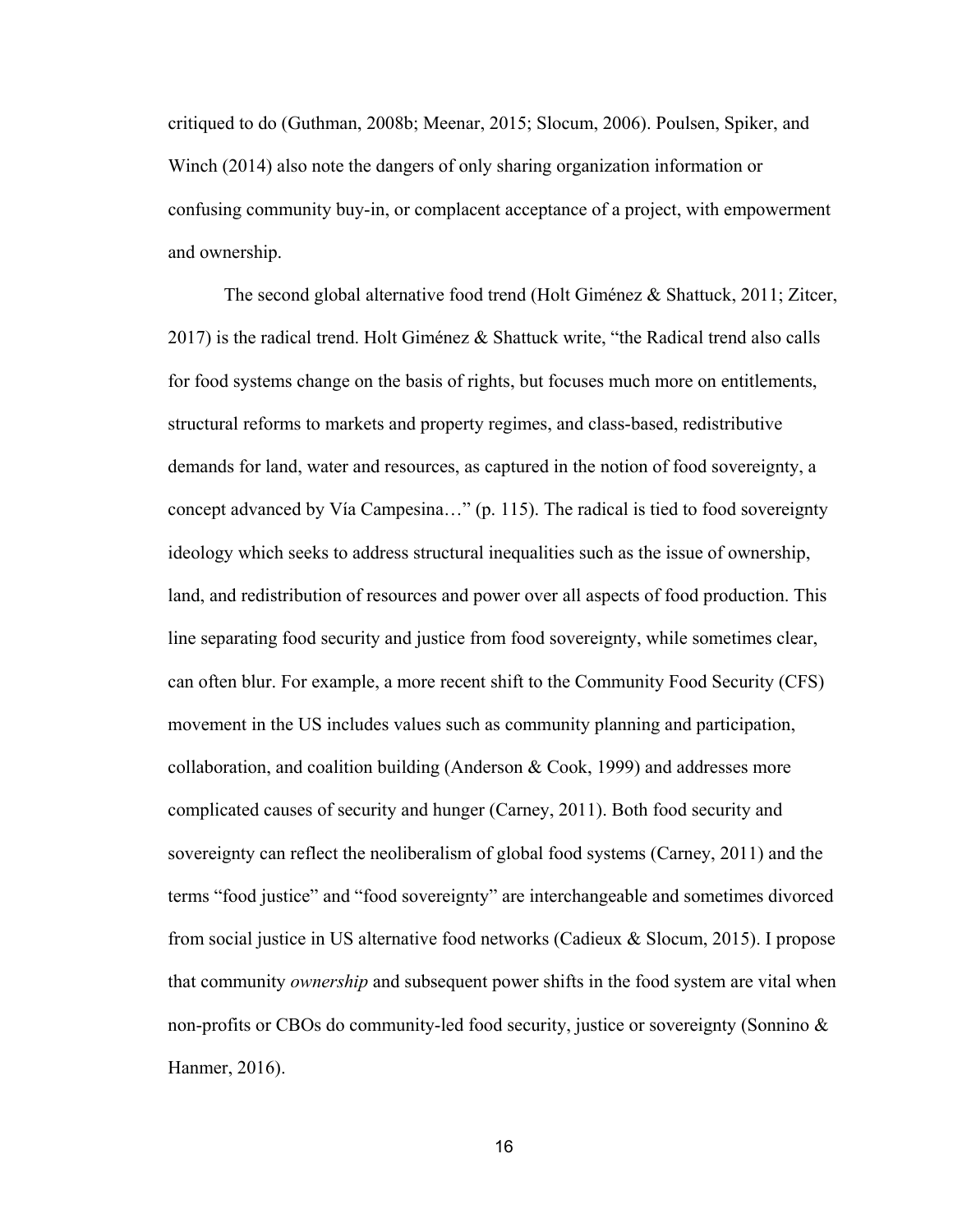There are challenges when organizations do lower-income community food systems work. Campbell, Carlisle-Cummins & Feenstra (2013), with the help of a graduate-level seminar, composed a community food systems bibliography. The three challenges they found for community food systems practitioners were: Difficulties supporting both small-scale local farmers and lower-income populations (Flora  $\&$ Bregendahl, 2012; Nelson & Stroink, 2014), confronting racial and class bias while creating solutions, and reconciling diverse approaches to change (i.e. radical or liberal approach). The literature on social enterprise efforts to maintain a triple bottom line (social, economic, and environment) and pursue a social mission through market-based strategies is helpful when understanding the inherently transactional food systems that also try to do social justice. Mission drift, or shift toward business or market logic over the social mission, is common in social enterprises as these two institutional logics (liberal and radical) compete with one another (Cornforth, 2014; Woodside, 2016). Collective social entrepreneurship, as opposed to the traditional solo entrepreneur, seek to change systems collaboratively (Montgomery, Dacin, P., & Dacin, M., 2012) in the same spirit of collective action, ABCD, or the entrepreneurial community capitals framework (Flora, J. L., Sharp, Flora, C., & Newlon, 1997). Flora et al. (1997) pose that market initiatives that include communities will be more successful.

Enderton, Bregendahl, and Topaloff (2017) develop the "shepherd" as a vital component to facilitate community-based food initiatives and recognize difficulties in facilitating organizational power while meaningfully incorporating community capacity building and ownership of solutions. The paid staff member conceptualized as a "shepherd," "use their position and power in the community to act in ways consistent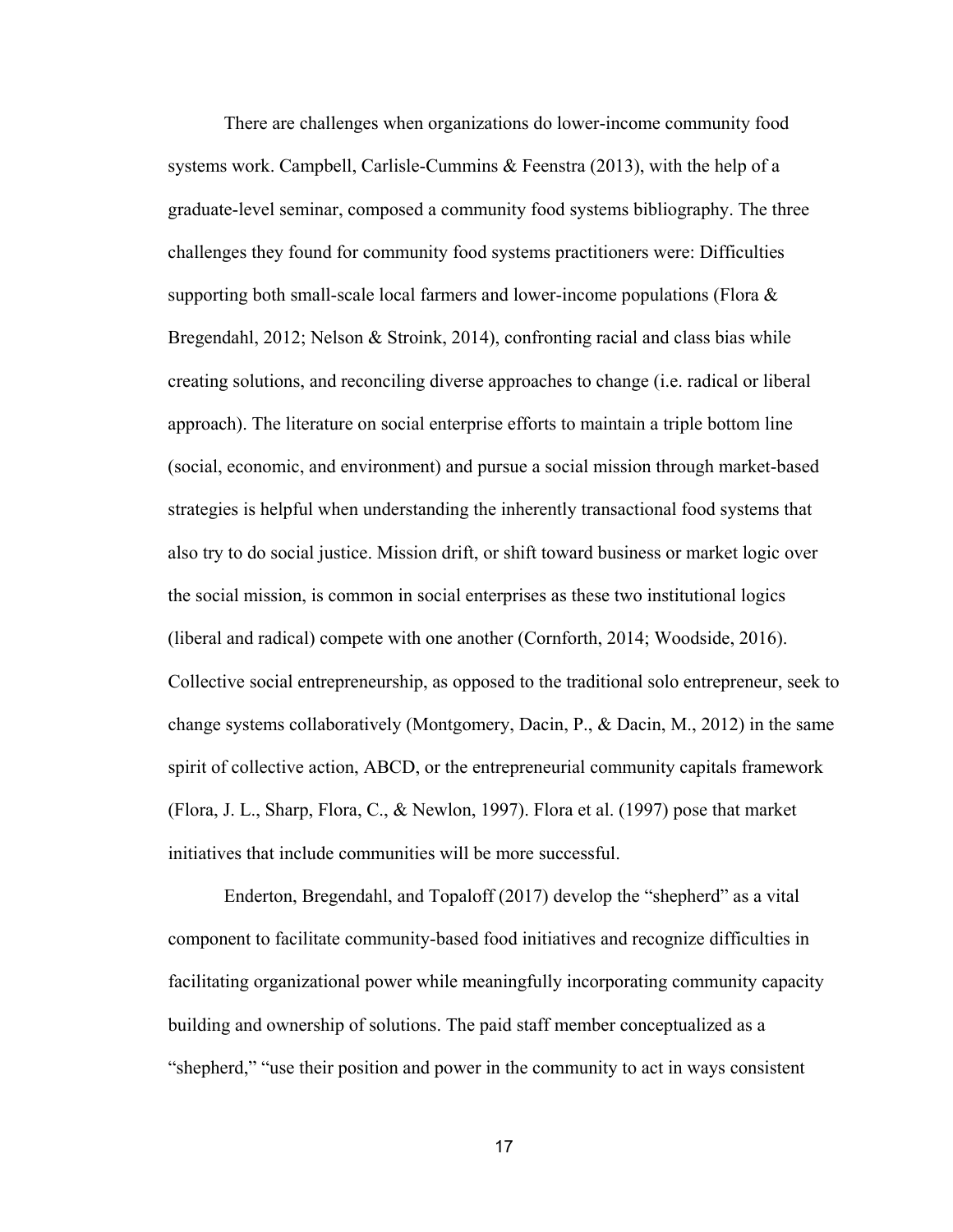with the goals and chosen actions of local participants." They also facilitate and guide the greater conversation towards systems changes and manage conflicting ideas on how to move forward. There are challenges when doing this. Paid individuals with the time and organizational support to make decisions and lead in food initiatives, even communityfocused ones, often do so since it is easier for them to just do it (Enderton, Bregendahl  $\&$ Topaloff, 2017). These individuals who work for stakeholders and fail to meaningfully engage a community have been titled "grasstops" rather than "grassroots" (Enderton, Bregendahl & Topaloff, 2017). The researchers concluded that even low community engagement (informing and educating) can take all the time and resources of an organization, so they suggest partnerships and organizational collaboration to effect wider change and be able to shift from engagement to ownership. The power dynamics of a self-appointed grassroots organization determining community readiness is also problematic if these are marginalized people who are "difficult" to work with since they have been historically disenfranchised, are resource-poor, don't trust institutions or lack the motivation to engage. They found that even high trust relationships between paidstaff and a community can lead to communities engaging less in decision-making.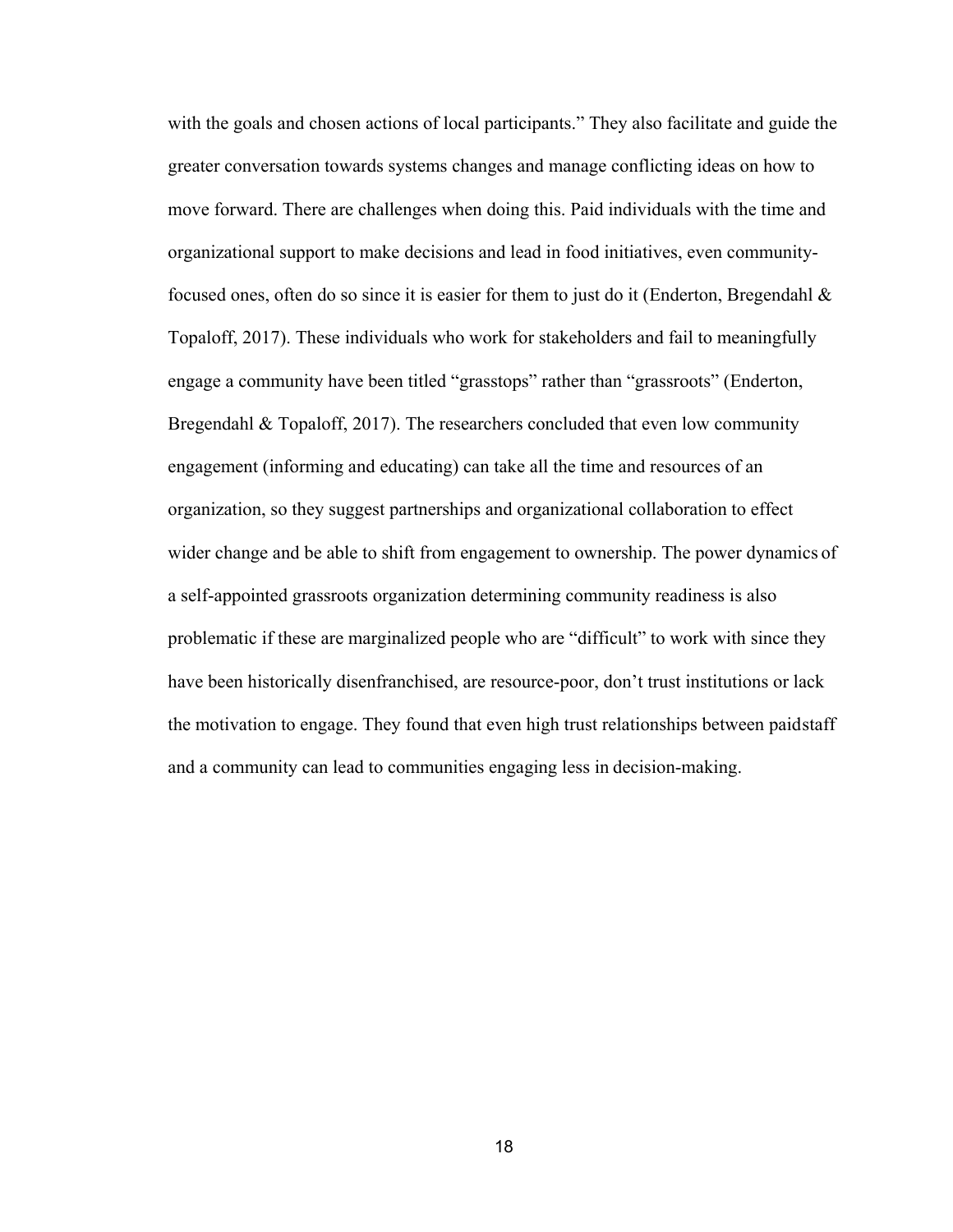#### Chapter 3: Methodology

In this chapter, I will describe data collection methods, my data analysis, and the evolution of my research. The nearly a year and a half long research process that concludes with this thesis has been, in kinder words, just that -- a process. I found relief that my experience of being a fledgling researcher so surprised by the sometimes ephemeral, and sometimes painfully perpetual demands of research was shared by my colleagues who published their reflexive research experience, and not only their findings (Welch, 2004). In retrospect, the unfolding of my experience is vital to my theoretical framework, the questions I would ultimately ask, and the lens through which I would develop my final analysis.

#### <span id="page-25-0"></span>Evolution of Research

I interacted with the Power Markets as a volunteer and I interacted with CFP Inc. as a research assistant with the state land grant institution. The grant I was assisting with was written with the end goal of helping CFP Inc. replicate and disseminate its model. The grant was geared toward finding a model that could increase small-scale farmer participation in their social justice-oriented mission. I had the unique experience of being a layperson that was told what the markets were and what they stood for at the consumer end: empowerment, cooperative economics, and building internal community relationships that were valued synergistically with getting people fresh food. At the beginning of my experience as a volunteer, this is what I saw. The markets, to me,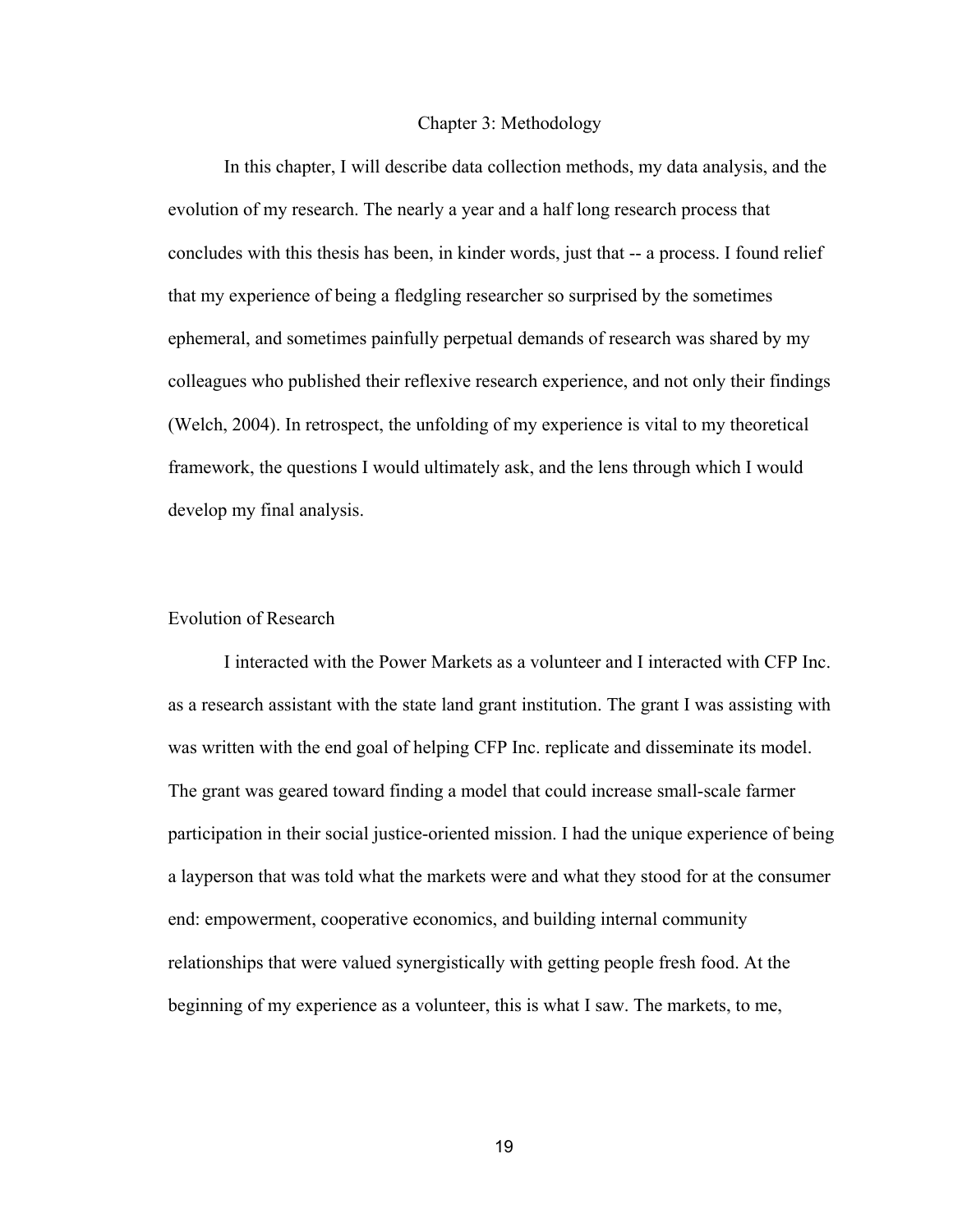bridged true community development, capacity building, and empowerment strategies within an alternative food systems context. Food access and the market spaces were a method by which relationships could be built and sustained, and these relationships also resulted in food access. Community leaders were often involved in the logistics of food procurement. These markets were more than shareholder pick up; they were a community event (Alkon, 2007; Saldivar-Tanaka & Krasny, 2004). The food was not a handout, a symbol of dependency; it was more than that. I saw the Asset Based Community Development and Community Capitals Framework that I had read about in my graduatelevel work. From a CCF perspective, the idea of igniting social capital through social networking to "spiral up" and attain other capital, such as fresh food access, was intellectually interesting and I saw at the markets that this was practical. I was inspired to have my master's thesis be a social network analysis (SNA) of CFP Inc. and the many Power Markets it supported.

I wished to use SNA as a tool to further harness collective action, improve communication among the market leaders, and coordinate a greater food justice movement. However, I was ultimately unable to complete the social network analysis as CFP Inc. had financially pressing issues and was uninterested in participating. Through an honest conversation with the executive director of CFP Inc., my research team and I came to learn that the organization was struggling financially and would be undergoing a restructuring period. When I explained that understanding and seeing the network could be used to enhance communication and network efficiency I was told, "I know what the network looks like. Our problem is that we need to be better at acquiring funding and we simply don't have enough people to communicate and coordinate with to get the work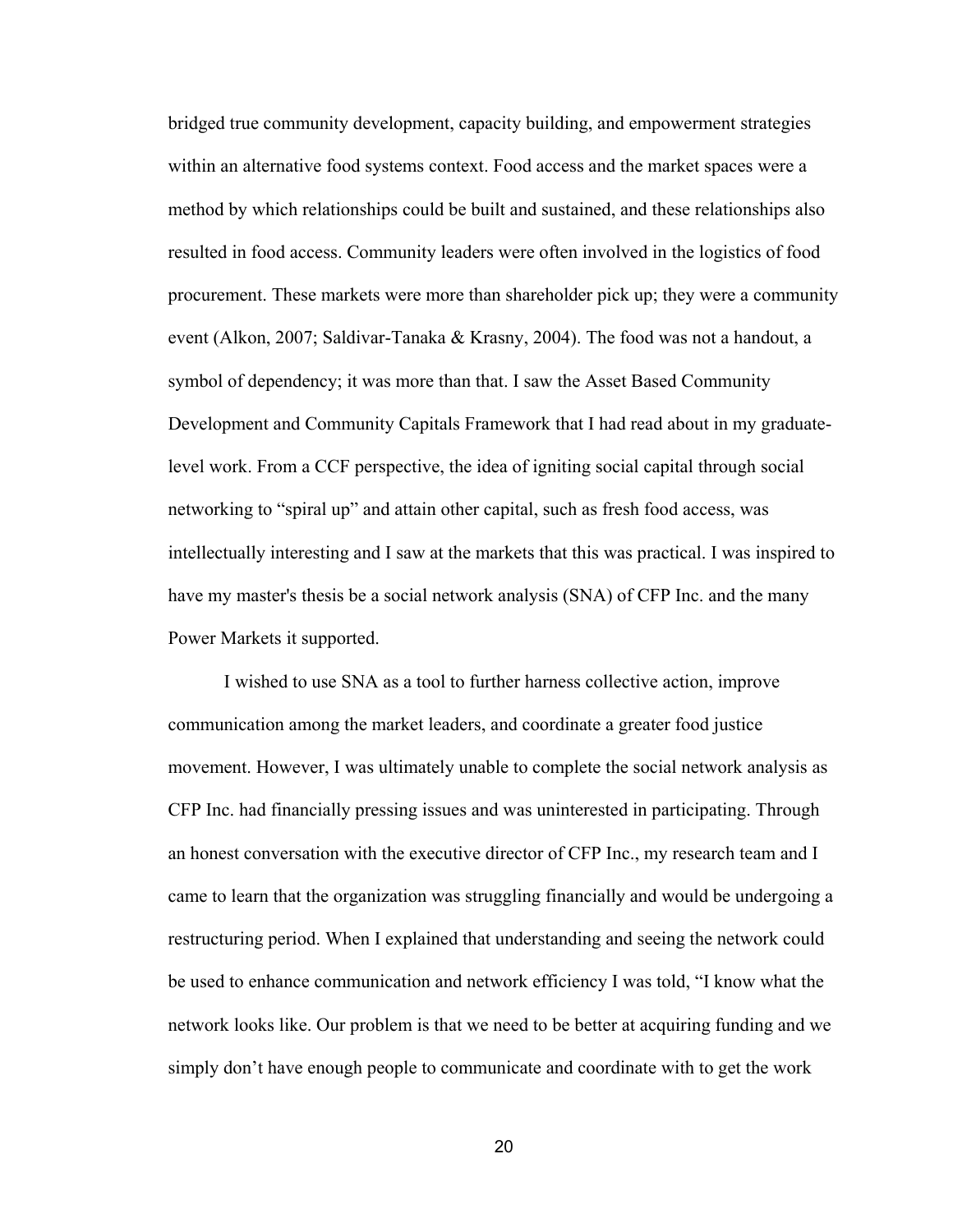done." I walked away defeated and frustrated with myself for not having the foresight to see this common issue with non-profits and grassroots organizations: the competition for resources, people, and time is tough. I still felt that maximizing efficiency of the capital they did have, i.e. the social capital, they could potentially overcome these "deficiencies," and make a bare-bones infrastructure as efficient as possible. My understanding of the connection between organization sustainability and lucid communication networks fell on deaf (and busy) ears. Lack of time and the immediate need to put out short-term fires understandably made my social network analysis seem abstract and irrelevant (Hoey & Sponseller, 2018).

Although I was unable to do the social network analysis, my time spent researching and preparing for a social network analysis gave me an interesting perspective through which to view alternative food justice models and would partially influence my final recommendations for this thesis. The bridge between community development and social network analysis is small, but growing (Balfour & Alter, 2016; Ennis & West, 2010; Ennis & West, 2013; Lawlor & Neal, 2016; Wheeler-Brooks, 2010) and complements the work done on social capital and community development, such as with the Community Capitals Framework (Ansari, Munir & Gregg 2012; Emery & Flora, 2006; Flora & Bregendahl, 2006; Sturtevant, 2006). The connection, however, between alternative food systems and social network analysis is scant (Jarosz, 2000; Wood et al., 2014). Though "alternative networks" and "community," and even embeddedness and social capital are often used in alternative food systems literature (Hinrichs, 2000) the direct connection between the SNA tool and food systems are few and far between. Excitedly, I thought that these fields could be connected at the community level to bolster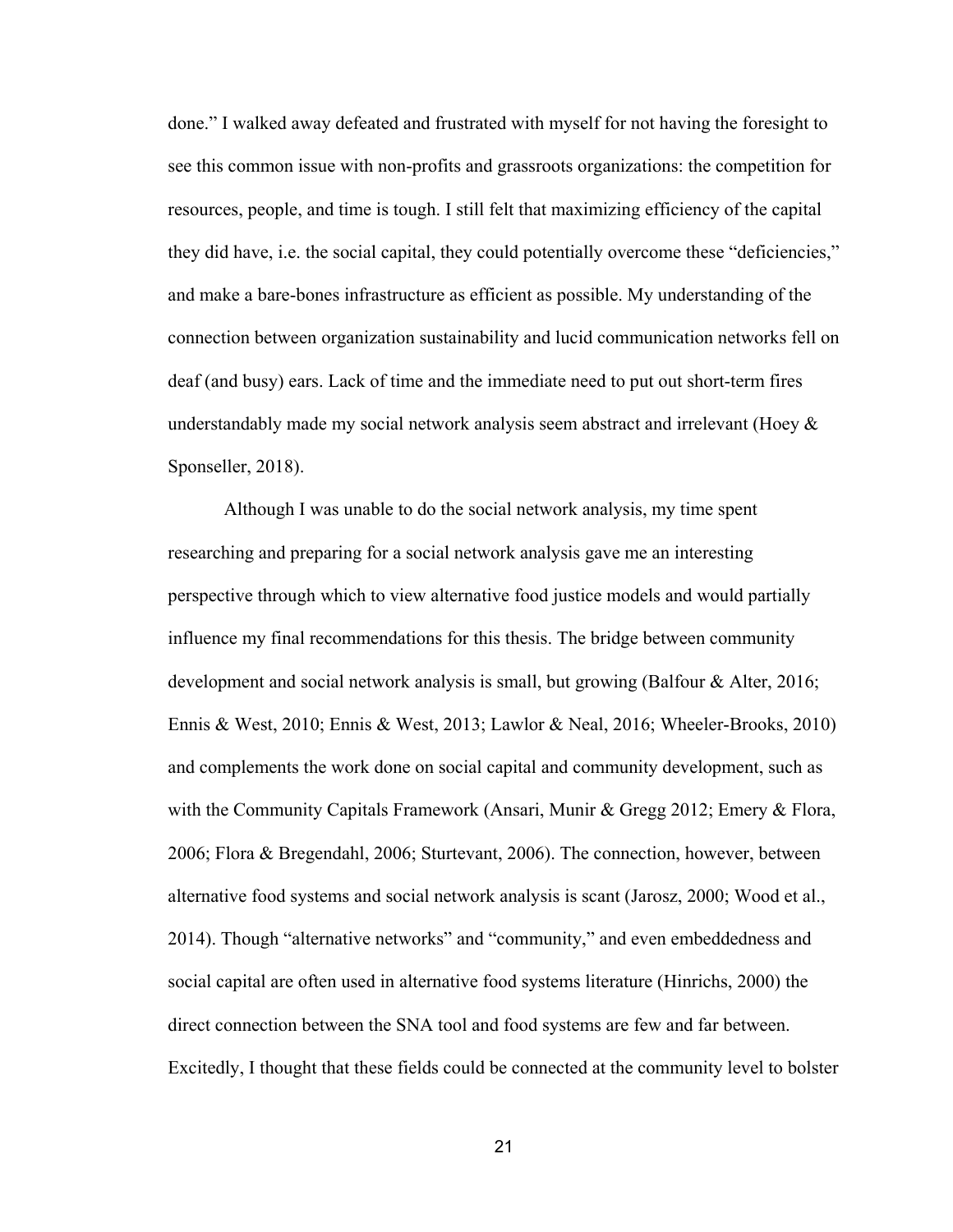marginalized communities who are provisioning their food and growing their capacity. Within the literature connecting SNA and alternative food systems, few were done at the community level or for collective action and organizing communities hit hardest by our unjust food system (Mertens et al., 2015; Migliore, Schifani, Guccione & Cembalo, 2014). Both studies by Mertens et al. (2015) and Migliore et al. (2014) were done outside of the United States.

Once CFP Inc. let our research team know their struggles, our research focus shifted. We moved from asking how to replicate the model and build a tool kit for replication, to asking how does this model operate? And, what is crucial for its sustainability? How do other organizations do community-led food justice work? With more time I began to better understand the organization and the markets. Through further observation of CFP Inc. and analyzing the model organizations, my belief that SNA should be used as a tool with communities advocating and working for their own food justice strengthened. Repeatedly, I saw and heard the need to bolster networks and thought that SNA could help with this. But, I also saw the difficulties in doing so. From these real-life examples, some successful and some not, I have come to understand the complexities of "spiraling up" in a food justice context. I wish not to critique the CCF, but will inflect its reach in light of social enterprises balancing a triple bottom line.

My originally fuzzy and loving view of these markets waned as I saw the realities of community politics, sometimes inadequate leadership, and difficulties for social enterprises to maintain the triple bottom line, particularly when community power and grassroots organizing is central to both the "how" and the "why" the organization creates food access. I found myself struggling to understand the chicken and egg situation of social capital. I saw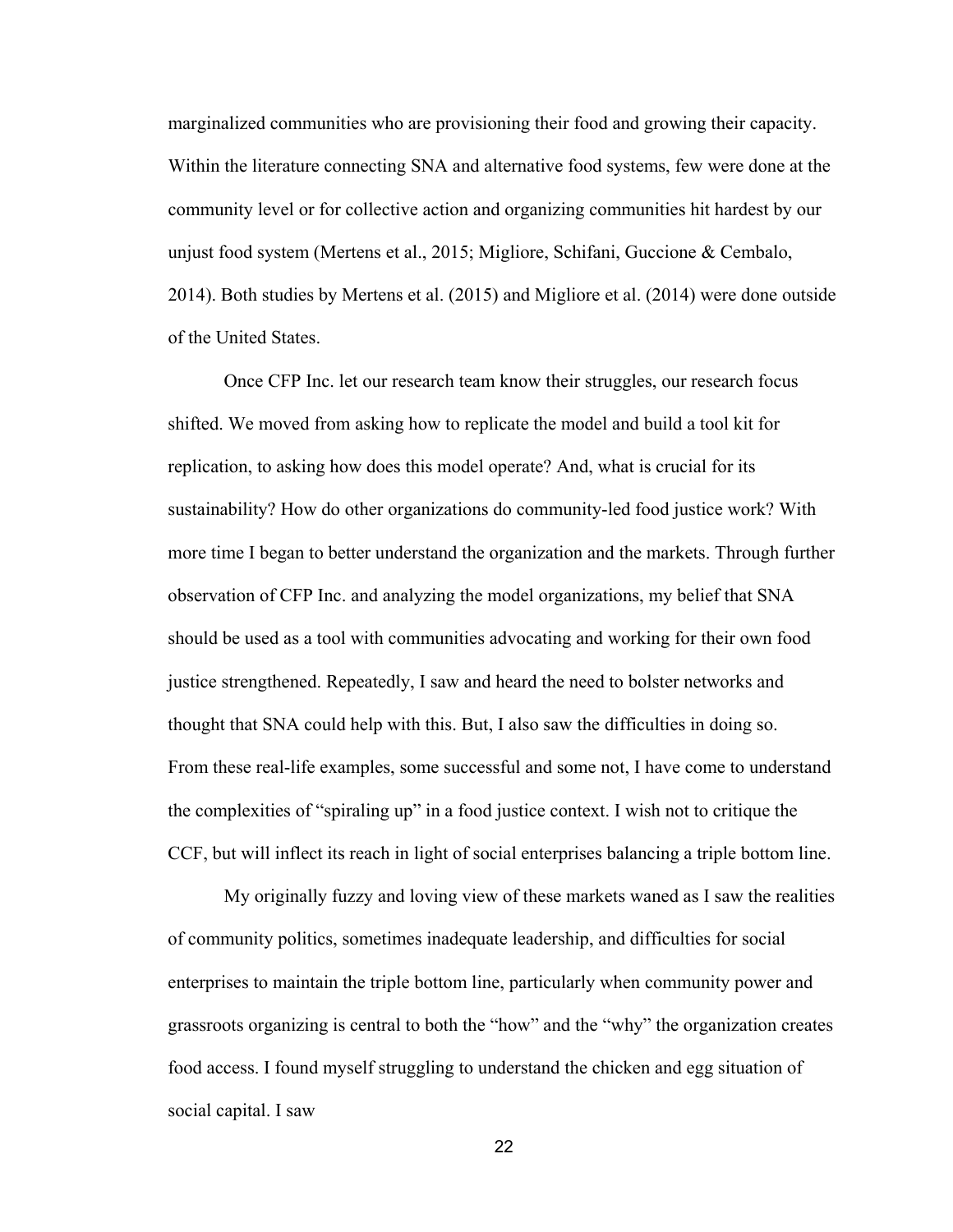similar tensions amongst these organizations and developed nuanced perspectives on doing this kind of work that is ultimately the subject of this research.

<span id="page-29-0"></span>Research Questions

- 1. What challenges and tensions arise when non-profits do community-led food justice models with lower-income communities?
- 2. What challenges and tensions arise when attempting to replicate, scale-up, or scale-out lower-income community-led food justice models?

<span id="page-29-1"></span>Research Design

My research design includes participant observation of CFP Inc. and the Power Markets coupled with semi-structured interviews with four model organizations with similar structure and mission to CFP Inc. Methods for conducting this research and the data analysis are explained below.

#### <span id="page-29-2"></span>Participant Observation

For 10 months, from August 2018 to May 2019, I conducted participant observation. This included my time as a student in a Community Engagement course, where each student in the class was placed at one of three markets in our city and volunteered at the bi-weekly markets. Volunteering at the markets was eye-opening to us as students; the differences between each market was astounding. My forthcoming critiques of community-led food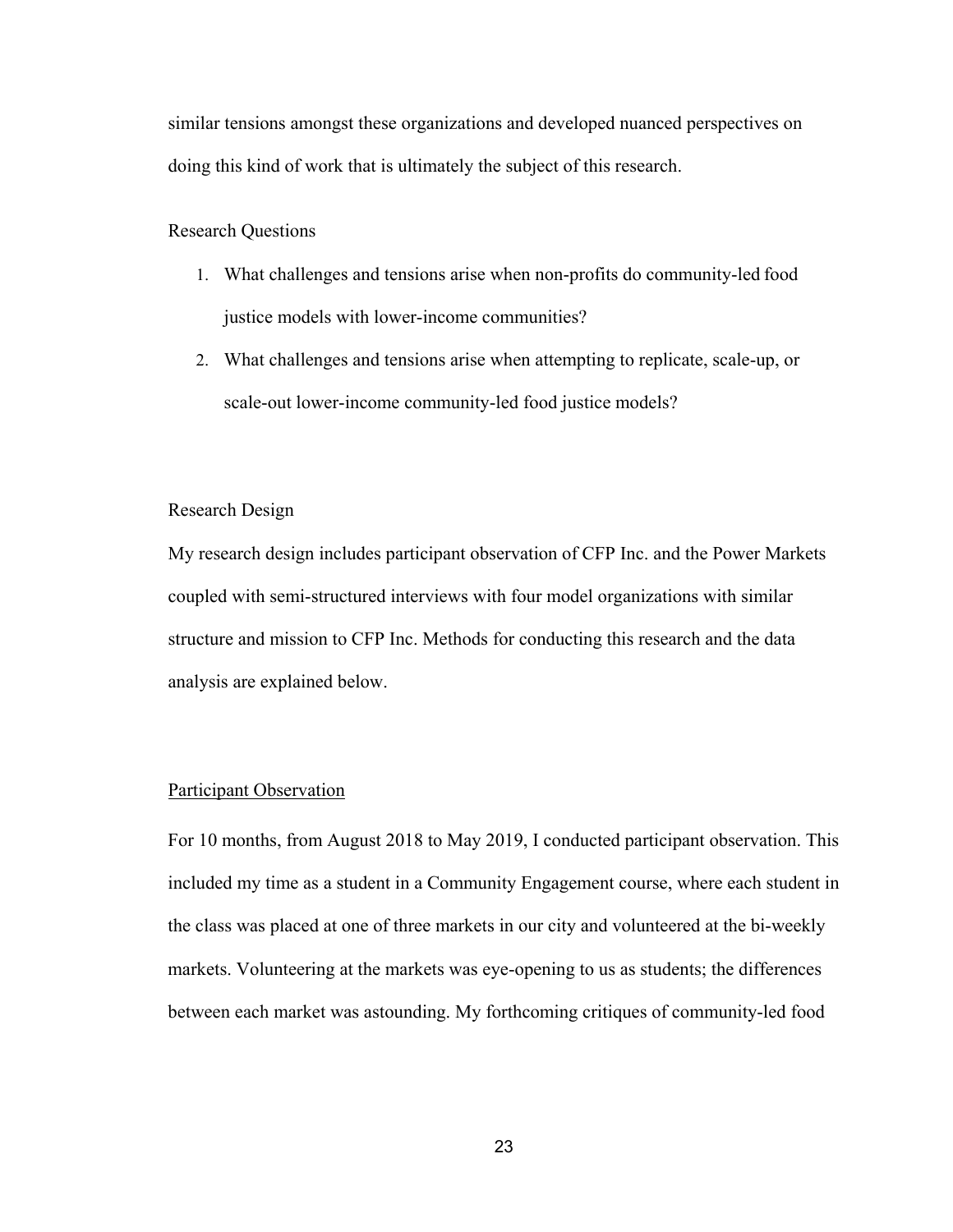justice work were formed during this observation period. A non-profit partner to CFP Inc. was a key organizer for two of the markets but was completely absent from the third. My classmates and I struggled to reconcile the role this external non-profit played in creating community capacity in the two communities it worked with. The shareholders who did not work for the non-profit most often presented as black. While there were other races and ethnicities represented by shareholders and those who were actively involved as leaders, the markets seemed to me to have predominantly black shareholders and leaders. This also seemed to be true of the third market unassociated from GR. However, I do not have a list of shareholders and their races and backgrounds and undoubtedly did not meet all of them.2 I noted a difference between those who did not work for the non-profits and those who did; the latter most often, but not always, presented as white. I will note that there were 11 other markets elsewhere in the region that I was not able to interact with and am not able to speak to. Those other markets worked, to my knowledge, exclusively with CFP Inc. and not a partner CBO.

My second role as a participant observer was as a research assistant under a grant that was working with CFP Inc. My role enabled me to hear the struggles of the organization trying to do this work and compare it to what I saw while I was a volunteer at the markets. These observations tempered and complicated my observations at the markets; I was able to grapple with the divergence between a community and

 $<sup>2</sup>$  The mission of CFP Inc. is to improve food security in low-income neighborhoods.</sup> While those markets I attended were urban and did have predominantly black participation (approximately  $> 50\%$  depending on the market) I recognize the complexity of food insecurity and the role that race, geography, gender, etc. play. There are other populations that were involved with the markets I went to and their representation was possibly different at other markets I did not attend.

community-based organizations (CBOs) and the tensions that can arise between the two.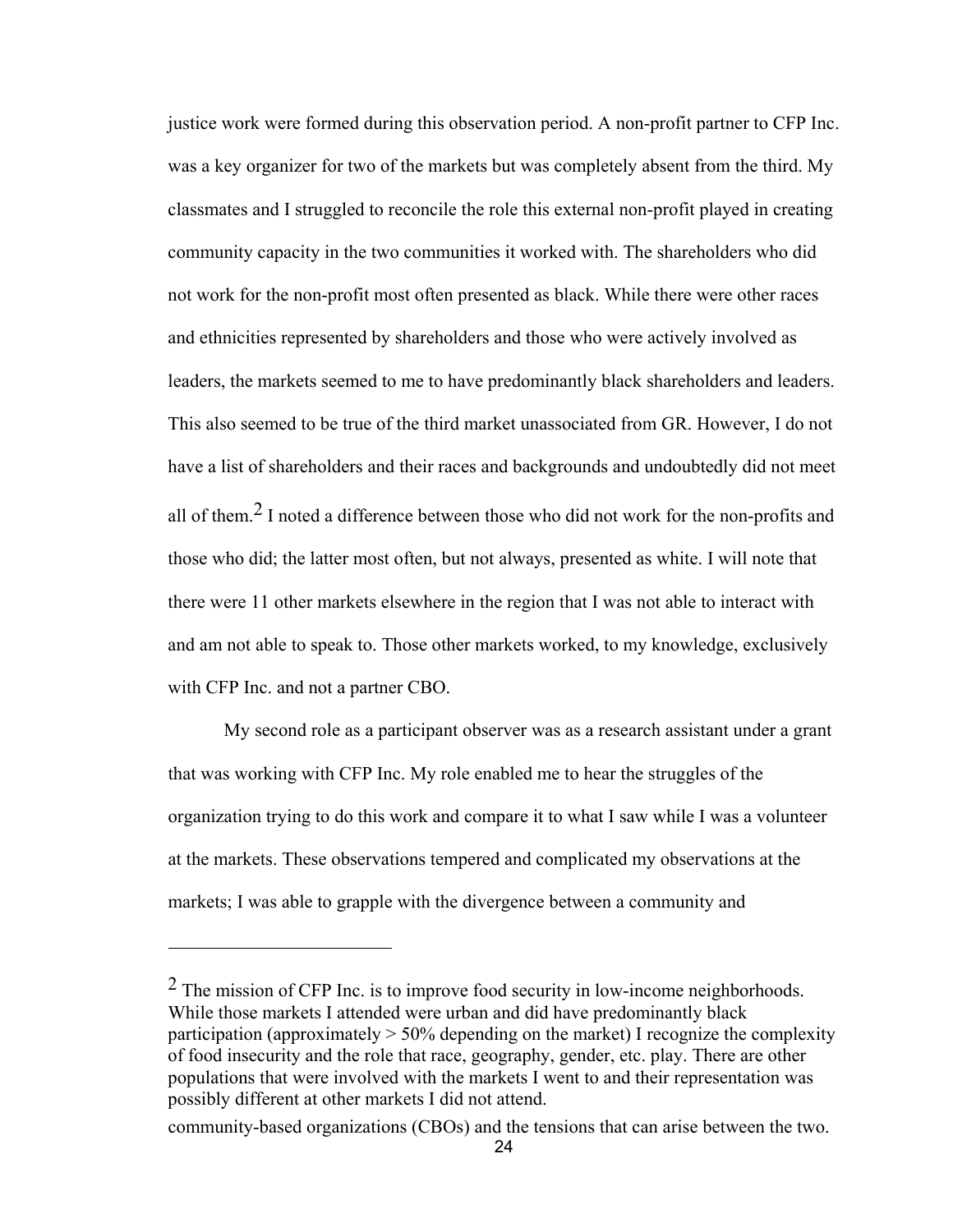In addition to conversations with the executive director, I was able to attend the annual leadership retreat that was a space for all market leaders from all over the state to convene, meet new faces, reconnect with old friends, and talk about what is working and not working at the markets. Through advisory board meetings, community meetings, and conversations I had with CFP Inc., my fellow research team, and others, I listened to many ideas, concerns, and excitement for replicating Power Markets and the organizational backdrop through which the markets functioned and were supported.

In observational research, special importance is placed on the researcher, what they interpret from their observations, and what they choose to focus on from an abundance of information and ideas (Esterberg, 2002). Considering, "the self as the instrument," as Esterberg (2002) puts it, singularizes a researcher trying to make sense of and accurately represent multiple perspectives. In agreement with Patterson, Hart, and Weaver (2010), the emphasis on the individual who does and disseminates their research misrepresents or downplays researcher collaboration in collective meaning-making. It is the informal conversations I had with my research team and with my friends and colleagues who also volunteered at the markets that most shaped my relationship to what I was observing. It took time to learn to "come up for air," from the weeds of data analysis and the difficult realizations I had when understanding how grassroots empowerment operates, and sometimes with not the most transparent leaders (Esterberg, 2002, p. 170). Though my analysis is my original work, my understanding developed with the trust and time it took to be able to explore ideas with my supportive team.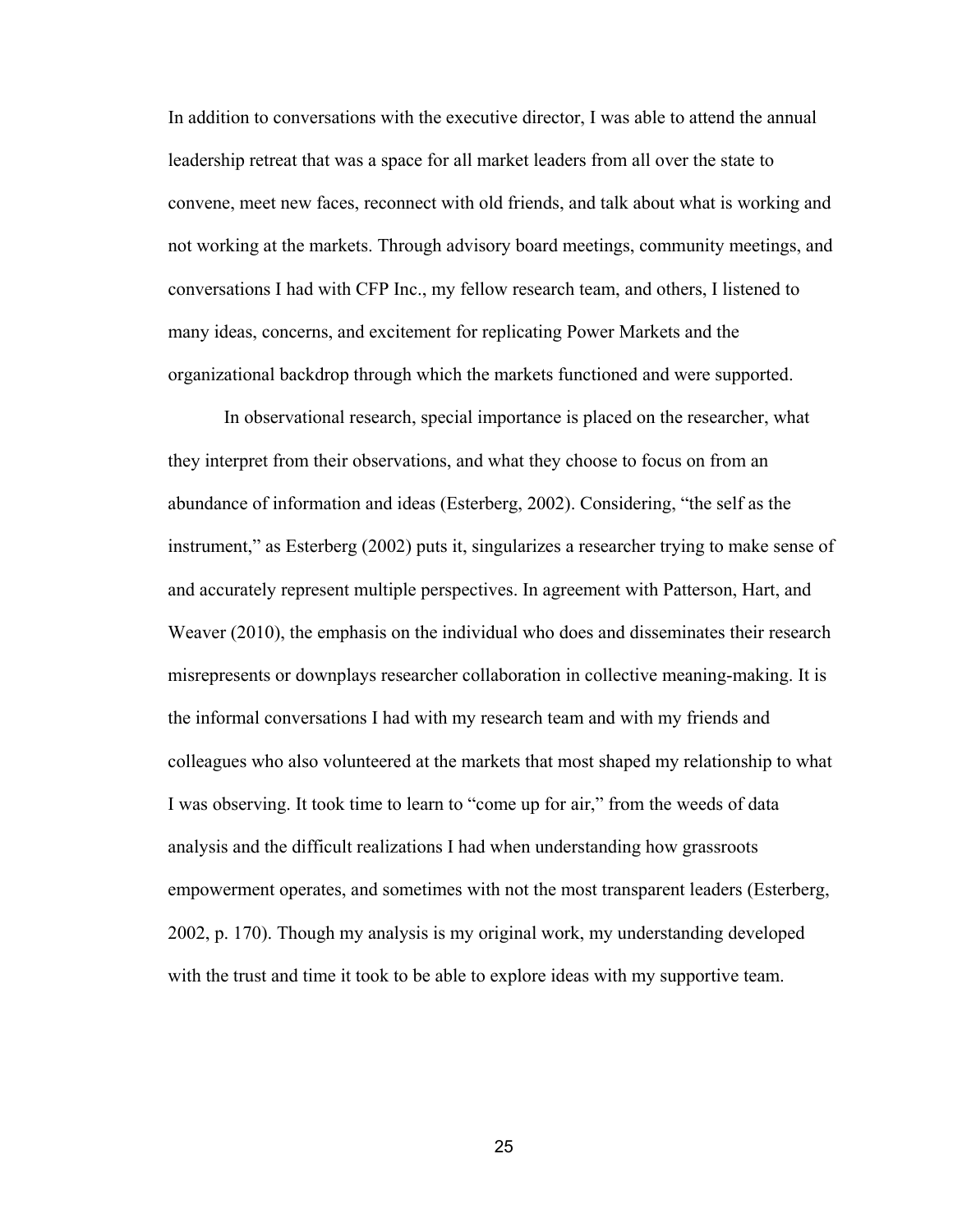#### <span id="page-32-0"></span>Model Organization Interviews

As a research team, we conducted interviews with five other organizations that in some form incorporated community-led food models into their mission and practices. A database of nearly 300 values-based supply chains within the US was filtered down to those which were within our region of interest and had some or several components in common with Power Markets or CFP Inc. We quickly found that it was difficult to find organizations that were within our region of interest, were a hybrid cooperative buying club and multi-farm CSA, with markets operated by the communities, a sliding payment scale, and a clear food justice and community development centered mission. We expanded our search and found ten organizations that had some of these components in common with Power Markets or had clear and strong alignment with food justice and community development values. Because of this decision to broaden our criteria, there was a considerable diversity of organizations and how they do community-led food models. Of these ten organizations, five responded to our interview request. Four of the five are used in this study, as one organization was found to not be as aligned with community-led food justice as was indicated on their website. Interviews were semistructured and aimed to understand organization history, structure, capacity, food justice elements they practiced, and difficulties they have faced when finding the balance between maintaining their social mission and financial health. Interviews were exploratory and were approximately one hour-long. I recorded and transcribed the interviews myself.

Interviews were coded and analyzed. A round of open coding was used to parse through the interviews and find themes I saw were relevant across the four model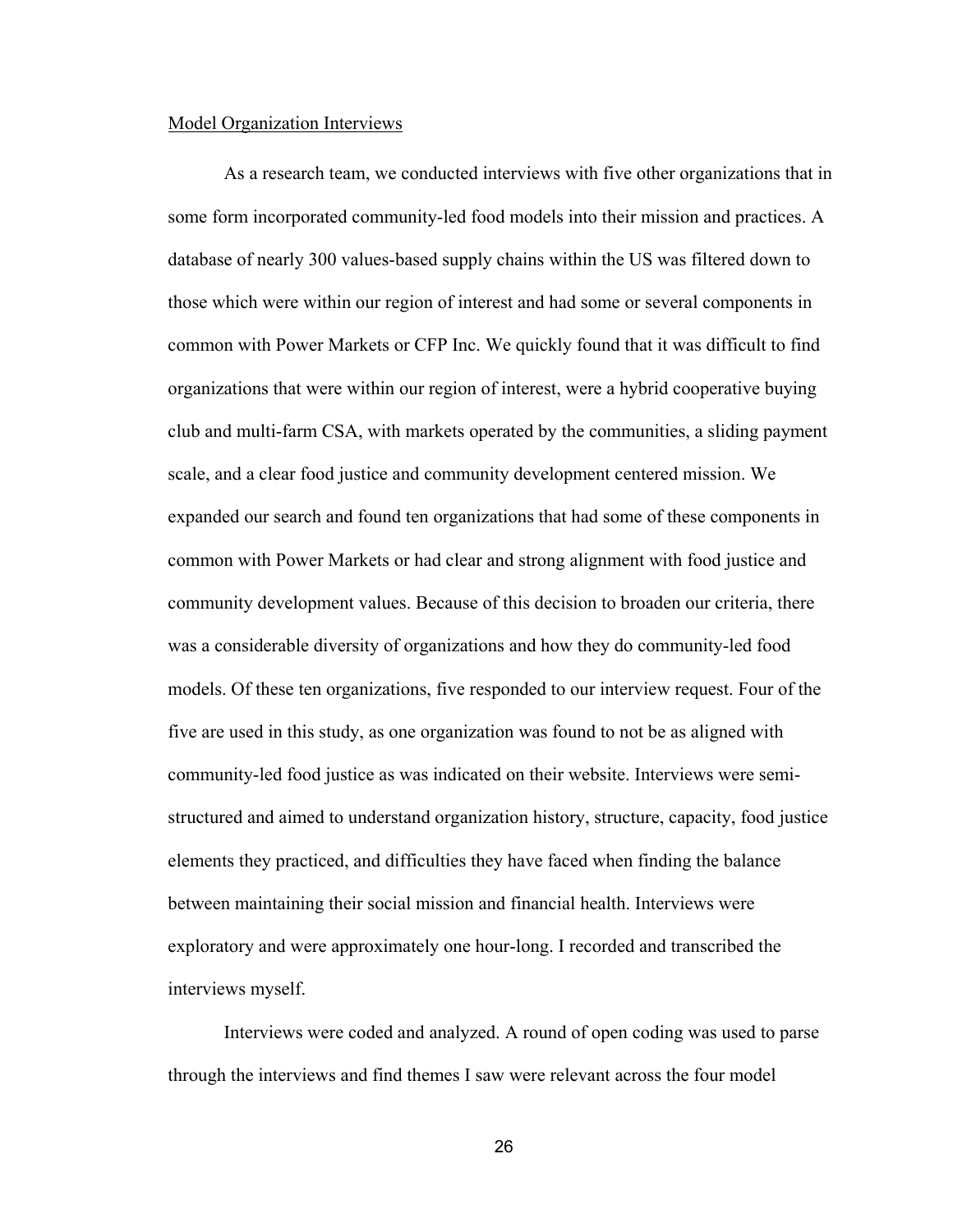organizations. I compared the unique stance each organization took in implementing community-led food justice models. Second, these findings were compared to my observations of CFP Inc. and the Power Markets.

#### <span id="page-33-0"></span>Study Limitations

The small sample size is a limitation of this study. Although the organizations interviewed and CFP Inc. span diverse regions and similarities were found across all of them, five organizations is too small a sample size to make generalizations regarding this work. For the sake of time in completing this thesis, follow up interviews were not conducted with the four model organizations after their original hour-long interview. The de facto processes and messiness that often accompanies any organization was, of course, not discussed by our informants. Once we completed the interviews, they truly seemed to be the "models" for the tangled confusion that was CFP Inc.

An hour-long interview with one individual at an organization is not an accurate and full representation of the leadership styles, conflict resolution strategies (or lack of), collaborative skills (or lack of), and personalities and disagreements that happen when humans work together. Furthermore, we were trying to understand the evolution of their organizations and understand the best we could the snapshot of where they were then. The truth is that CFP Inc. was pivoting so that it could survive and was going through common non-profit growing and sustainability pains. After working with them for a year, I had a better sense of CFP Inc. than I do of the other four combined. Directly comparing CFP Inc. to four other organization's highlight reels helps me extract meaningful themes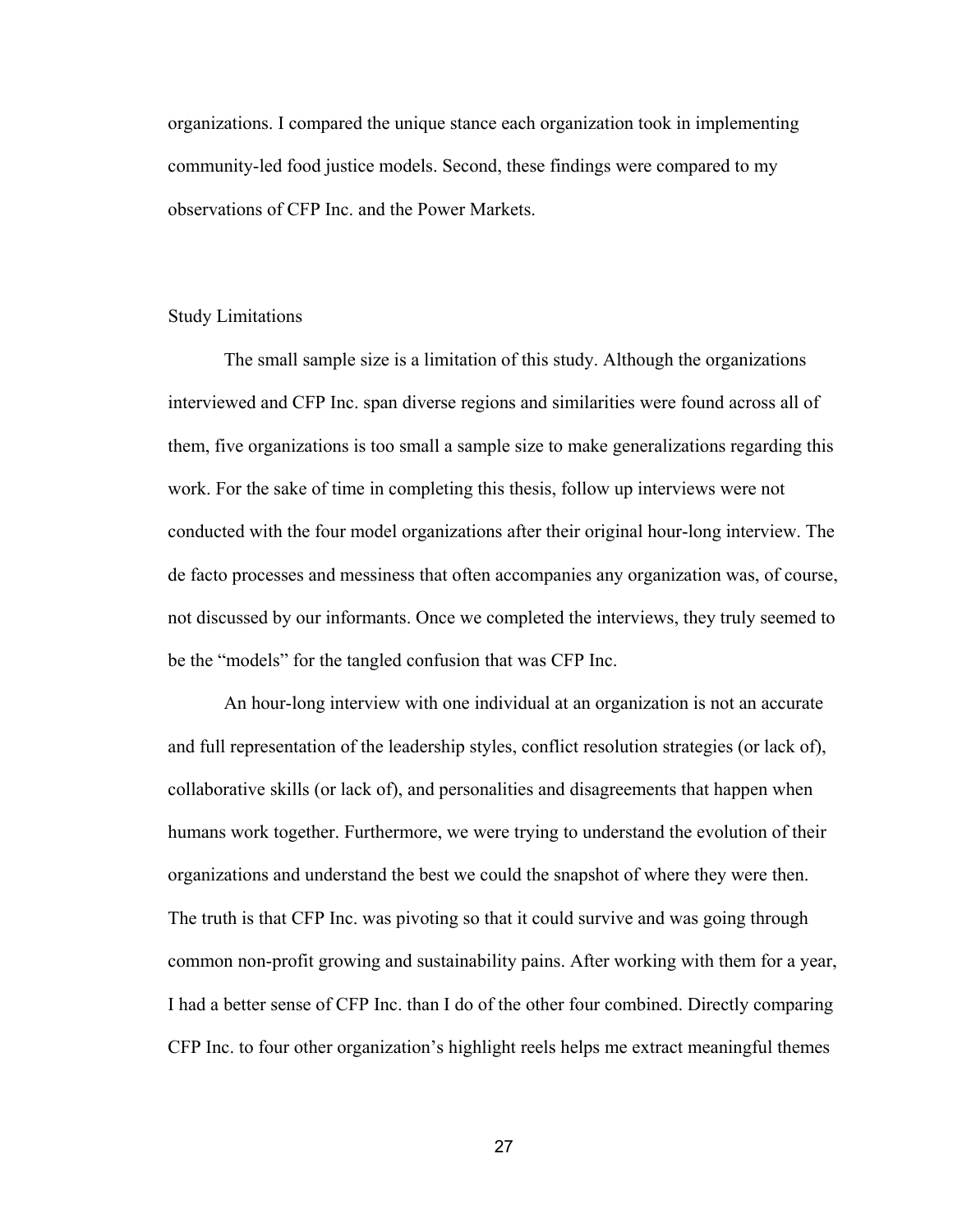common to this work, it is not an entirely reflexive and holistic review of the individual organizations themselves.

My role as an observer does not account for the full complexity of CFP Inc. as an organization and the many dedicated and passionate individuals who work with the Power Markets. Further work that will be completed by our research team includes more in-depth interviews with members of CFP Inc. and the Power Markets, financial analysis of the model organizations, and farmer case studies that explore the balance farmers strike when working with socially just food organizations. At the time of writing this thesis, the only data available to me are my observations and the model organization interviews. My data and subsequent analysis are not entirely comprehensive nor representative of all the individuals who directly work with CFP Inc. Additionally, being a researcher not tied up in the daily work of doing community-led food justice gives me the privilege to have an objective, critical eye. This is both a hindrance and a strength to this work.

On the one hand, I can take a step back and see a bigger picture and rationally impose my opinions on how things "should be," based on my observations and my observations alone. I can ask critical questions such as Cadieux and Slocum (2015) do and theorize how food justice and sovereignty should be done. I often found myself thinking, "Community Food Power is doing it wrong, they are in mission drift and they don't even know it." On the other hand, I felt terrible for being so critical of a grassroots organization that was trying hard to do good work. I could not pretend I fully and completely understand CFP Inc. when I am not myself the executive director, the farmer liaison, or a part of the community that needs this food. I proceed with my analysis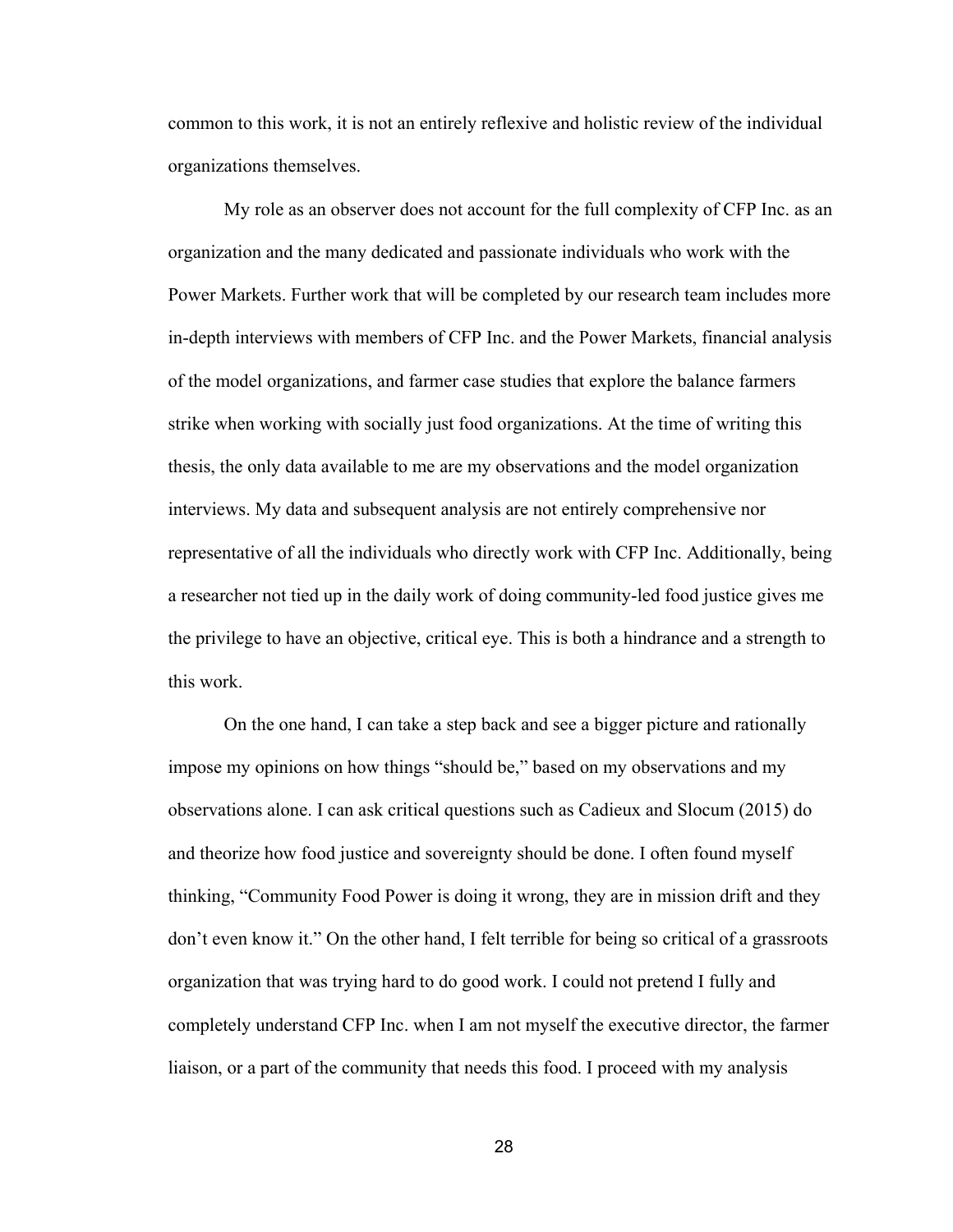through a self-professed idealist lens modulated with the realization that the people, organizations, and communities that do social and food justice themselves are flawed, as are the systems and cultures they operate within, try to work against, and sometimes unintentionally revert to.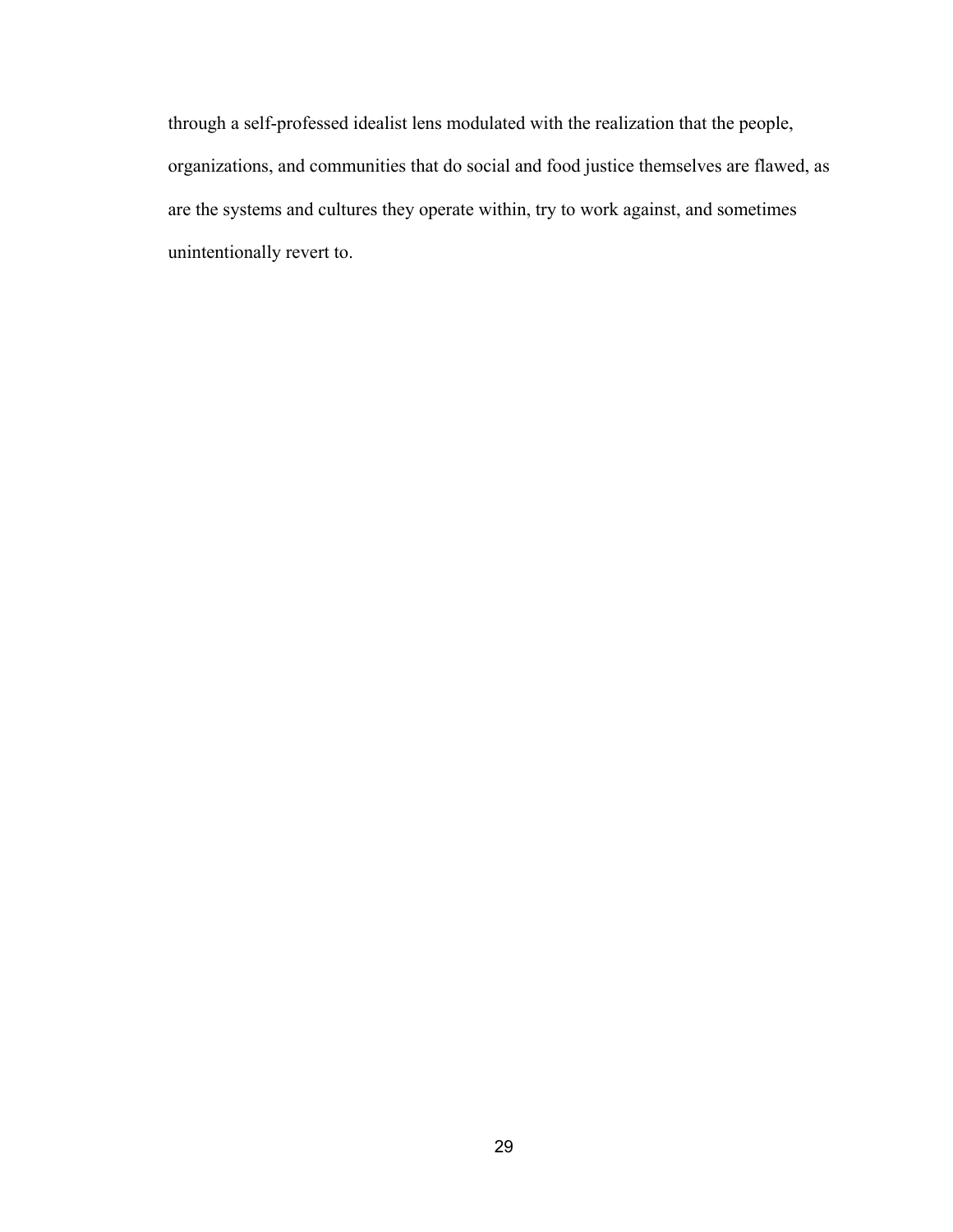#### Chapter 4: Results

In this chapter, I will describe the various ways that the organizations do food justice and their basic infrastructure. Table 1 shows an overview of the organizations, and more detailed explanations follow. Their food justice or food access models described below have gone through multiple cycles and changes that led to where they are today. What I describe below is the most current model they operate under that most closely reflects the work of CFP Inc. These descriptions may not include everything that the organizations do. Furthermore, I will describe themes and nuances that arose when considering all five organizations regarding challenges and tensions when attempting to do lower-income community-led food justice work. The themes I discovered were: Defining community-led, lack of engagement, the board, finding your assets, and scaling. In addition to the challenges and themes when doing agri-food work with lower-income communities, I will analyze each organization's take on replicating or scaling up these initiatives.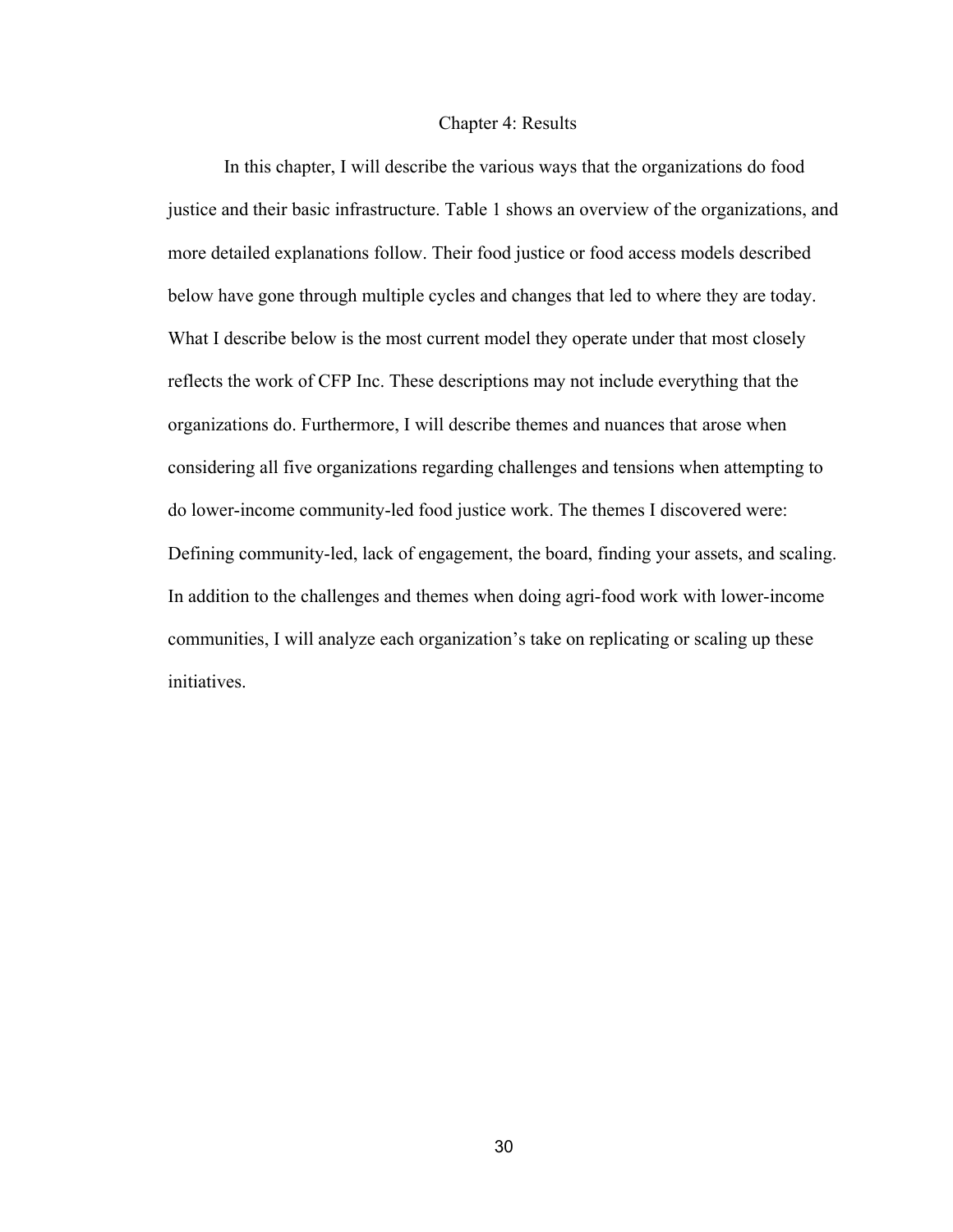### Model Organizations

| Table 1<br>Overview of Model Organizations |                                                                                           |                           |                                                            |
|--------------------------------------------|-------------------------------------------------------------------------------------------|---------------------------|------------------------------------------------------------|
| Code                                       | <b>Informant</b>                                                                          | <b>Legal Structure</b>    | <b>Food Justice</b>                                        |
| MO <sub>1</sub>                            | Food Hub Manager                                                                          | Non-profit                | Mobile Market                                              |
| MO2                                        | Community<br>Outreach Manager                                                             | Non-profit                | Community<br>organized<br>distribution systems             |
| MO3                                        | Director of<br>Sustainable<br>Agriculture and<br>Forestry                                 | Non-profit                | Produce auction with<br>outlets in food-<br>insecure areas |
| MO4                                        | Founder and President                                                                     | Hybrid Non-<br>profit/LLC | CBO organized<br>distribution<br>systems                   |
|                                            | Notes: A mobile market is a van that acts as a mobile grocery store and can have multiple |                           |                                                            |

Notes: A mobile market is a van that acts as a mobile grocery store and can have multiple delivery sites. Both MO2 and MO4 work with farmers to aggregate and deliver food to either a community (MO2) or a CBO (MO4). The community or CBO organize how members get their food and their payment models. MO3 has organized a produce auction, or wholesale outlet for small scale producers in their state. MO3 connects corner store managers or other entities who live in a food insecure area and helps them order through the produce auction.

**Model Organization 1 (MO1)**: MO1 is a non-profit primarily concerned with supporting and educating farmers and food hub activities. While their mission, organizational activities and structure center on the food hub and the farmers, they have a mobile market that acts as a wholesale buyer from the food hub and delivers food to 10 different housing authority neighborhoods. They accept SNAP at these markets and have a "community advocate" at each market. They had one mobile market stop before they decided to expand their mobile market operations. This decision was made after "lots of meetings" with the communities involved to get input and see if there was a demand for a mobile market. The housing authorities already had a structure for community input and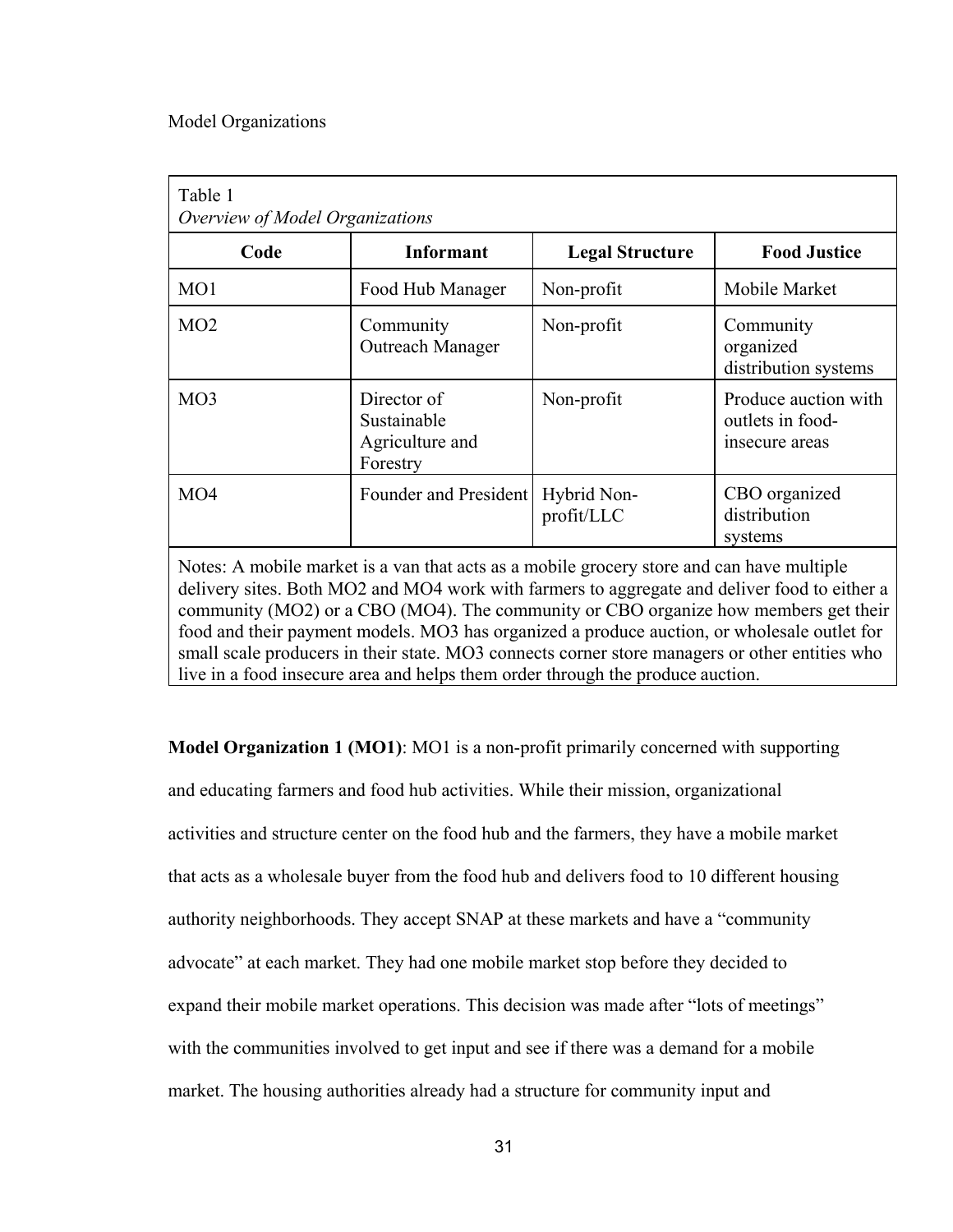leadership which helped MO1 access active community members, many of whom would become community advocates. Community advocates sit with the market staff member at each stop, and since they are well-respected community members, this draws other community people into the market and "gives us some standing in the community." While the food itself is not subsidized, a partner funds the double ups program so that market-goers that use their food stamps card can get double the amount of food.

**Model Organization 2 (MO2)**: The second model organization states in their mission that they want to create a more equitable food system by supporting local farmers, creating healthy food access for all, and building community around food. They do this through donation stations at farmer's markets throughout the state they are in, and through a neighborhood-based program where communities organize themselves and their distribution system. These communities order from the food hub as a regular wholesale buyer. The goal for MO2 is to have the community sites be entirely self-reliant after three years. Our key informant was the coordinator of these community groups, and she noted that of the three they currently have, one is a CSA model and one is a cooperative. By looking through MO2's website, one community is located in a lowerincome area with predominantly people of color. They are aligned with collective action, community resilience, and community building through a racial, class and power lens. The other two community sites either accept EBT or SNAP, have a sliding scale, or have an option for members to buy shares for those who are food-insecure.

**Model Organization 3 (MO3)**: MO3 is a large non-profit that has been operating for 18 years. The core of what they do includes helping small communities, growing the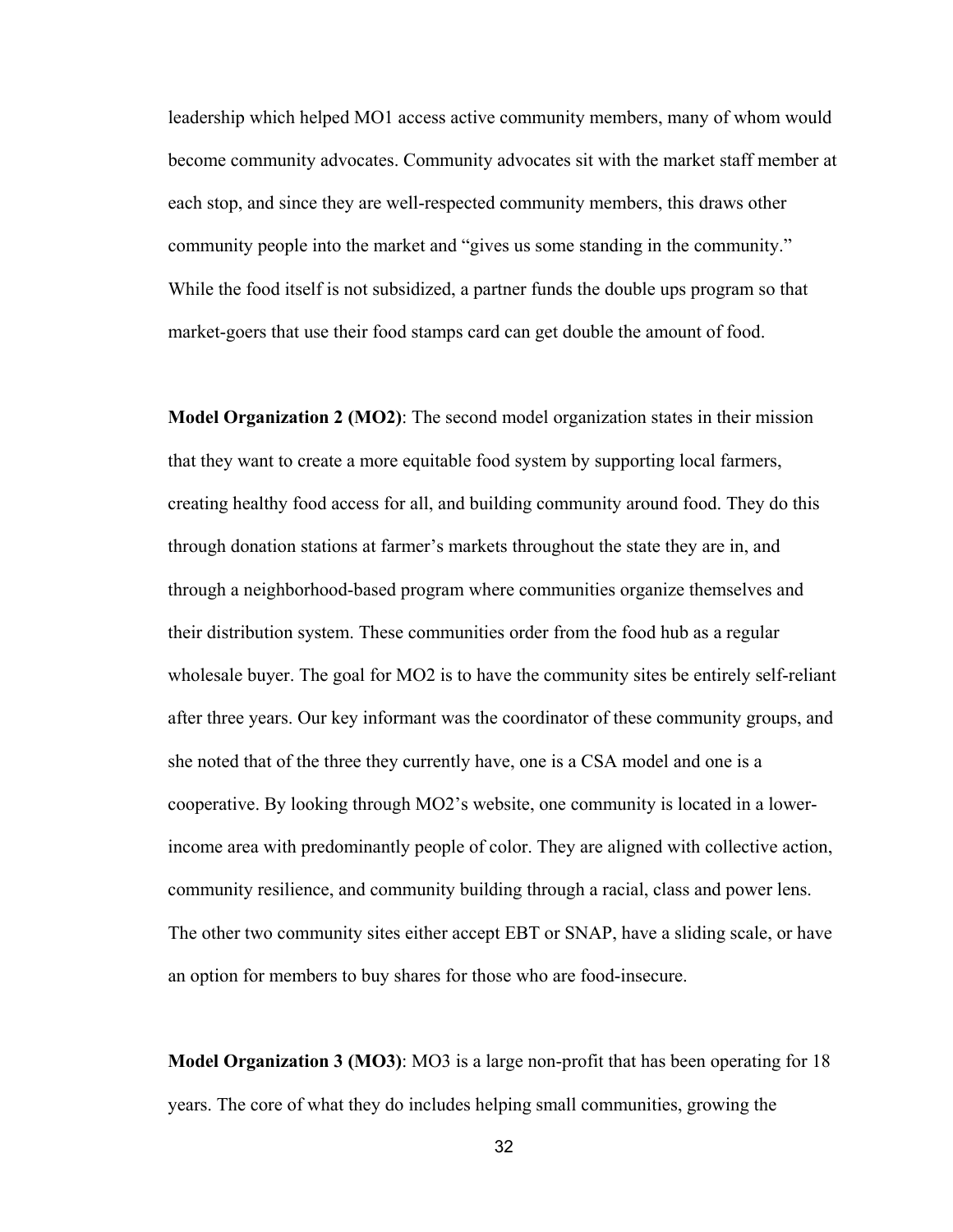local economy, building leadership, and sustaining a healthy environment. Of their many sustainable agriculture and community building initiatives, we spoke more extensively about their pop-up markets that sounded similar to Power Markets. We learned that MO3 aggregated from the small farmers in the region through a produce auction. This food is then delivered to sites such as hospitals, schools, corner stores, or mini markets at college campuses. Our informant believed there were nine sites last year. MO3 helps with the retail sites (corner stores) by obtaining refrigeration and marketing the produce. MO3 works with site partners to organize the market in a way that suits them and utilizes current systems already in place. For example, their pop-up model in a hospital utilizes the existing hospital email list and hospital credit cards can be used to purchase food. This particular pop up gives MO3 a budget and suggested items and MO3 orders for them. The corner stores order through a website.

**Model Organization 4 (MO4)**: MO4 is a non-profit hybrid LLC. Of the four model organizations, it is the only one that spoke explicitly through a racial, class, and power lens. The race of board members and the rhetoric of community ownership is transparent and essential to who they are. Through multiple evolution cycles, their current model utilizes community-based organizations (CBOs) who organize their constituencies. While MO4 suggests a specific sliding scale they allow each CBO to decide their scale and distribution as, "one design doesn't fit all." MO4 undertakes the "aggregating problem" and accommodates the different community groups the best they can. Our informant stated, "The only decision we make is in terms of what items we can give you in a share. We also believe that making your own decisions and having these choices are early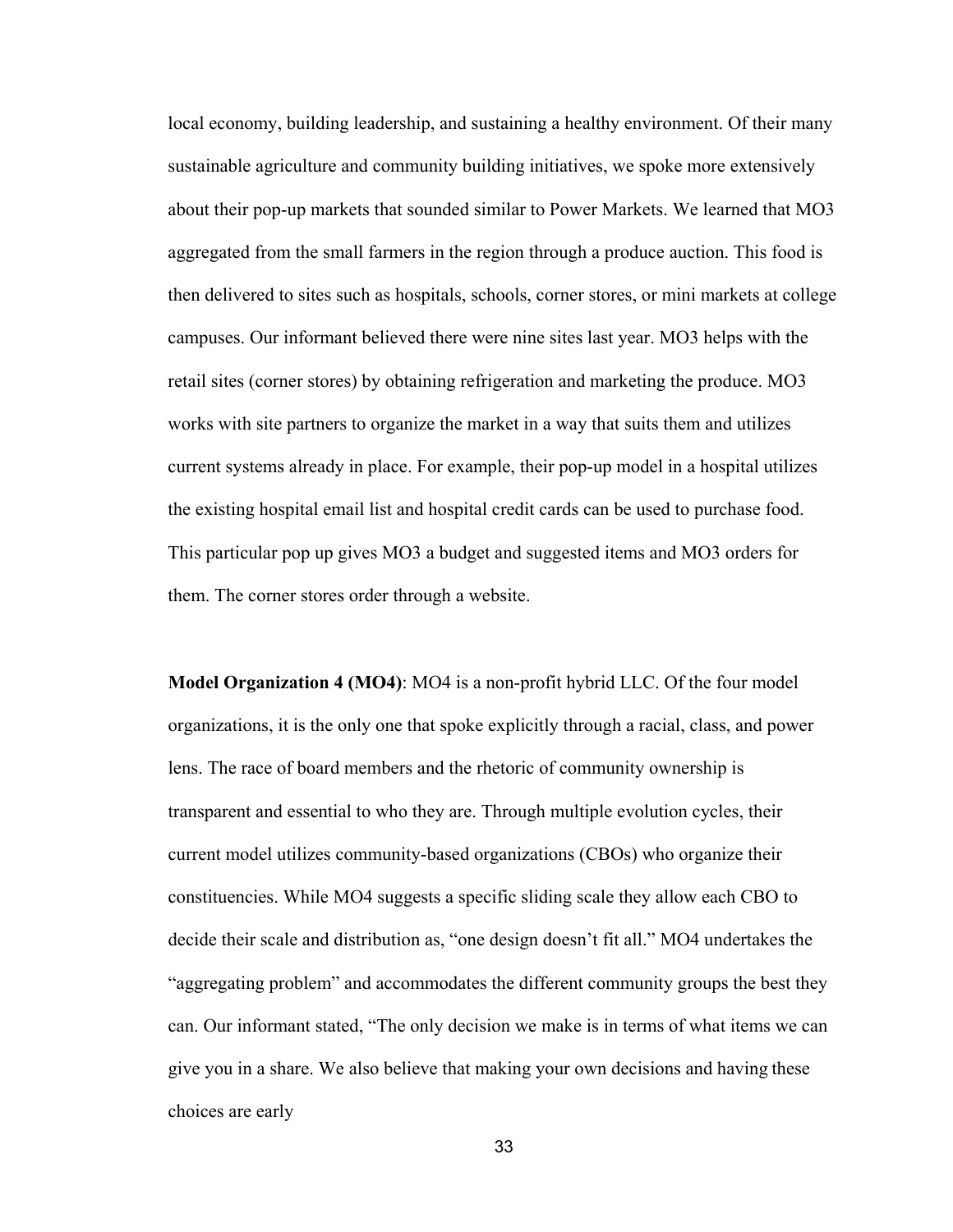elements of sovereignty." By the end of this year, they plan to have 32 community partner sites. In addition to the food access work they do in urban neighborhoods, they also have purchased land elsewhere in the state that will eventually be owned by the communities they work with. Our informant, the President and Founder of MO4, stated, "Everyone knows that MO4 is moving over to ownership by the community," and, "poor people are a part of our governing structure."

### Findings

The themes that arose in interviews with the four model organizations and through participant observation will be described below. These include: defining community-led, lack of engagement, the board, finding your assets, and scaling. Of these themes, defining community-led, finding your assets, and scaling were discussed by all the organizations to varying extents. The two themes that only applied to MO4 and CFP Inc. were lack of engagement and the board. As organizations that worked exclusively with lower-income consumers, MO4 and CFP Inc. experienced a lack of engagement by those consumers and both organizations had different relationships with their boards. Whether all of the organizations defined their community as consumers or producers impacted how they did their work and to what extent they included lower-income consumers in theirmodels. The local assets impacted all of the organizations and how they did their daily work and how they planned to "scale-up" their operations or missions.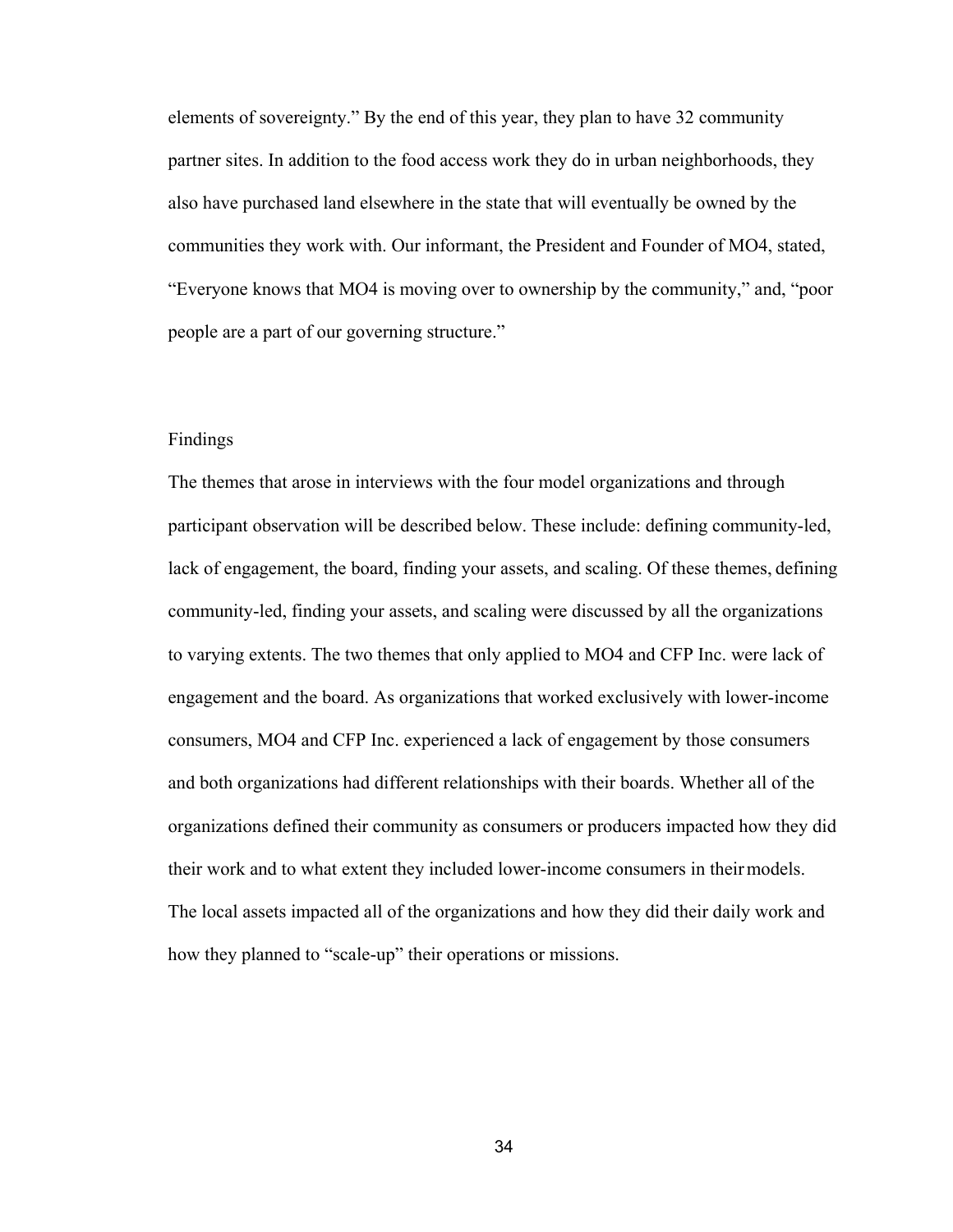# Defining "Community-Led"

Slocum identified that using the term "food justice" and what it means to practice food justice is incredibly varied within the alternative food system (Cadieux & Slocum, 2015). Of similar note, defining "community-led" within a food justice context is just as varied. There were differences in defining the community each organization worked with and whether this included consumers, producers, or both. The extent of community involvement and ownership also varied.

Two of the three model organizations (MO2 and MO4) acted as an aggregator for CBOs or communities organizing their distribution systems. They delivered the food to the CBOs or communities who determined their membership, distribution systems, market set up, and payment systems. MO4 delivers shares of food to CBOs that have access to funding and organize their specific constituencies (formerly homeless, black, latinx, etc.). MO4 works with the CBOs to determine price, frequency, and how much is in the share. Our informant repeated often that one design doesn't fit all in terms of the amount of food or prices of shares. This degree of flexibility does complicate the lives of those who work in MO4. Our informant noted,

We have these enormous design issues that complicates our lives but that is the way it functions. In that sense you are in control of what you want, you make those decisions, and we try to accommodate you the best we can. In most cases we can.

MO4 is more aligned with working with lower-income and marginalized communities and having those individuals be at the forefront of the decision-making. While the model of MO4 is similar to the wholesale ordering that MO2 offers its communities, MO4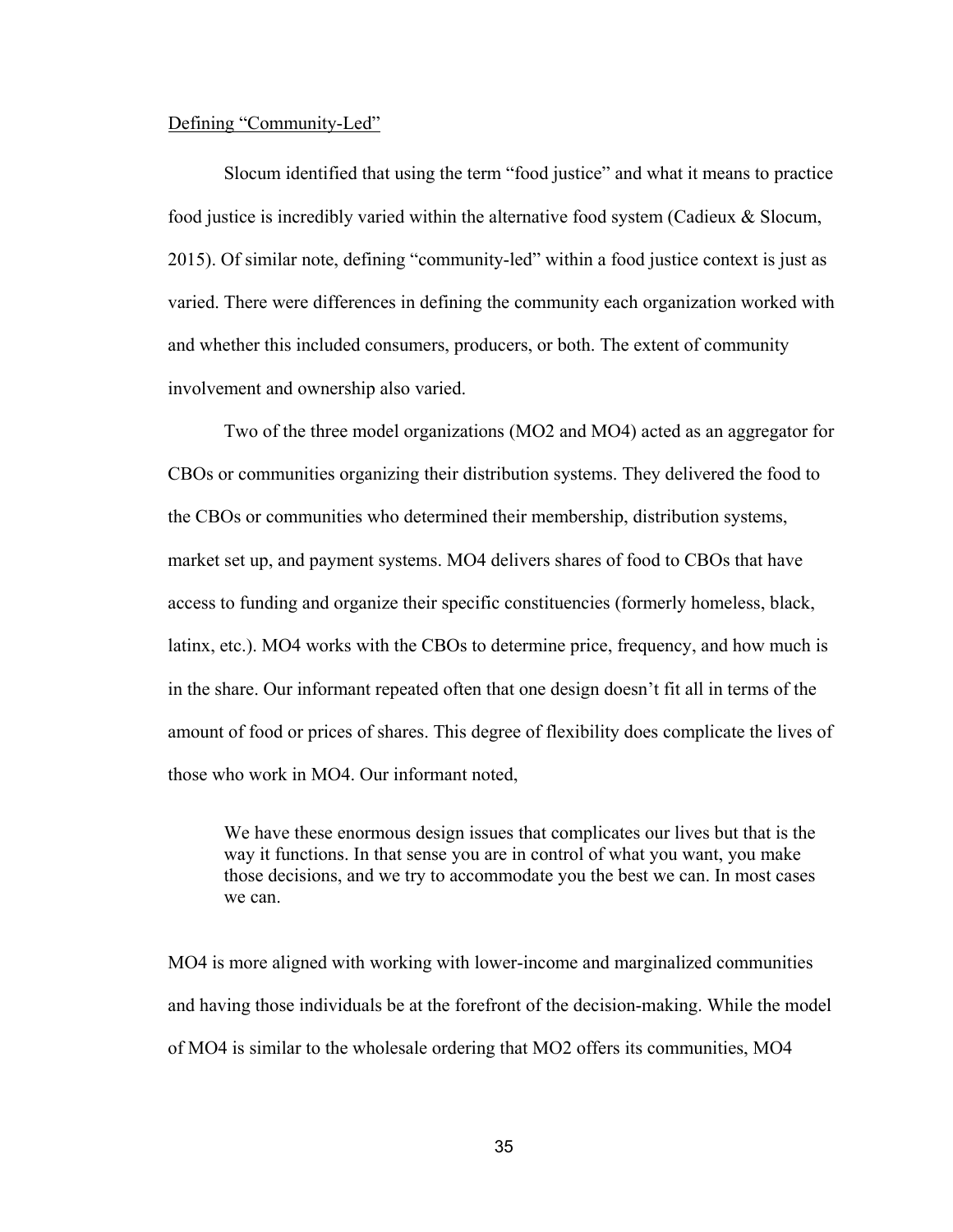exclusively works with marginalized communities and MO4 has flexibility in pricing that is not offered to communities that buy from MO2. Our informant noted,

Our traditional share is from \$15-21 if they don't change it. But if they can't do this we can't just raise prices. What we are doing is we find a way to get subsidies for that and a second thing we are beginning to launch is a community-owned donation program they are investing in.

Community ownership is the primary message that MO4 repeatedly sends to the people and organizations they work with. The racial and social justice context through which they operate places special importance on the radical notion of community and eventual land acquisition of the community involved with MO4. Although they see the immediate need for subsidy funding and the intermediary CBOs to access this funding, long term goals revolve around community ownership.

MO4 said, "we work for communities. We do not work for farmers." When their farmers had received a state grant to build a larger hub facility, they notified MO4 that their prices would be higher. MO4 changed whom they procured their produce from so they could continue to serve lower-income communities. This strain between farmers and consumers is clear only with MO4. All other organizations, including CFP Inc., included farmers and consumer communities in their mission and model, but most often aligned with farmers.

Both MO2 and MO3 worked more closely with farmers to increase food access for consumers. The sense of "community" or "ownership" on the consumer end was not the primary focus of these organizations. When explaining their different market outlets in lower-income or low fresh food access areas, MO3 stated, "We think of it as demand networks to grow our food hub and the produce auction." They stated that they havemore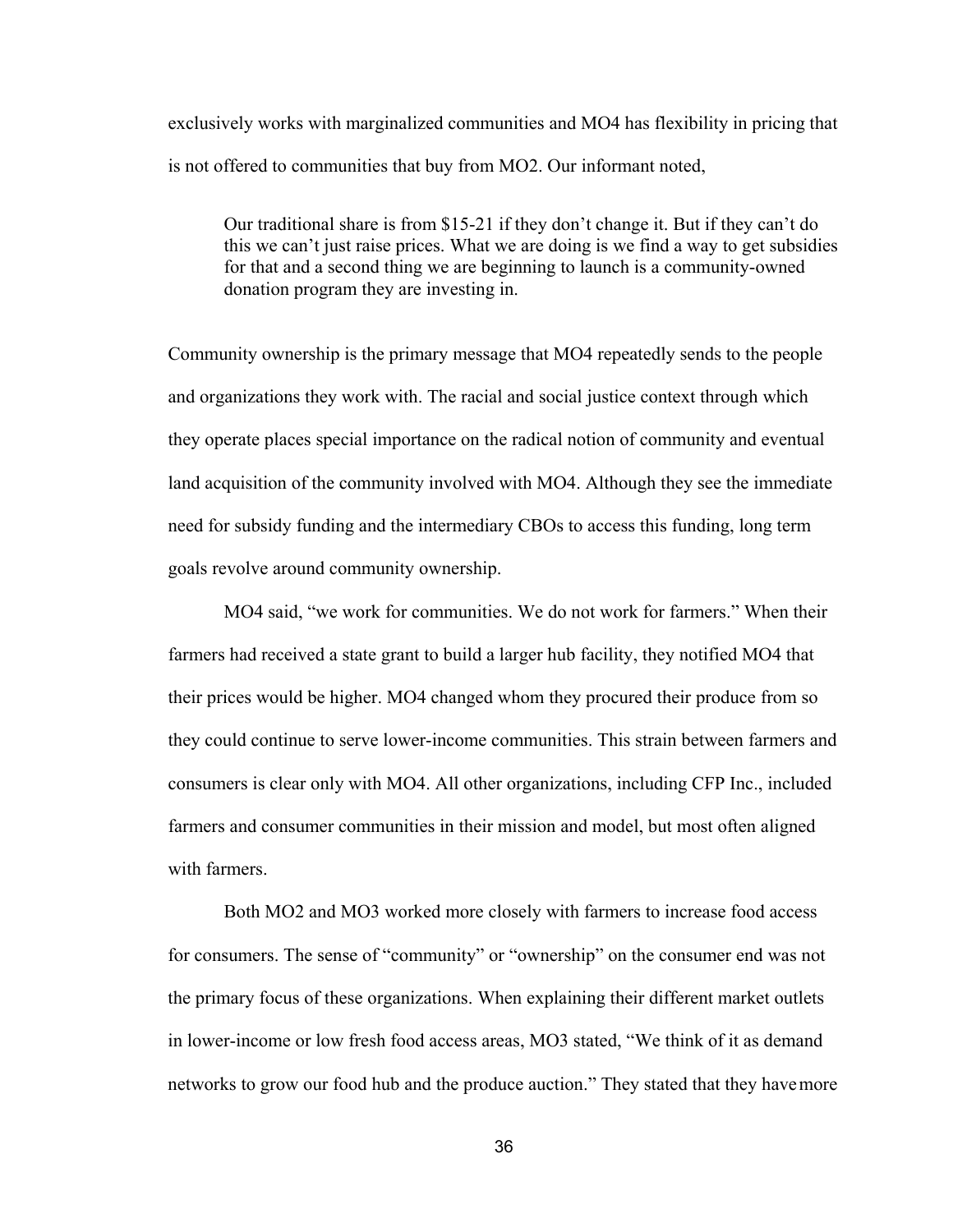contact with the intermediary consumers, such as retail store owners and workers, who tell MO3 what they want. MO3 worked closely with their producers and the producer community, and they stated that ABCD was a part of their methodology. Developing the produce auctions was, "an idea that came from them. When we do that it seems to be the best success." MO3 defined their food justice element as the farmer making a living wage, and, "when we take local food to places that wouldn't have access we are making a more just system." The community that MO3 worked closely with was producers, and this led to healthy food options for consumers. This rang true for MO2 (described above) as well as MO1.

MO1 was primarily devoted to helping local farmers and have more recently started to expand their mobile market. They had one mobile market stop in one lowincome community they already established a relationship with. After planning and community meetings, they decided to expand and deliver to 9 other housing authorities in the local area. When describing the connection between the food hub and the mobile markets, our informant stated, "Our biggest interaction is that the mobile markets get all of its items through the food hub which supports our mission of helping local farmers get sales." Our informant was the food hub manager. We were unable to speak with the employee whose primary job was to run the mobile market. According to our informant, the community advocates at the markets are not involved in the planning or decisionmaking that goes into the mobile markets. They act as support, offer feedback, and "help us get in with the community." The mobile market employee acts as a wholesale buyer of the food hub. Specifics on the cost of produce or a sliding scale of payment was not discussed beyond the funded double dollars that was described above.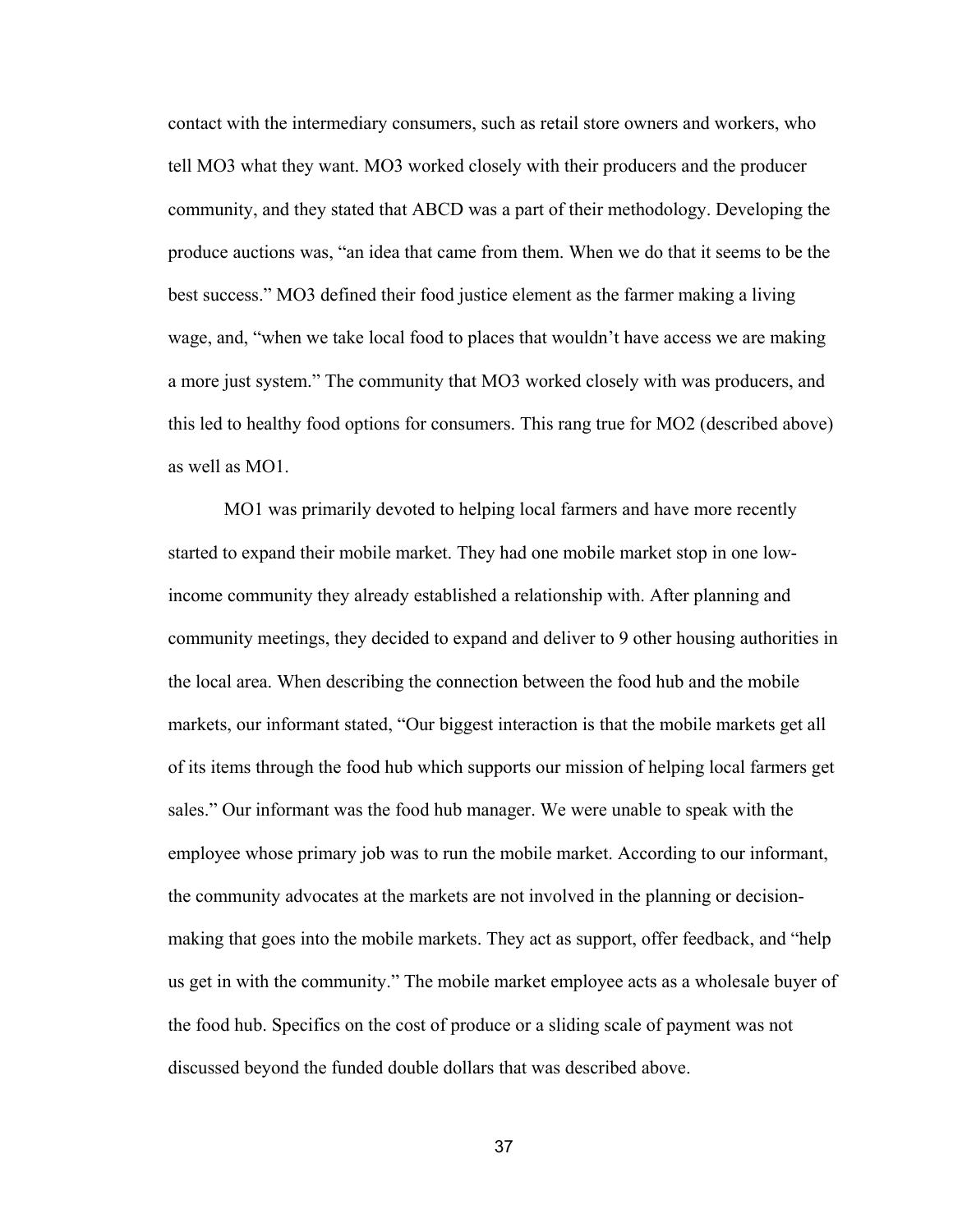CFP Inc. relies on community involvement for every market. Community members and/or volunteers set up the markets, coordinate with the farmers on market day, and process the payments at the market. In addition to setting up the markets, the market space is a time for the community to come together and interact. At the annual leadership retreat with all the market leaders, the market is an "event" to look forward to and the conversations over food was a strength that many of the leaders voiced. The essence of the Power Market model described by one table of leaders at the retreat was the farmers, shareholders, and volunteers working to get fresh food to lower-income individuals.

CFP Inc. provides heavy operational support and is the fiscal sponsor of the markets. Their support includes procurement coordination, cash flow management, and payment system reporting, distribution logistics, online ordering systems, and market supplies and storage. Shareholder retention, management, and organization is also a responsibility that CFP Inc. helps with. Once a month, a designated shareholder called a farmer liaison will speak with the primary farmer to exchange any feedback for ordering or the food drop off logistics. At one point, there was a "forecast" event where the community would give their input for produce to be grown the following season. It is unclear if this is still a practice of CFP Inc. The market set up, sliding scale, and payment are the same in all of the markets (with slight variations). Due to the financial difficulties of CFP Inc. when they did not receive a large grant they normally do, many of the markets needed to be consolidated. This was a decision made by CFP Inc., and not the communities, although this decision was transparent. I thought that this consolidation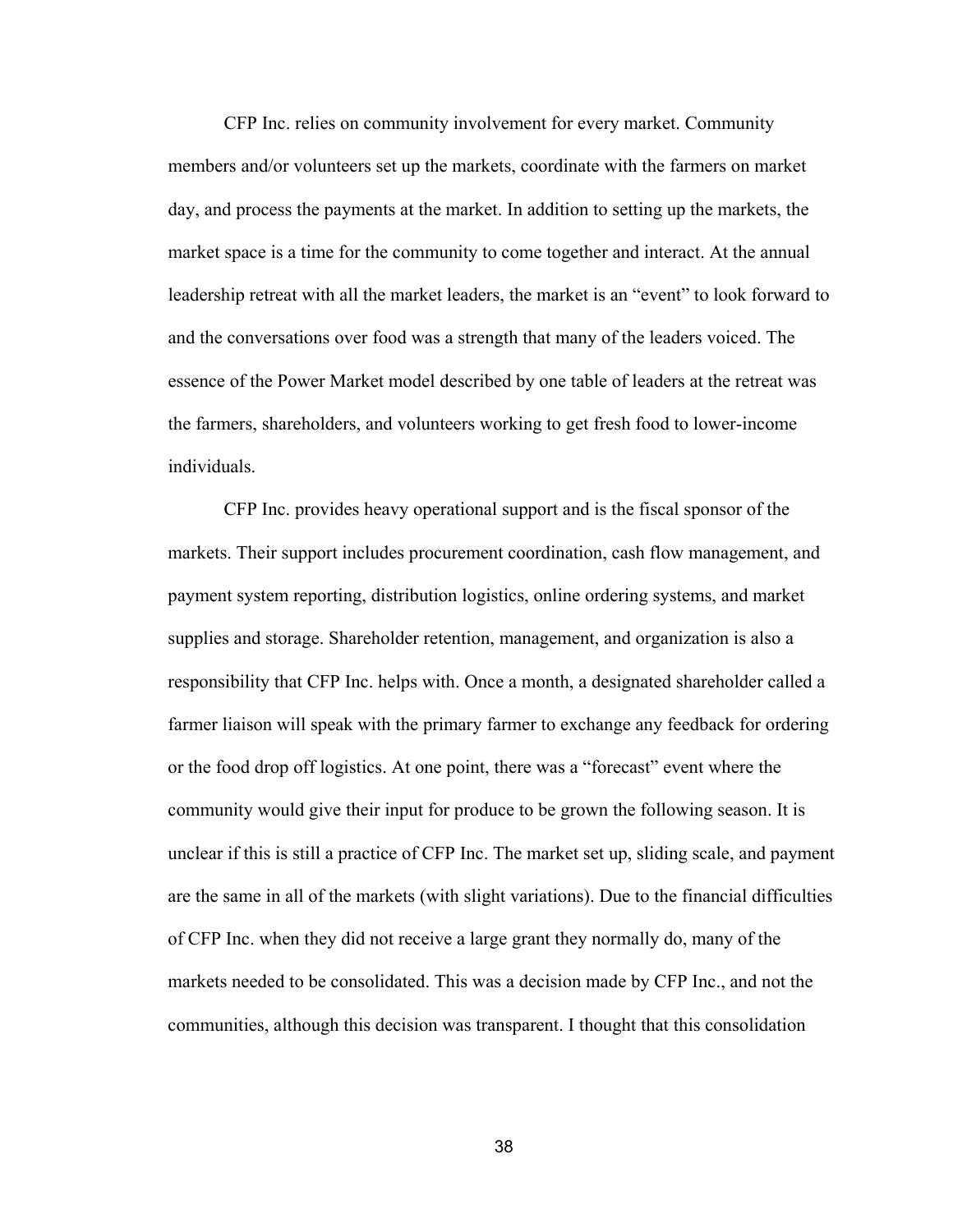may impact the uniqueness of each market or hinder shareholders from attending since their community was now combined with another.

#### Lack of Engagement

The two organizations that most prioritized lower-income community engagement and community ownership was MO4 and CFP Inc. Both have experienced times where engagement of lower-income individuals was an issue. Both also had issues with external, white and/or middle to upper-class people who want to volunteer with them or be shareholders.

MO4 explained that they "involved the community from day one." The design that was initially built based on those community contributions did not work. Our informant stated that during their first year they wanted 66% of their members to be below the poverty line, but only had 10%. He said, "whatever works for lower-income, it works for middle-class too." To change this they shifted to working with CBOs who worked with different marginalized communities. Our informant stated, "We decided to find a third party who could pay for the food for these groups. We worked with community-based organizations who had access to funding." The subsidies required to accommodate lower-income individuals was a barrier that necessitated a CBO to act as a fiscal sponsor as well as a community organizer. Regarding the volunteers, our informant explained,

We waited a long time before we began to use volunteers because every volunteer that showed up was white. This brought us back to this servitude piece. Once we talked to communities about owning it and running it then that profile changed considerably. Our use of volunteers has been very selective. It changes the nature of the community ownership piece.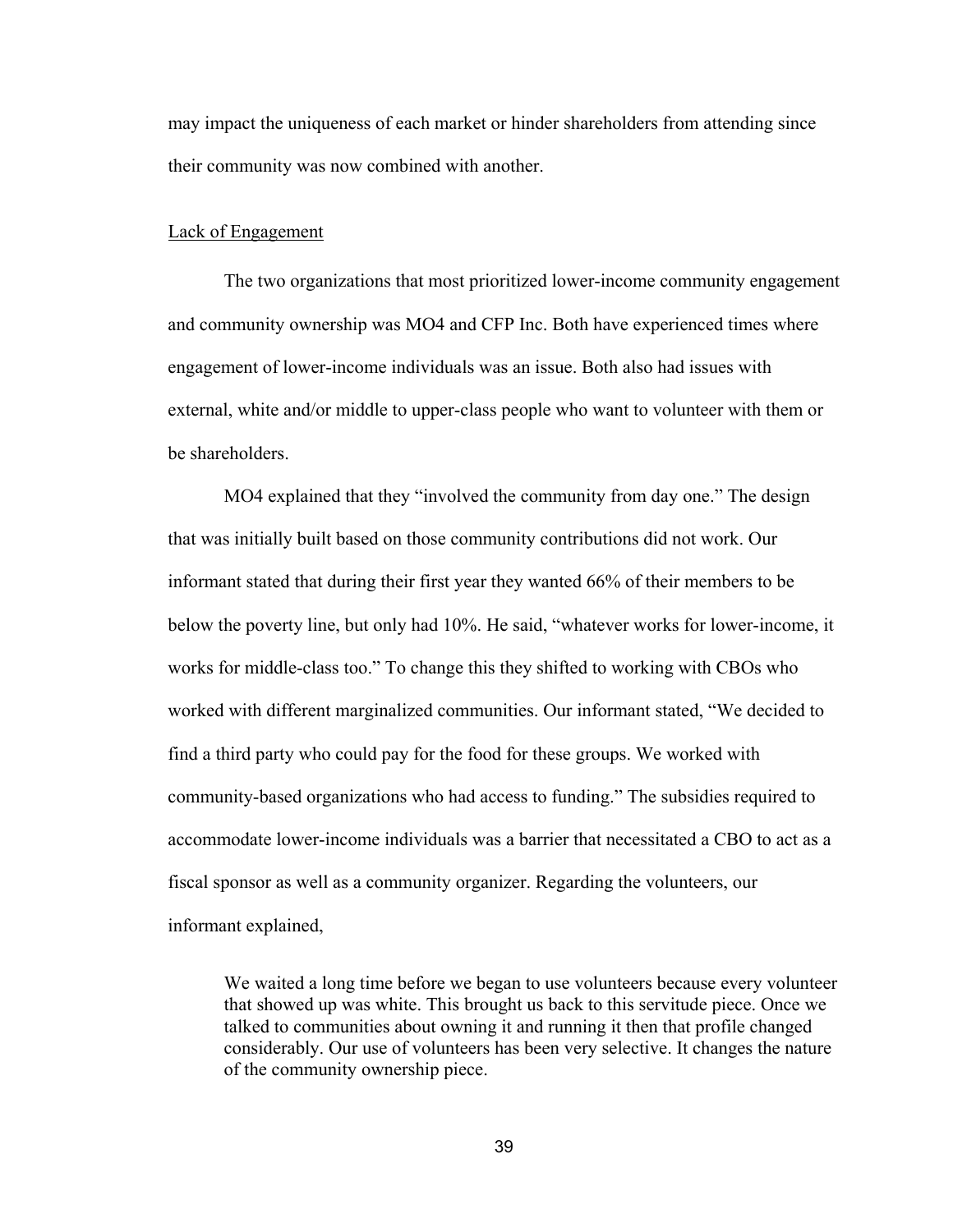White volunteerism and community engagement have been an issue with CFP Inc. as well. While some of the Power Markets have a strong membership base where volunteers are also shareholders, other markets hardly have enough people to set up the market. This leaves a lot of work on the shoulders of those who work for CFP Inc. or for the volunteers or shareholders who are invested. Their frustration with these specific markets was voiced to the research team. There have been some cases explained to us where a volunteer comes who is not from the community and is described as white. This person is available to help with the markets when there is a dire need for a body to work. In some cases, CFP Inc. or the market site coordinator will turn these individuals away. In other cases, they have allowed it because they needed that labor and the individual seemed to be a good fit at the particular market they wanted to help with. In some markets, where CFP Inc. leadership has retroactively stated happened too quickly for them to handle, I saw uncomfortable dynamics between a CBO and the community and how it dealt with volunteers who came in from outside the lower-income communities and were often white.

A partner CBO of CFP Inc., here titled, Growing Roots (GR), acted as the fiscal sponsor of the two communities it worked with. Earlier in the year before my involvement, one of the three markets in my local area had been severed from both CFP Inc. and GR, for reasons far beyond the scope of this thesis. In short, far too simply, and to the best of my knowledge, there were differences of ideas between the community and the non-profits on how to run the markets. GR continued to work with two of the other markets in my local area. I volunteered at all three markets. The differences between the now completely community-led market and the other two were drastic. Although the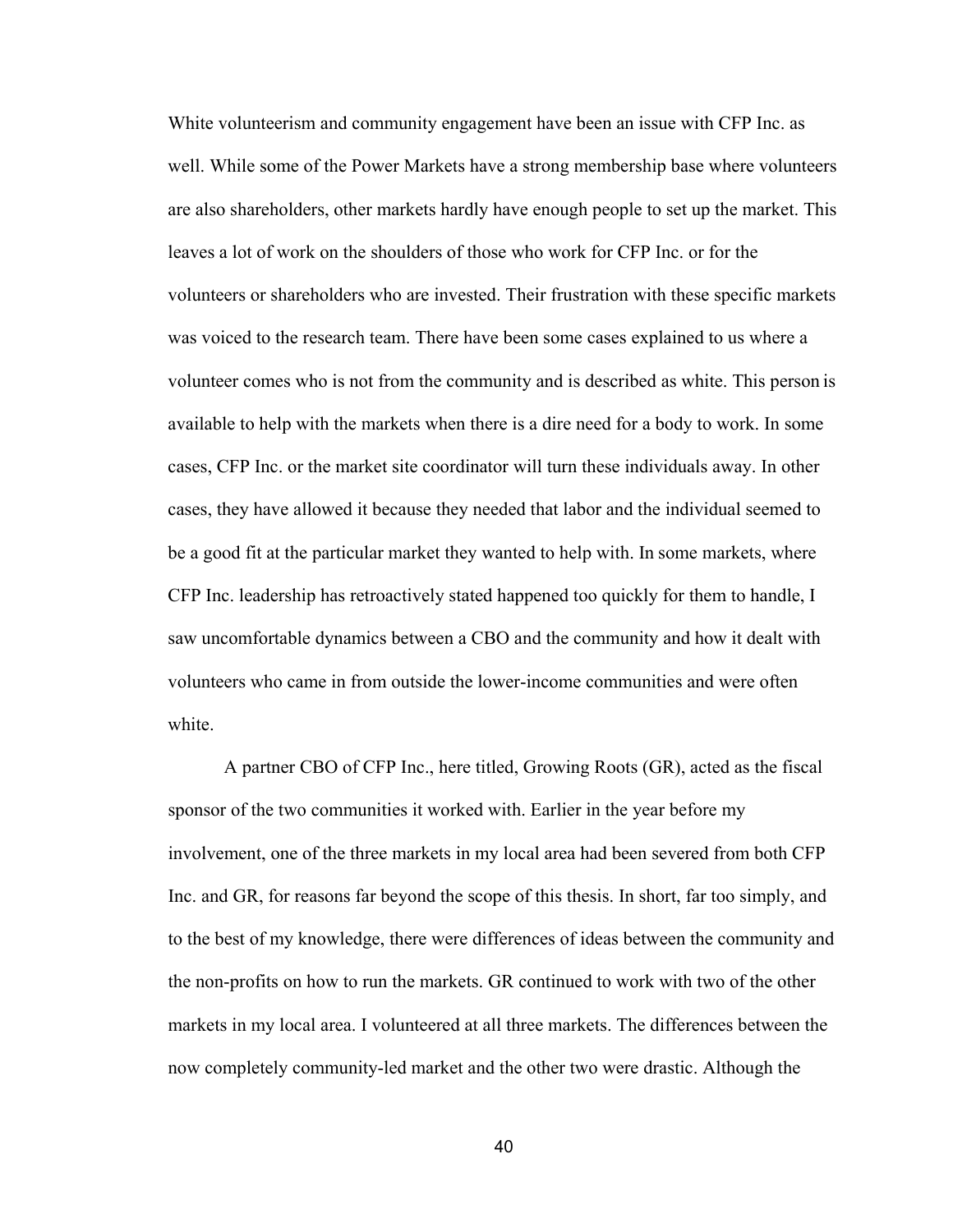markets associated with GR did have community commitment and a local activist in their ranks, they felt much more formulaic and sustained by the non-profit as opposed to by the community. One market day (with GR), a deluge of white volunteers from a local church came to help at the market. This was coordinated with GR. There were at least 15 people, none of whom had been to the markets before, all of whom were white. My friend and I, who had been working with the markets and studying food justice and community development, explained to one woman who asked us, "what is food justice?" The nonprofit director said they should all buy a share and tell their friends to come by and get a share too. I wondered how this would have felt for a community member who wanted to come to get their share without stigmatization and to see faces that they knew.

Many of the markets had been struggling to sell all their shares. At the end of each market day, there were always at least 10-15 shares left over. It was the first year for these markets (with GR) and they were still organizing and getting the word out. The few who were invested were also burnt out; I first attributed this to the "free rider" problem of cooperatives and thought that weak and strong social ties could help us understand why some individuals weren't invested in the market. Maybe more time needed to be dedicated to community organizing so that real engagement and ownership of the markets was fostered. I was later told by an elderly woman of the community that these people just don't have time that she (as a significant leader) did have. She was able to and wanted to take on the work, and it was okay with her the others didn't want to or couldn't do the same. This lack of engagement, for whatever reason, was prevalent throughout many of the markets and not only those in my area. At the annual leadership retreat with all market leaders from the region, a session was dedicated to learning what market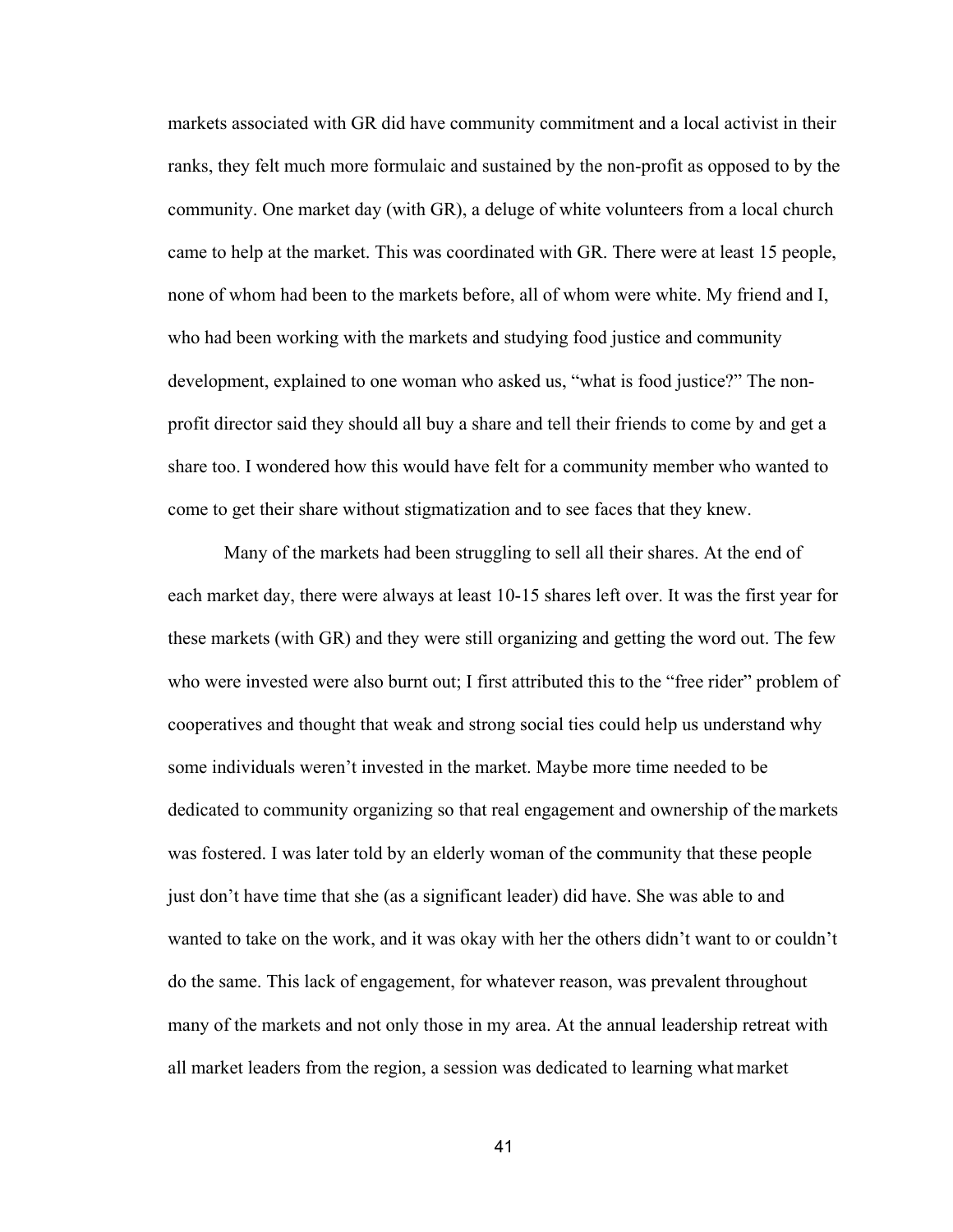leaders felt was going well and what wasn't. Not enough volunteers, volunteers not being shareholders, lack of communication, and leftover shares were the most cited examples of things that made their lives more difficult at the markets. The flexibility of their system, such as with the sliding scale and paying biweekly, was championed at the leadership retreat. This same flexibility often led to frustration and uncertainty as an organization that needs to pay farmers for the food and suffers when there are leftover shares. The balance between being community-led, having more lower-income individuals than higher income, having a fiscal and site sponsor to help with market logistics, and the constraints of lower-income individuals were always in flux and difficult to maintain with all the markets.

The partner non-profit GR has since undergone an implosion and it is unclear if it will continue as an organization. There was a period of uncertainty and anxiety for the remaining two markets it was associated with. The community people did not know if they would have the money to continue market operations. I have since heard that both market sites are continuing without the Power Market trademark or CFP Inc. association. So much of their operations were managed by the GR non-profit that this upcoming season may be difficult for them, as it was for the single market that has been on its own for one year. It is interesting to note that the same tactic employed by MO4, i.e. using CBOs to organize specific constituencies, failed for CFP Inc.

# The Board and Funders

Three of the five organizations, MO1, MO2, and MO3, did not indicate any significant issues between their board and their operations or mission. These three organizations also do not operate primarily from a racial, class, and power lens to the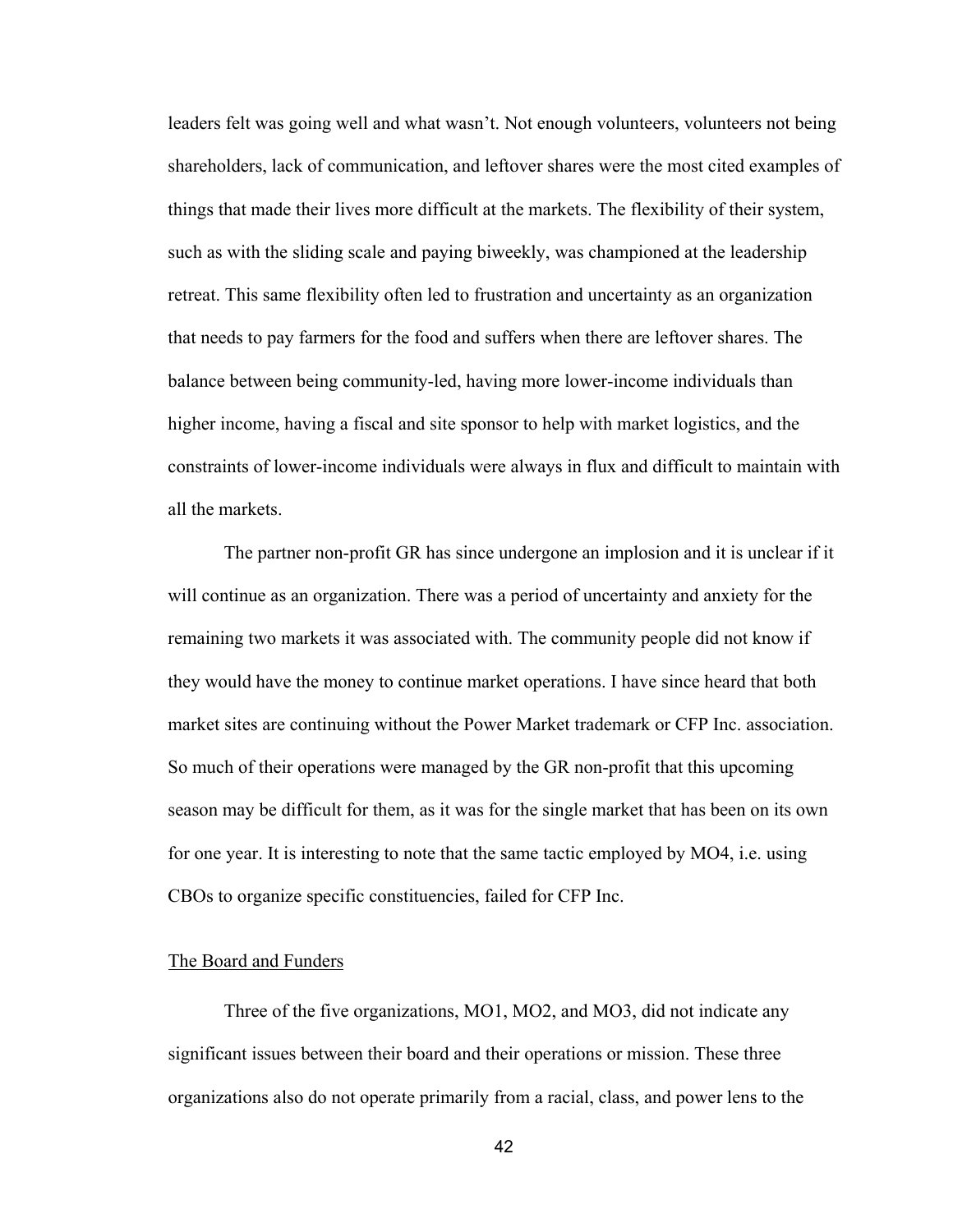degree that MO4 and CFP Inc. do. MO2 did require all employees to take three racial equity courses during onboarding training, but the degree to which they work with lowerincome consumers is less than that of MO4 and CFP Inc. and therefore I leave them out of this particular finding. MO4 spoke extensively about its funders and how it attempts to equalize power relations between those with money and power and those who do not. Tensions between CFP Inc. and its board seems to be growing.

MO4 spoke extensively about the importance of the funders "looking like the community." At the beginning of their operations, MO4 ensured that the funders reflected the race of its communities. 71% of investors were black, 64% were immigrants, and 51% were female. They would turn down any investors "from the outside." When elaborating on the community donation program they are building to subsidize the food, our informant explained, "one or two donors were interested in this and I told them from a power perspective that all donations have to be anonymous." When explaining the role of foundations interested in their model, he said:

The foundations are coming around to the ideas and concepts we are pushing. They are still talking generally around impact investments or these different titles that they come up with. Many of us are talking about alternative economies and alternative ownership structures. Some of the foundations are beginning to nibble at that. They finally have community wealth in their vocabulary and have spent the last two to three years trying to define racial equity. These foundations are not risk-takers. They are talking about making a profit and doing good and this is bullshit. The whole group of us are trying to keep one foot in alternative economies and one in capitalism. It is not about walking away from one. Even the other requires the use of capitalism.

The mission of this particular organization is inherently at odds with the paradigm of "doing good" through capitalism. Coming together as a community and altering the ownership and power structures of the food system is more radical than some investors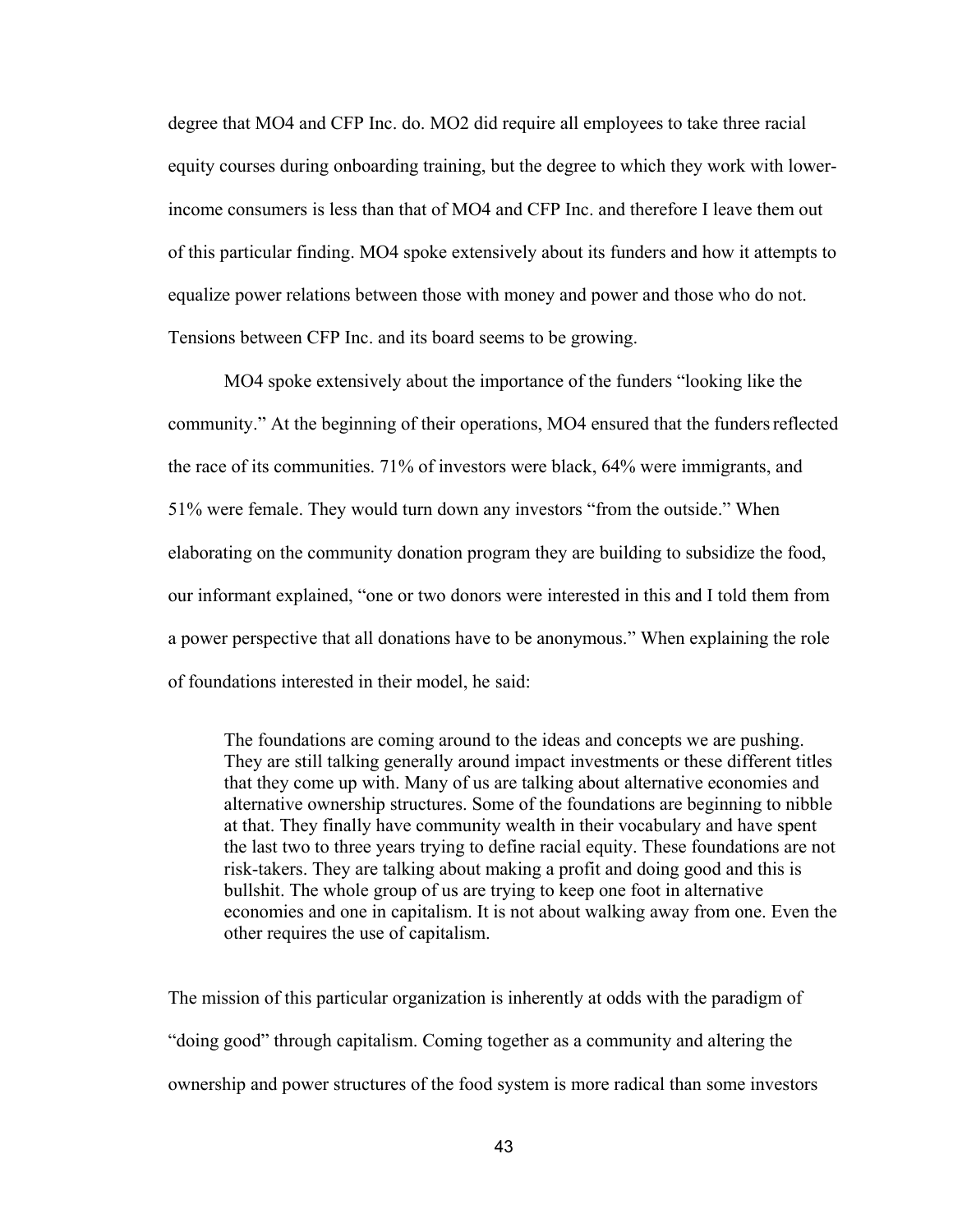may understand. This ability for MO4 to resist funding or entrenchment of misled powerful actors enables them to continue to serve lower-income people in a flexible manner. MO4, if it does engage in other wholesale outlets, only sells to buyers that serve marginalized communities. They do not sell to restaurants, businesses, or entities that aren't solely focused on lower-income people because they are not a part of MO4's mission. Having that revenue source detracts from their mission. This is a difficult game to play for many non-profits as financial viability enables them to continue their operations.

There have been comments from those involved with CFP Inc. that the board is not aligned with the original mission of CFP Inc. and the community empowerment that the markets can do. At this time, I do not have specific findings for how the board operates or who is involved and to what extent. I have heard of the pressure the executive director has been facing from board members to "brand" the movement. CFP Inc. has also shifted to working more with businesses as opposed to churches or community sites. One specific instance was setting up a market for a B-Corp organization who found out that many of its employees were suffering from food insecurity. It is unclear who has been championing this shift towards businesses that do not pay a living wage.

### Finding the Assets and Scaling

All four model organizations cited the need to work with the assets around their organization. Their assets included local universities with many eager student interns (MO2), a local culture geared toward sustainable and equitable food systems (MO2 and MO3), AmeriCorp (MO3), housing authority social networks (MO1), farmers eager to develop a produce auction (MO3) and CBO, NPO or governments partnerships (MO1,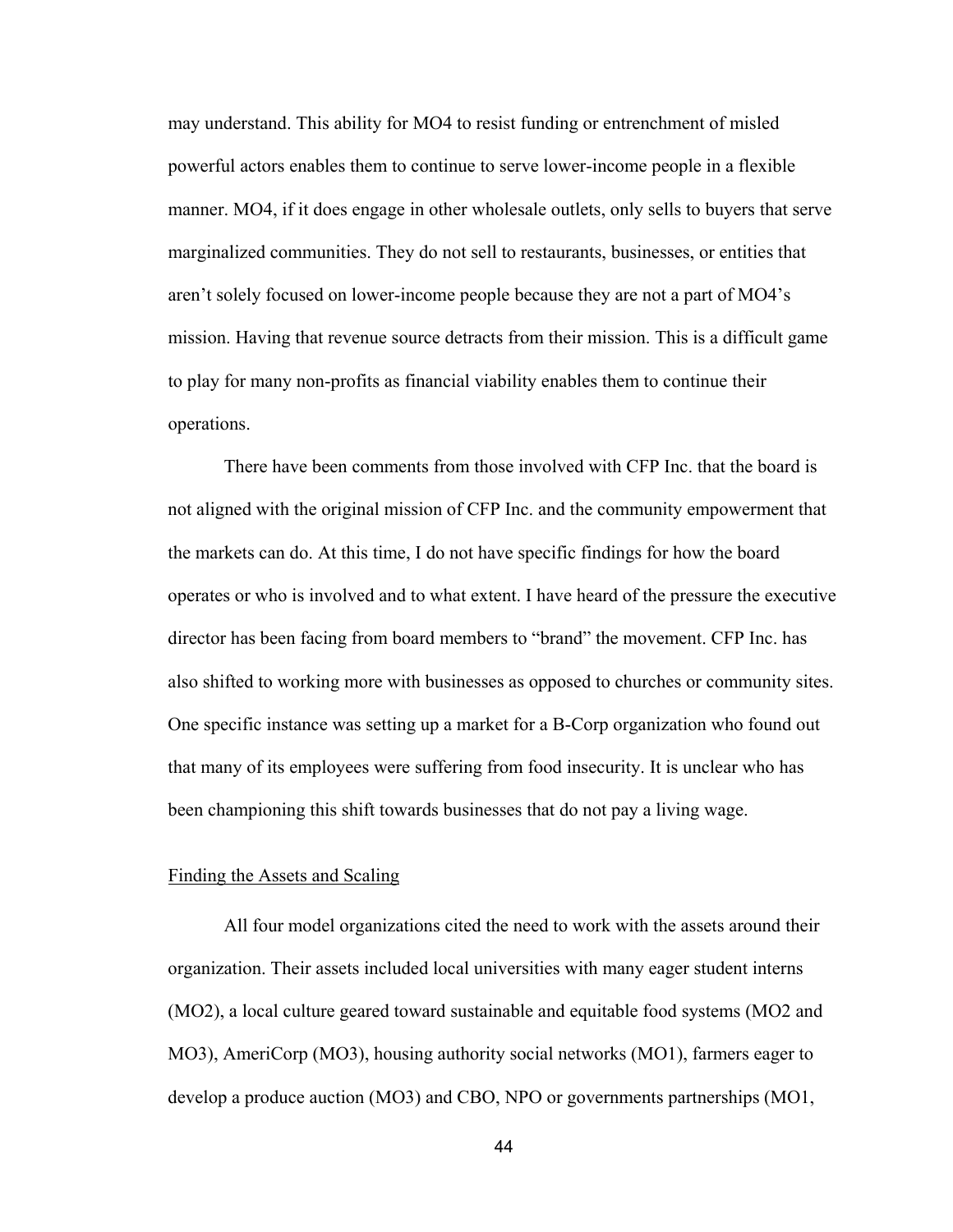MO2, MO3, MO4). Their geographic location was at times a crucial asset needed to fulfill their mission and "scale-up." Their location at times restrained them.

The two organizations who spoke more extensively about their CBO, NPO, and government partnerships were MO1 and MO3. Both organizations had at one point or currently have an employee solely dedicated to partnership management. MO3 has an employee that is a "shared-use position" between itself and two other organizations. This employee also organizes partnership retreats and meetings. Our informant stated, "You have to support and fund that meeting space and time. It needs to be a funded project in and of itself." They attributed their success and longevity (18 years) to the collaborative nature they cultivate with other organizations. They coordinate to such a high degree that they make sure each organization is filling a specific niche, so they strengthen rather than compete with each other. He said, "One reason we can get resources and leverage resources is the partnerships."

As noted above, geographic location in a busy tri-city area with many university students learning about food systems was a strength for MO2. Within the same state as MO2, MO3 noted that its more rural location, next to a coast, where cities and land were much more spread out currently limited their ability to scale-up and make a bigger impact. MO4, located in a hyper urban location did not invest in any physical capital besides their workplace. They called themselves a "virtual organization." On the other hand, MO2 explained that they were looking to find a larger space for the food hub. Both MO2 and MO4 aggregate food for CBOs, but MO4's hyper urban location requires them to acquire the food differently.

Three of the four model organizations framed their success and sustainability in terms of financial viability (MO1, MO2, MO3) with the eventual goal of self-sustaining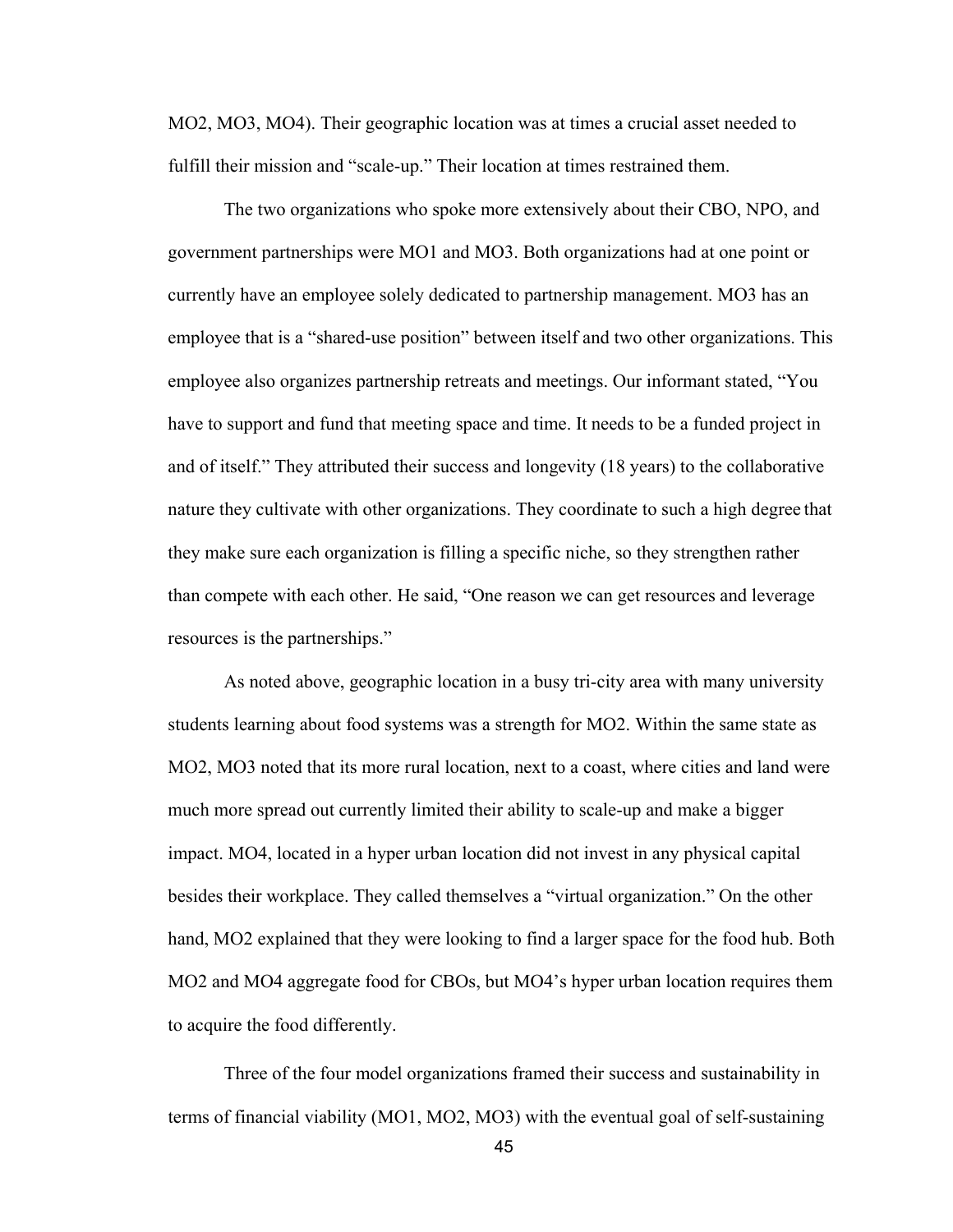without grant dollars or external funding. MO2 did note that they are shifting away from that goal and "continuing the non-profit mission" by not seeking to be completely financial sustainable without grants or funding. On the other hand, MO4 framed scale as to how their work changes the structural causes of food insecurity. In the short-term, this is done through monetary and physical investment from the community. In the long term, land MO4 has purchased will be given to the community.

As described in the methodology section of this thesis, CFP Inc. was working with the land grant state institution to expand Power Markets and create a model of replication so that small-scale farmers could participate in this social justice mission. As indicated by the language of the grant, farmers were the focus of concern and key to expanding this model so that more low-income individuals and families could get fresh food. When I first heard about the Power Markets and learned about the capacity and community building they were capable of, I developed an interest and bias for this consumer side of the model as opposed to the farmer's side, though both are equally important. Over time I saw that the leadership, while still grassroots oriented and on the ground with the consumers, was shifting away from what previously seemed to be equally consumer and producer focused to more producer focused rhetoric and orientation. The rhetoric of the leadership within CFP Inc. had changed from community empowerment to *providing* fresh, affordable food access and *educating* the consumers on these foods. I do not recall a time where I heard explicitly about lower-income consumer empowerment or community building, although the "feel of the market," was valued by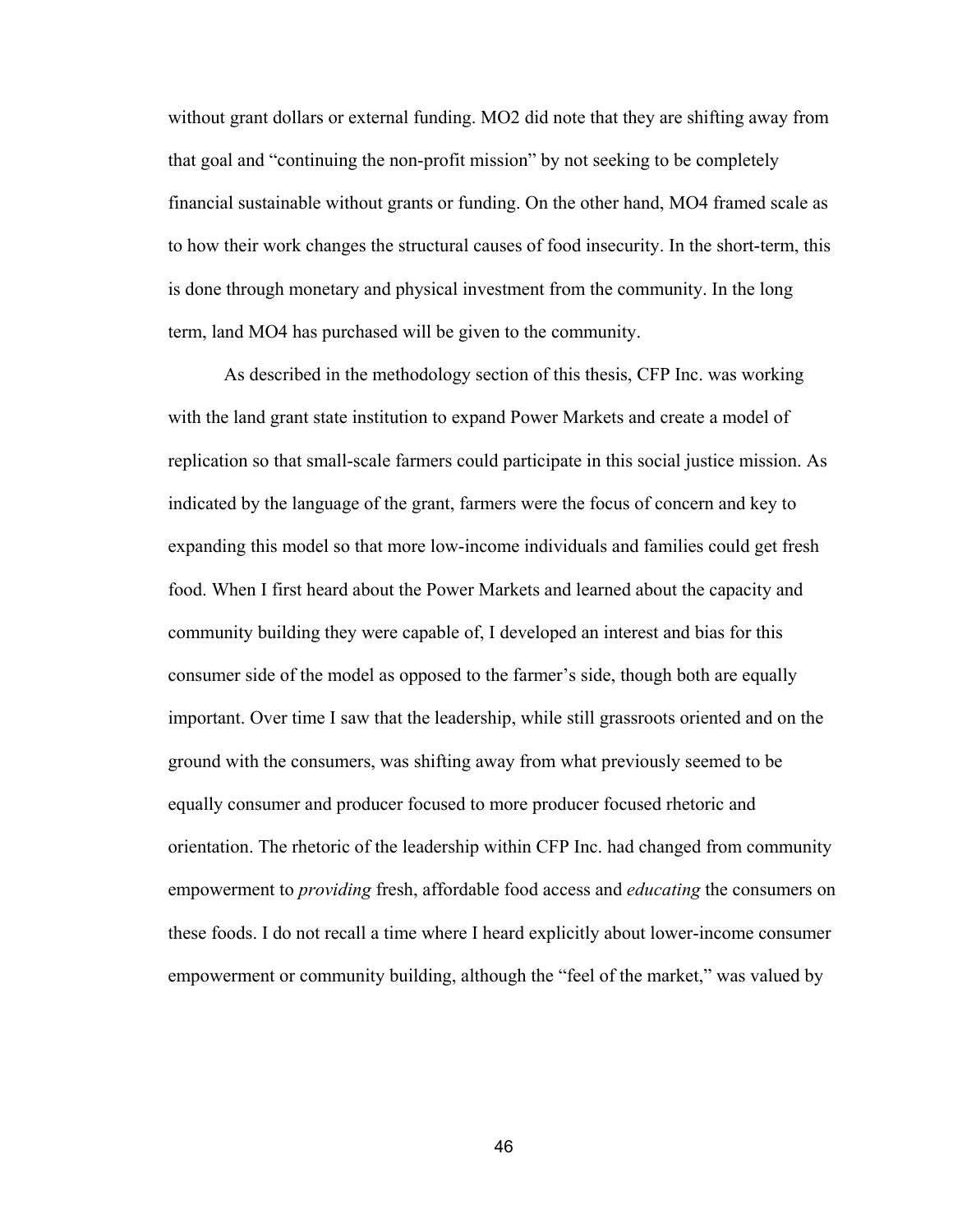all. They were safe spaces where individuals engaged with each other through food and perhaps developed new relationships that would not have existed without the market. Food Justice Workshops were also offered by the non-profit during the offseason. But the "shouldering responsibility for delivery of human rights" through food was the burden of the non-profit (White, 2010) as shown by the logistical power the organization held. Identifying the community needs and capacities and whose job it is to ameliorate or develop them is a key question for organizations that work with communities. In the case of CFP Inc., the organization chooses to take on this responsibility.

Additionally, the split of one market, and then two others, from the network of Power Markets is worrisome. It could be a sign of "scaling up" too quickly and doing so without complete community engagement since a non-profit led the way. This distasteful dynamic between community groups and non-profits (whether CFP Inc., GR or both) highlights the power dynamics between fiscal power and "community empowerment" or "ownership." All three markets in this specific area are now entirely community-led and are no longer associated with either non-profit. They are doing what I originally thought was the point of Power Markets and CFP Inc.; CFP Inc. would support communities starting their markets that were entirely led and operated by themselves. The unfolding of events showed that although the organization had "scaled up" by the addition of three new markets, this happened too quickly for CFP Inc. to sustain. It would be unfair to withhold the information that power dynamics exist within communities as well; this in many ways contributed to the tension in this area.

I began to question where I got the idea in the first place that the markets were empowering hubs for lower-income individuals. Perhaps I romanticized grassroots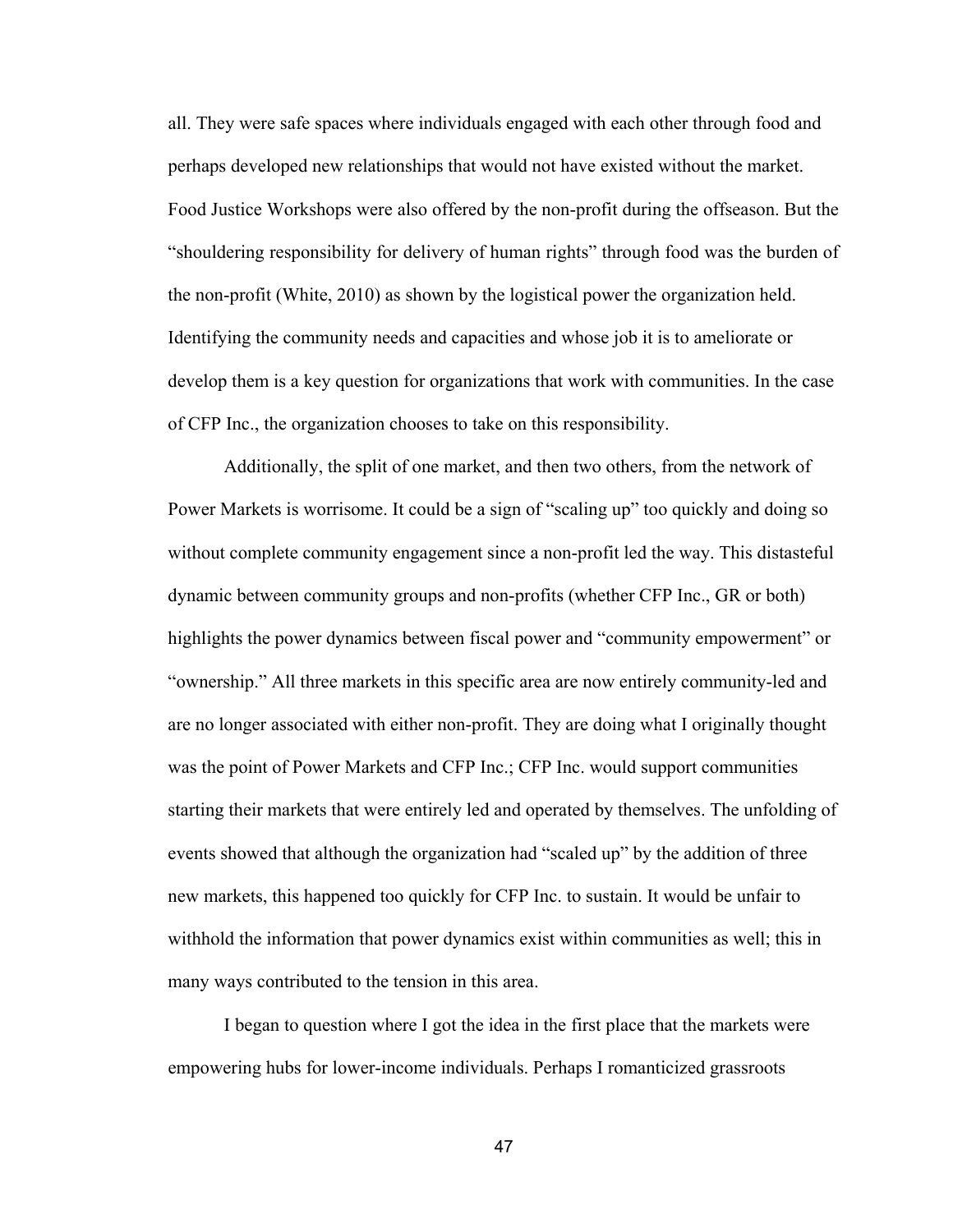organizing so much that I thought CFP Inc. was something more than it ever was or ever tried to be. However, I recalled that "food as a human right" and "activating community power" was clearly communicated by CFP Inc. This real-life example of a non-profit doing food justice through community empowerment reveals inherent pressures and decisions that organizations make when doing this type of work.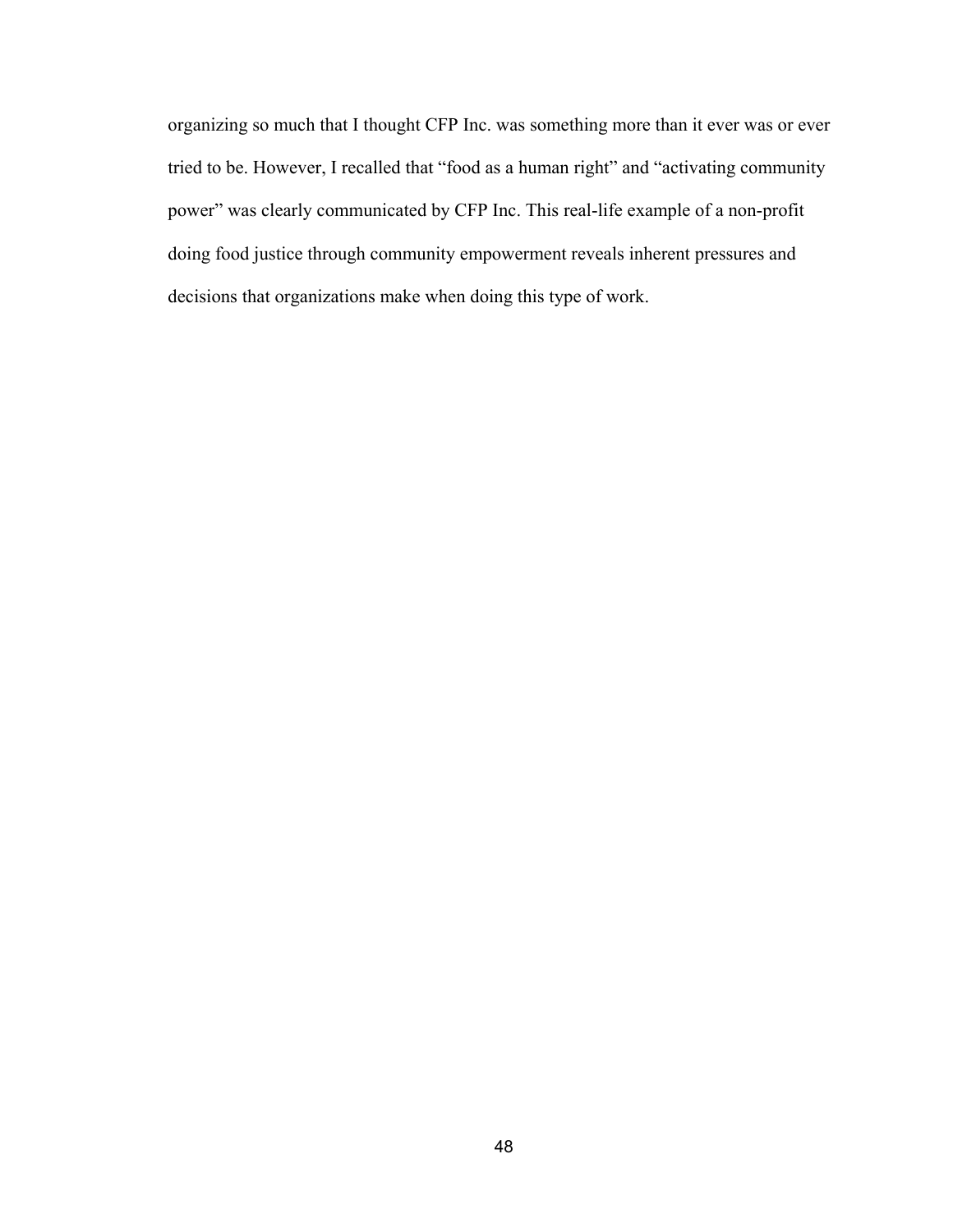## Chapter 5: Analysis

It is important to recall that entirely community-led food justice initiatives were hard to find online, causing us to expand our search criteria to organizations that in some way incorporated similar ideology or practices to CFP Inc. Similar themes arose with all of the organizations, but the organizations cannot be compared on the same scale which I could compare MO4 and CFP Inc., i.e. a scale of practicing food sovereignty and community development as I have defined it above. Both MO4 and CFP Inc. displayed "radical" food sovereignty rhetoric through their website language and work primarily with lower-income communities, though I question if CFP Inc. always practices this ideology. Primarily market-based strategies for solving the problem of the current food system were present throughout all organizations but MO4. Four of the five organizations, under my analysis and with the data I have available to me, could be placed in the "liberal" category described by Zitcer (2017).

Three of the five organizations (MO1, MO2, and MO3) practiced food justice as a smaller part of the greater scheme of their entire organization. In some form or another, their food hub was able to make a profit in other ways such as wholesale outlets other than those which served lower-income individuals. MO4 and CFP Inc. were dedicated to lower-income individuals and focused solely on those populations, though 30-40% of shareholders were higher income. The extent to which each organization allowed community ownership over their food is up for debate, as is the distinction between being farmer-focused or lower-income community focused (Nelson & Stroink, 2014). The spectrum of practicing food sovereignty through a community development lens is also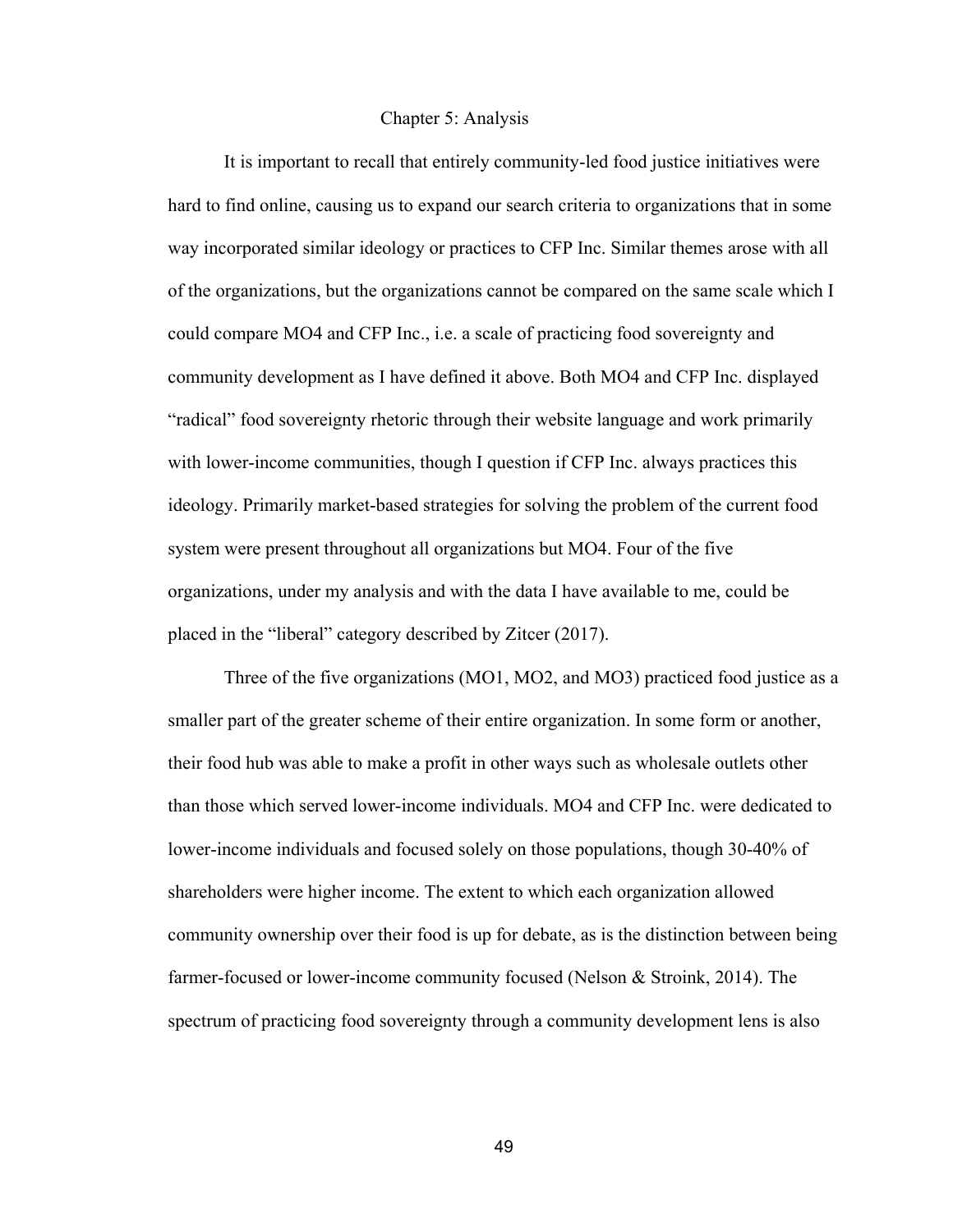just that, a spectrum (Alkon & Mares, 2012; Brent, Schiavoni & Alonso-Fradejas, 2015; Claeys, Hynes, Lamb, Short & Waites, 2012).

I was originally critical of CFP Inc. I felt that they had succumbed to mission drift and the persuasion to "brand" and "replicate" a social justice movement of poor people. It seemed that they failed to just do CCF and ABCD and used community engagement to do the labor required to put up a market. I thought that if the community ownership that was communicated by MO4 was done from the beginning by CFP Inc., they would not have had their concerns with community engagement or leftover shares. I was worried that they didn't see this lack of engagement as a failure on their part to invest the time it took to do community organizing and create a culture of engagement (Bloemraad & Terriquez, 2016). This seemed to be a clear indication of a non-profit saving the day for poor people, but they needed those same people to work for free to operate the markets and were frustrated when this was not being done (Biewener, 2016). This labor and engagement were key for their viability. Over time, I eased my critiques and placed them within the broader constraints of all organizations that do this kind of work (Enderton, Bregendahl & Topaloff, 2017). Though I still critique the limiting neoliberal system and thinking that constrains organizations (Alkon & Mares, 2012; Allen et al., 2003; Guthman, 2008), placing alternative food initiatives in a binary system based on neoliberal market strategies or lack thereof does not give space for the constant evolution of these organizations or their freedom to produce their unique market system and diverse economies proposed by Gibson-Graham (Hill, 2015). This flexibility to determine new systems and modes of food procurement for lower-income individuals is conditional on deciding whose burden it is to bear (White, 2010).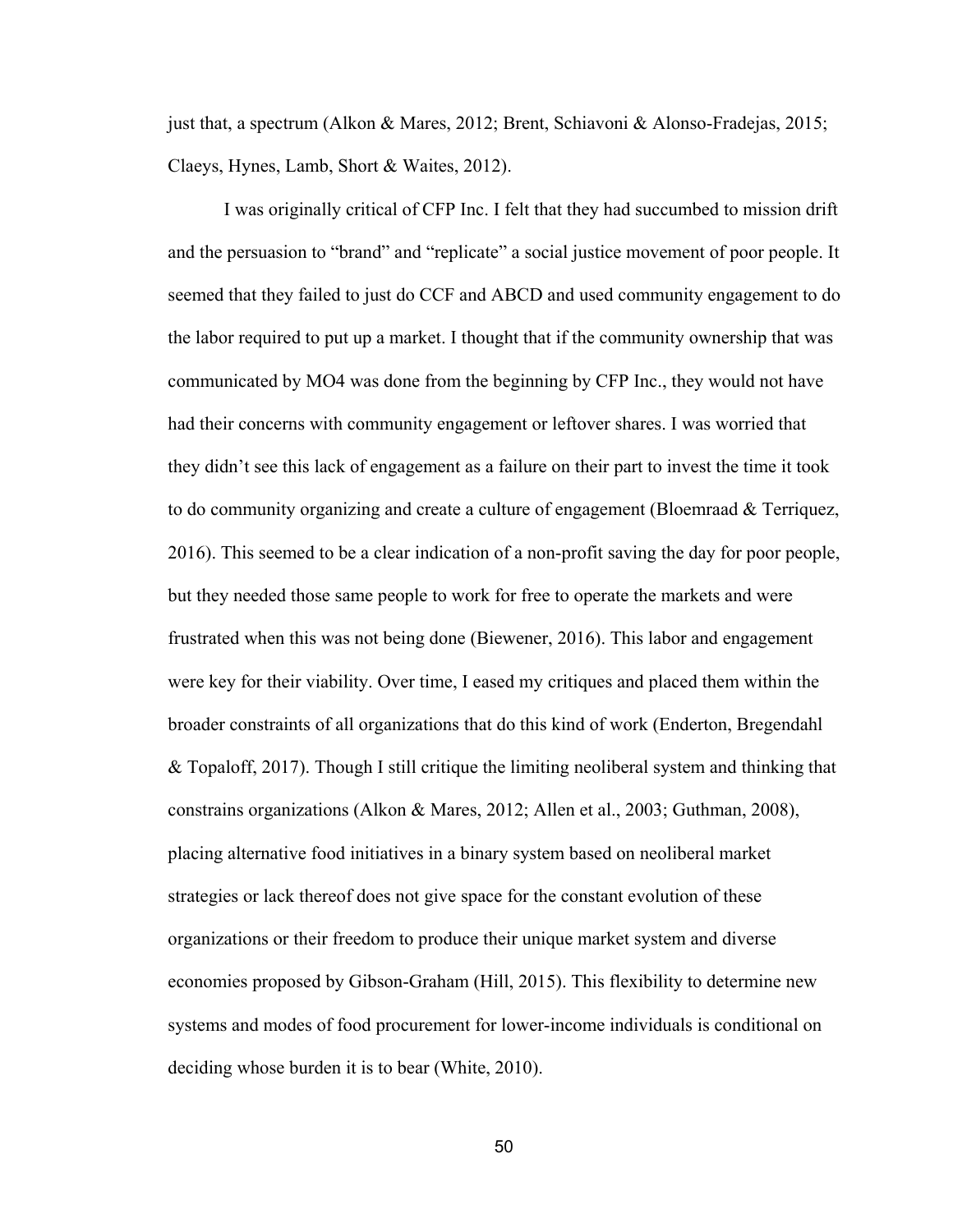A key tension when doing community-led food justice models with and/or for lower-income individuals begs the question: who is responsible for the delivery of human rights? (White, 2010) Many scholars agree that not only non-profits or only food hubs can fix our current food system (Hoey, Shapiro & Bielaczyc, 2018; Meenar, 2015) but they are integral to this alternative system (Alkon & Agyeman, 2011), particularly those that concern lower-income communities (Cohen & Derryck, 2016). Non-profits, CBOs, or NGOs are the fourth sector that provide services the government has decided to not give or have failed to give. Even these entities acting on behalf of poor people's food choices and food access is inherently disempowering, though there are many examples of non-profits that incorporate genuine engagement and democratic processes to truly include lower-income individuals. However, the individual's and collective's right to enhance their agency is difficult in the face of systemic constraints, such as the need to hold down several jobs to provide some kind of food on the table resulting in not enough time to do food justice. It is then on the shoulders of the CBO or non-profit to tackle the aggregation and logistics problems to get the food to the community; though this is not complete community empowerment or control over their food, at least it is something.

MO4's example shows that it is through the language and the message of the movement that can determine the degree to which it is empowering community development or not.

MO4 still relied on CBOs and the funding system that they exist within. The capacity of those partner organizations got fresh food to their marginalized constituencies. MO4 handled the problem of aggregation and recognized this as a short-term solution to a systemic problem of denied access to land and the means of food production. Their work was always contextualized with a backdrop of historical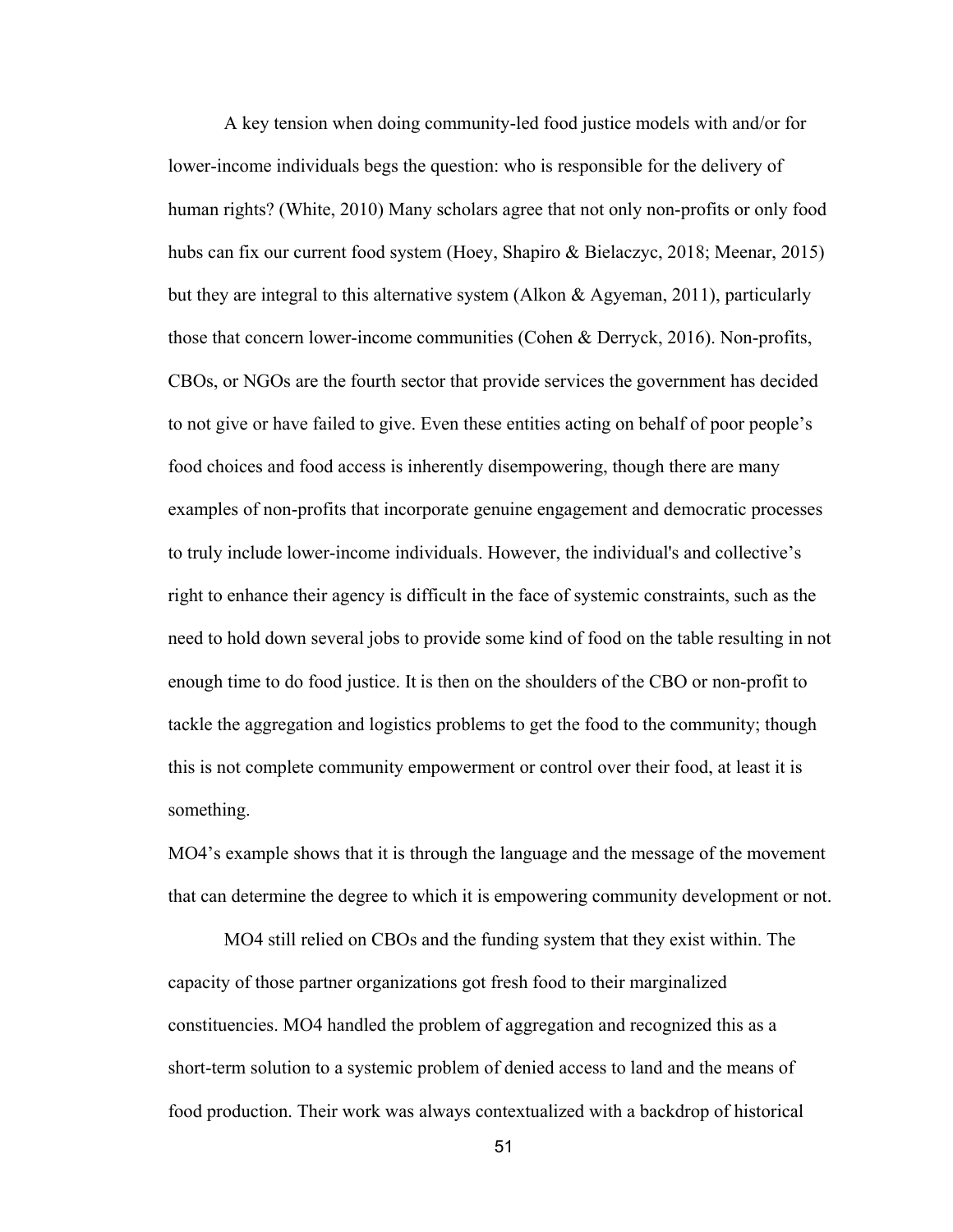Racism and rampant capitalism, and they understood that building true collective action is a revolutionary act in an individualist culture. Their uncompromising selection of board members and funders based on race and ideology has enabled them to continue their radical *movement* in a sea of liberal-disguised-as-radical *models*. The trajectory of the organization and that trajectory being clearly communicated to the community is what distinguishes MO4 from the other organizations. Another example of this communication and trajectory is Soul Fire Farm.

Leah Penniman of Soul Fire Farm explains the concept of *Ujamma*, or cooperative economics (Penniman, 2018). Soul Fire Farm uses a sliding scale of payment and delivers share boxes from the farm to 80-100 families in an urban community in New York affected by food insecurity. The "shared work and wealth" of cooperative economics and this mutual commitment creates meaningful relationships between the farmers, who are most often if not always people of color, and the consumers. Their framework is black liberation through land. Once Soul Fire farm had handled the farming and was able to maintain their commitment to food access, they expanded their operations to impact greater systems. Some of these programs included youth empowerment and organizing, *Black Latinx Farmers Immersion*, and regional organizing such as with the Freedom Food Alliance (Penniman, 2018). MO4 and Soul Fire farm recognize the important short-term solutions to food access with long term commitments to dismantling racism and systemic practices that result in food insecurity. Without this clear and long-term commitment and orientation, they simply maintain the status quo of food apartheid and do food security work without empowering people or changing the system.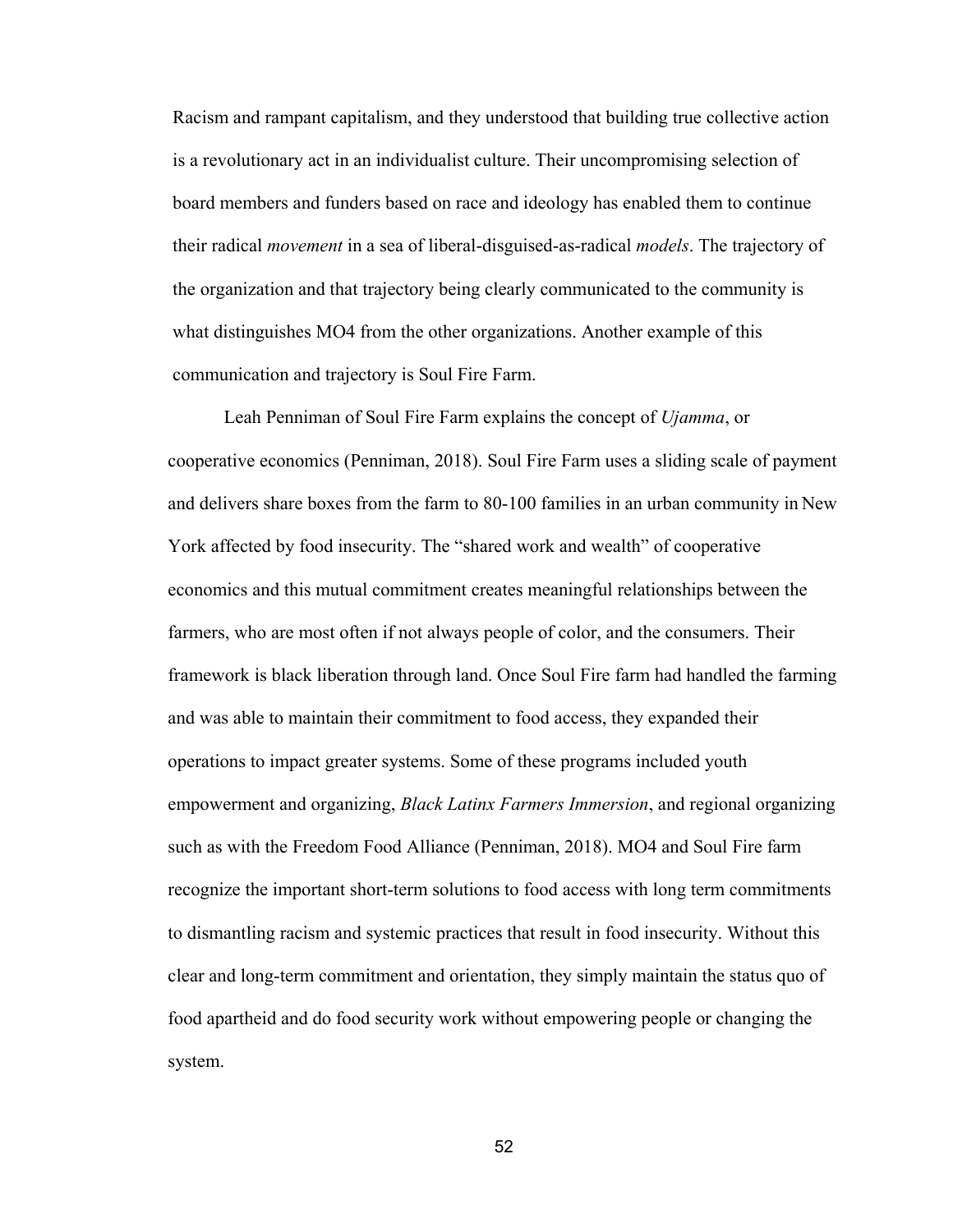Spreading a social movement to empower poor people is difficult to monetize and explain through numbers or statistics to a board that wants to brand a movement and scale-up their impact. My analysis of a CBO's ability to do community-led food justice and "scale" it up agrees with that of Brislen (2017). To summarize, "The ability to replicate a model is what makes the industrial agricultural system that we are fighting good and at what they do. Why do we want to be good at what they do?" (personal communication, 2019). Scaling isn't change. The one size fits all, efficient and technical solutions divorced from culture, history, and people is lamented by development anthropologists who study international development (Gibson-Graham, 2005; Li, 2007). Communities within the United States are also varied and need space and time to contribute to their unique solutions. My findings of this study confirmed that the variation of resources, land, people, their skills, abilities, and personalities determine the trajectory of organizations and their ability to expand. This uniqueness is not a weakness; it is what makes the "alternative" system and its emphasis on people different from the food regime. Our individualism, neoliberal ideology, and need to be quick and efficient and produce tangible results prevents us from doing anything meaningful or changing the system, thinking, and power structures that got us here in the first place. Communities need organizations that prioritize reflexive resilience in unique landscapes instead of dependency (Moore, McCarthy, Byrne & Ward, 2014). This resilience may be developed through organizational evolution that works on food access with an orientation and future focus on widespread collective action and momentous systems change.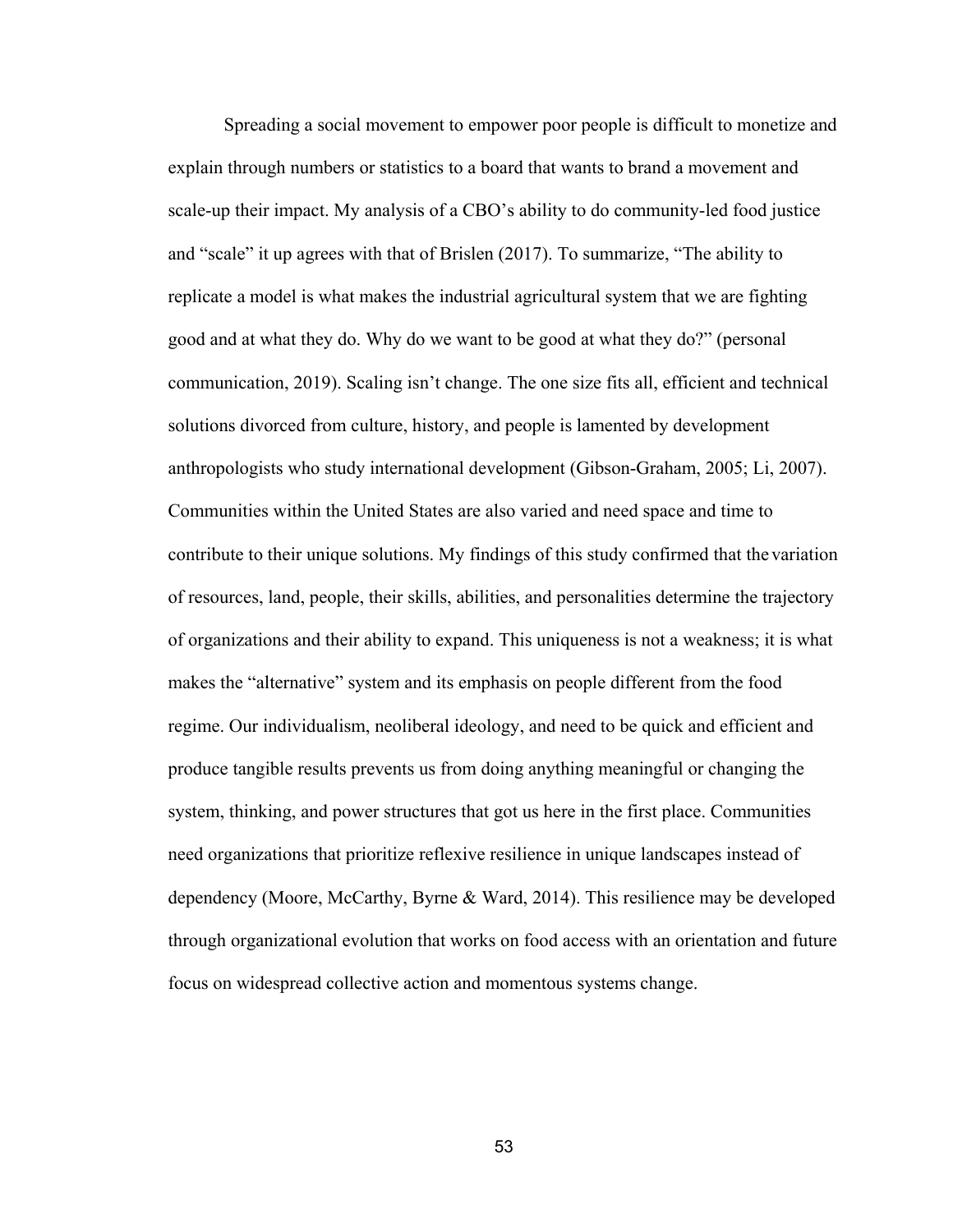#### Chapter 6: Conclusions and Recommendations

My conclusions and recommendations hinge on the notion of "scaling deep" and considering systems thinking through the use of Social Network Analysis (SNA) (Jarosz, 2000; Moore, Riddell & Vocisano, 2015). I do not imagine that this research will impact the loopholes and requirements dictated to  $501(c)(3)$  organizations that can perpetuate power dynamics, such as requiring what is generally a wealthy board that makes decisions on behalf of poor people despite the intentions of a well-meaning non-profit executive director. I hope that further work done by practitioners and researchers can bolster the argument that scaling deep and social systems thinking can have a sustainable social impact to fulfill those requirements in an empowering way.

Moore, Riddell, and Vocisano (2015) argue that social systems innovations across scales require scaling out ('impacting greater numbers'), scaling up ('impacting policy'), and most importantly, scaling deep to create large systems change (p. 69, 75). Scaling transformative social innovation requires more complex systems thinking that moves beyond model replication or maximizing the number of individuals impacted by a product or service. Scaling deep is the changing of relationships, cultural values and beliefs, and valuing the hearts and minds of people so that durable change can be achieved (Moore, Riddell & Vocisano, 2015, p. 74). The language of ABCD and theCCF also seek to transform relationships, change the client-server dynamic, and include and champion the intellectual, human, and social capacity of all individuals who want to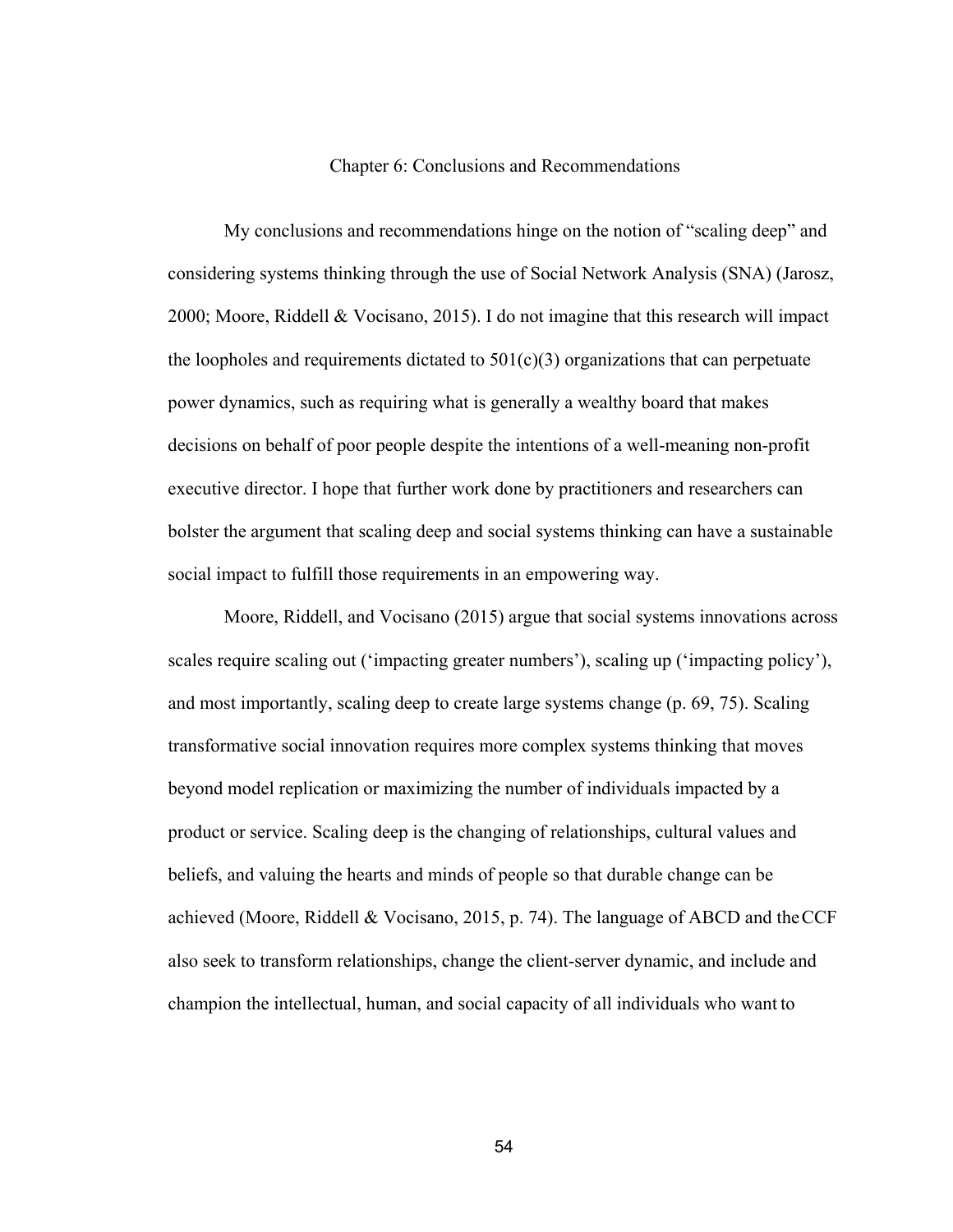transform their communities to create change. These processes take time, are intangible, and so are easily disregarded. This framework of scaling deep in addition to scaling out and up can be supported by SNA.

#### Social Network Analysis

The connection between SNA, social capital, community development, and alternative food systems is growing but needs further contributions. The tendency for different entities within the alternative food system to succumb to the "only" bottom line of business and sacrifice the social bottom line is a strong one. Even if the social component is not sacrificed, there are examples of initiatives failing if they focus too much on them (Brislen, Barham & Feldstein, 2017). Studying the nature of relationships and communication channels within a regional food network allows understanding of opportunities and obstacles towards achieving a resilient, justice-minded food network (Jarosz, 2000). These networks could be visualized within a community, within an organization, between an organization and a community, and intra-organizationally.

This is not a comprehensive review of SNA, it is instead an introduction to its ideas and how it can be applied to alternative food systems focused oncommunity-led food justice. A social network is the structure that appears when considering all the nodes, or actors, within that network and the relationships or ties that connect them. Networks can be determined based on friendship, kinship, acquaintanceship, or advice seeking to name a few. Furthermore, flows can be visualized and measured within these networks. Flows can be beliefs, attitudes, ideas, information, or physical resources such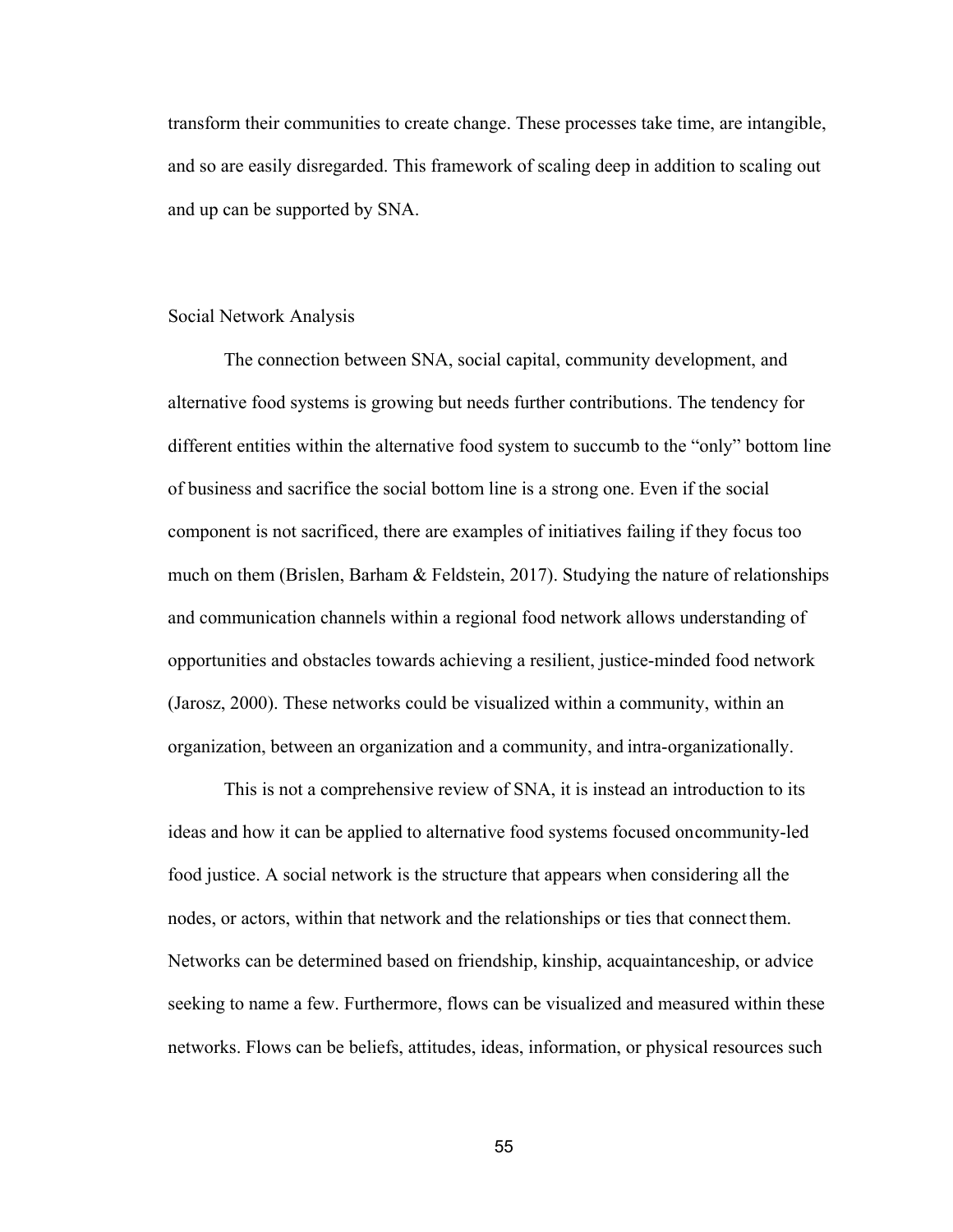as money or traded goods (Borgatti, Everett, & Johnson, 2018). Communication channels such as email, discussions, or whom one collaborates with on projects can also be mapped. The structure of the network significantly impacts individuals within that network and the functioning of the greater network. How the network itself acts, such as its ability to innovate, foster creativity, improve efficiency, or create effective social movements is at least partially dependent on specific network characteristics (Burt, 2004; Hansen, 2009; Monaghan, Lavelle & Gunnigle, 2017).

Borgatti and Li (2009) explain that SNA applications can range from "hard" types of flows (materials and money) to the "soft" types such as sharing of information. A regional agribusiness network necessitates both types of flows as they are mutually dependent on each other. Although this research has a stronger emphasis on the "soft" types of communication flow and its potential to maintain and create collective empowerment and a more cohesive alternative food system, it is vitally important to understand potential applications of SNA on general business and supply chain outcomes since markets and food systems are inherently transactional.

The potential for increasing social capital so that the community may collectively work together for the interest of the whole is a relatively new but exciting bridge between the fields of community development and SNA (Balfour & Alter, 2016; Ennis & West, 2013; Lau, 2012; Sturtevant, 2006). Some early proponents of a networking approach to community development include Trevillion (1992) and Gilchrist (2004). Due to the research on networks and social capital, these early proponents saw that developing networks within communities could provide the environment from which collective action and development could then be forthcoming (Ennis & West, 2014). Particularly,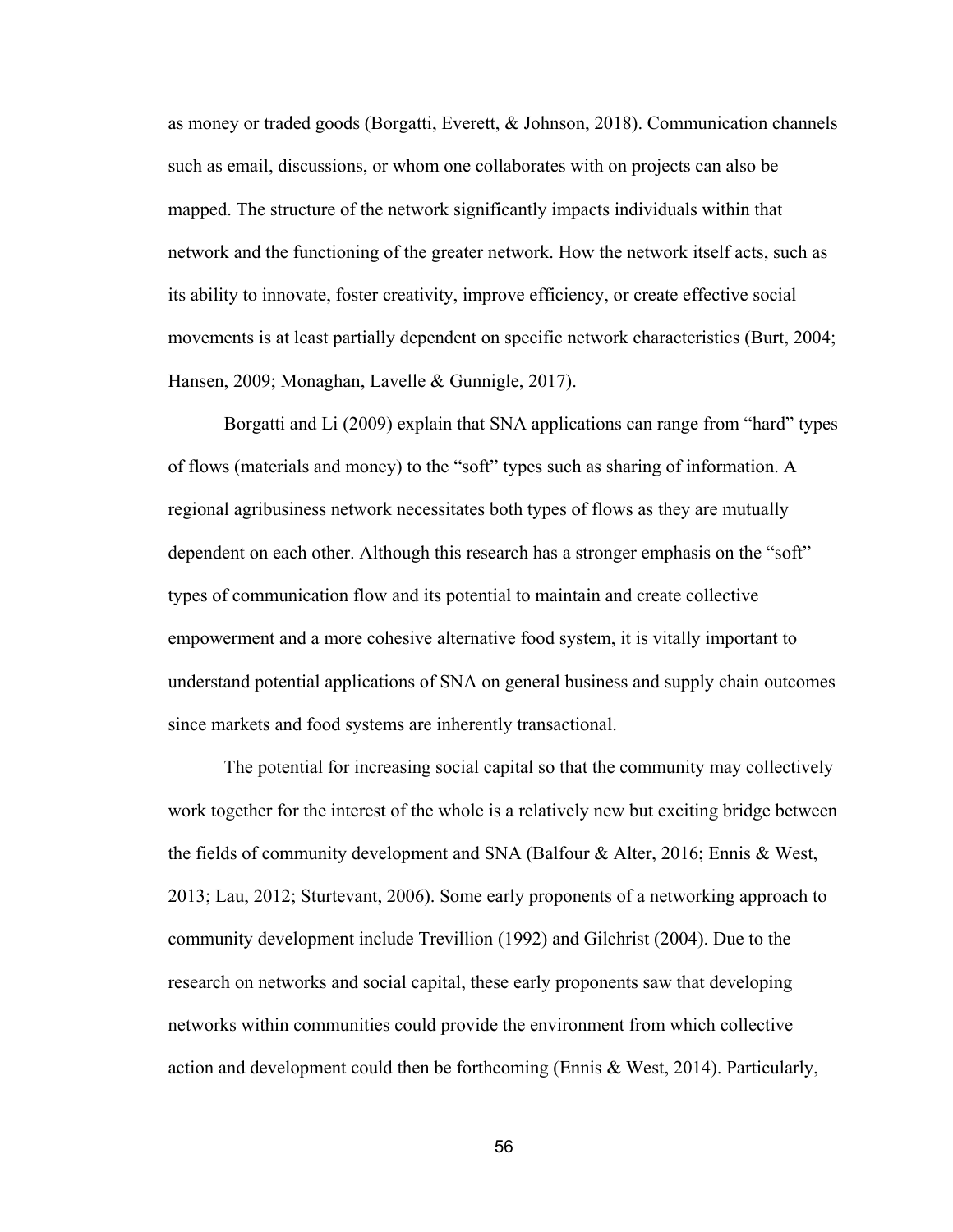SNA can be a practical tool employed when approaching development from an Asset Based perspective. Disconnected parts of the community could be connected once visualized that they are indeed removed from key actors or organizations (Ennis & West, 2010). Additionally, increased trust and network strength as a result of community networking initiatives can be assessed with SNA (Ennis & West, 2013, Ennis & West, 2014). Considering a work community, community field mapping has been used to increase collaboration, identify key organizational members, and overcome innovation (Balfour & Alter, 2016).

Christensen and O'Sullivan (2014) explain that collaboration is often a key goal of organizations and community leaders for organization sustainability as well as spreading a greater social movement, and so they see that SNA can be helpful in program evaluation. To ensure that diverse stakeholders and community members were engaged through a project at the Center for Environmental Farming Systems (CEFS), SNA was used to, "identify gaps in their current relationships, and help develop and maintain these relationships" (p. 120). Christensen and O'Sullivan reflect on how this visual representation allows academic and lay audiences to easily see the change in the types of organizations that were involved in the CEFS network. She concluded, "the communicative power of the map transcended the evaluation report" (p. 125). Therein lies the usefulness of SNA in a community development context. In a world where showing tangible and numeric results are key indicators of success, and thus key determinants of further funding, SNA can be useful by making the intangible tangible.

There are undoubted challenges to bridging community development, food justice networks, and SNA. What has been done in organizational SNA research can help guide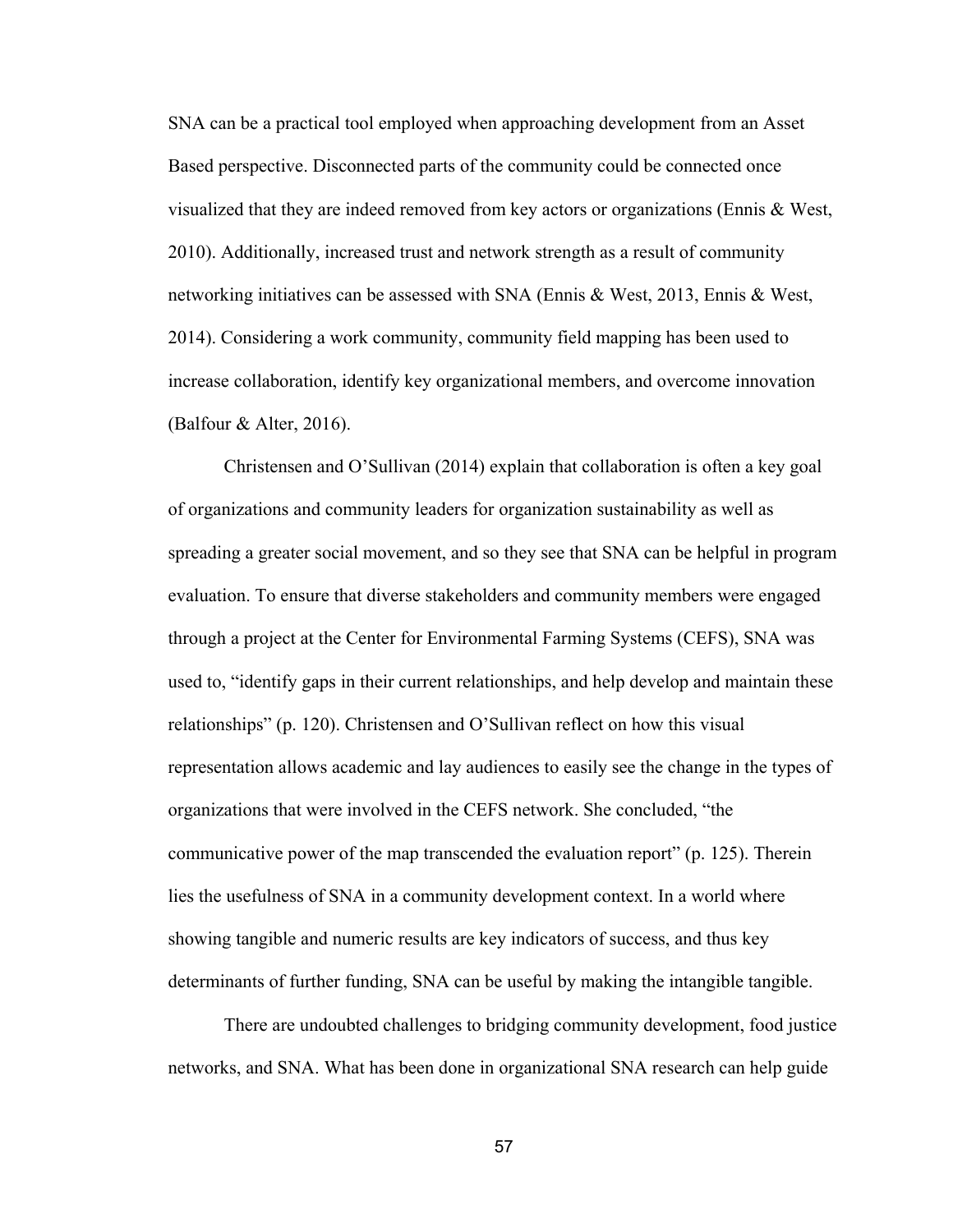the future of SNA for community development through food. There are three methodological constraints and one ethical constraint of SNA that I would like to explore. While they are common to all social network research, I would like to explore them and how they may be overcome in the context of a marginalized community and communitybased organizations (CBOs). These constraints are:

- 1. A need for high levels of participation (80% response rate).
- 2. A need to bound the network.
- 3. Anonymity and confidentiality.
- 4. Who benefits from the research?

The problem of high response rate and network boundaries is an issue that all network researchers must overcome, but it poses particular challenges to those trying to do so with community organizations that work or exist in a nebulous "community." Gilchrist (2004) explains that the potential for SNA in community networking initiatives is great, but problems around data collection have made it difficult to do (p. 33). If key actors are missing, a grossly inaccurate representation of the network could result. Kadushin notes that purely academic organizational research is rare since organization leadership often seek out SNA and expect a report which will inform their decisions, resulting in a consultant-client relationship (2005). Boundaries of the workplace are often simple, and the energy and buy-in from leadership can increase response rate. Community boundaries within an agri-food context can be fairly straightforward but attaining an 80% response rate could be quite a challenge. Since knowing exactly who is who is vital to SNA, anonymity is often a tricky subject, especially for institutional review boards. If a respondent chooses not to participate, they may still be a part of the research if other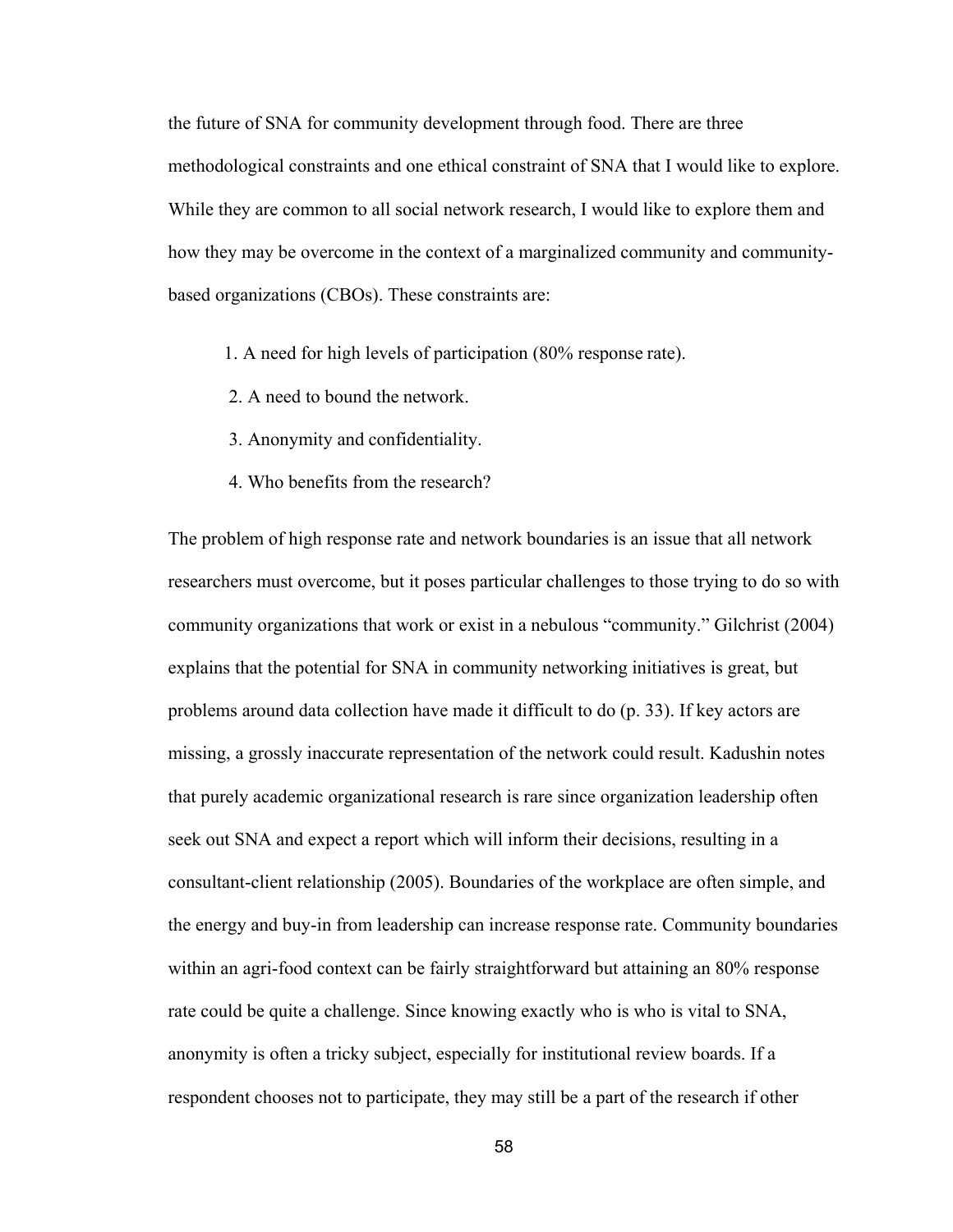respondents name them. Participants may also be able to conclude who is who even if a researcher deidentifies the nodes.

Kadushin (2005) notes that the prime beneficiaries of this research, as is the case with nearly all research, are the researchers themselves. Depending on how the analysis is used, who uses it and how they disseminate the information is an ethical question for the researcher. Communities have their own relationship and power dynamics. It is possible for the network analysis to expose hidden or silenced dynamics which some people may not want to talk about or want to be shared. While workshops or reflection on the network seems to most often be positive (Ennis & West, 2013; Pattison, Robins & Bates, 2011), and conflict is inevitable in community development, it is conceivable that uncovering power dynamics could be problematic. While it is possible to do purely academic research with these community groups and not disseminate the information, that would detract from the purpose of community development and creating more resilient community-based food systems. To overcome these various issues in doing SNA with community groups, I propose that participatory action research (PAR) can answer many of these questions and maintain the empowering spirit of ABCD and theCCF.

### Participatory Action Research (PAR)

PAR is a research approach where the participants take an active role in the planning and implementation of research methodology, data analysis, and data dissemination. The co-generation of knowledge used to implement an appropriate intervention is powerful, inclusive, and effective when done properly. Additionally,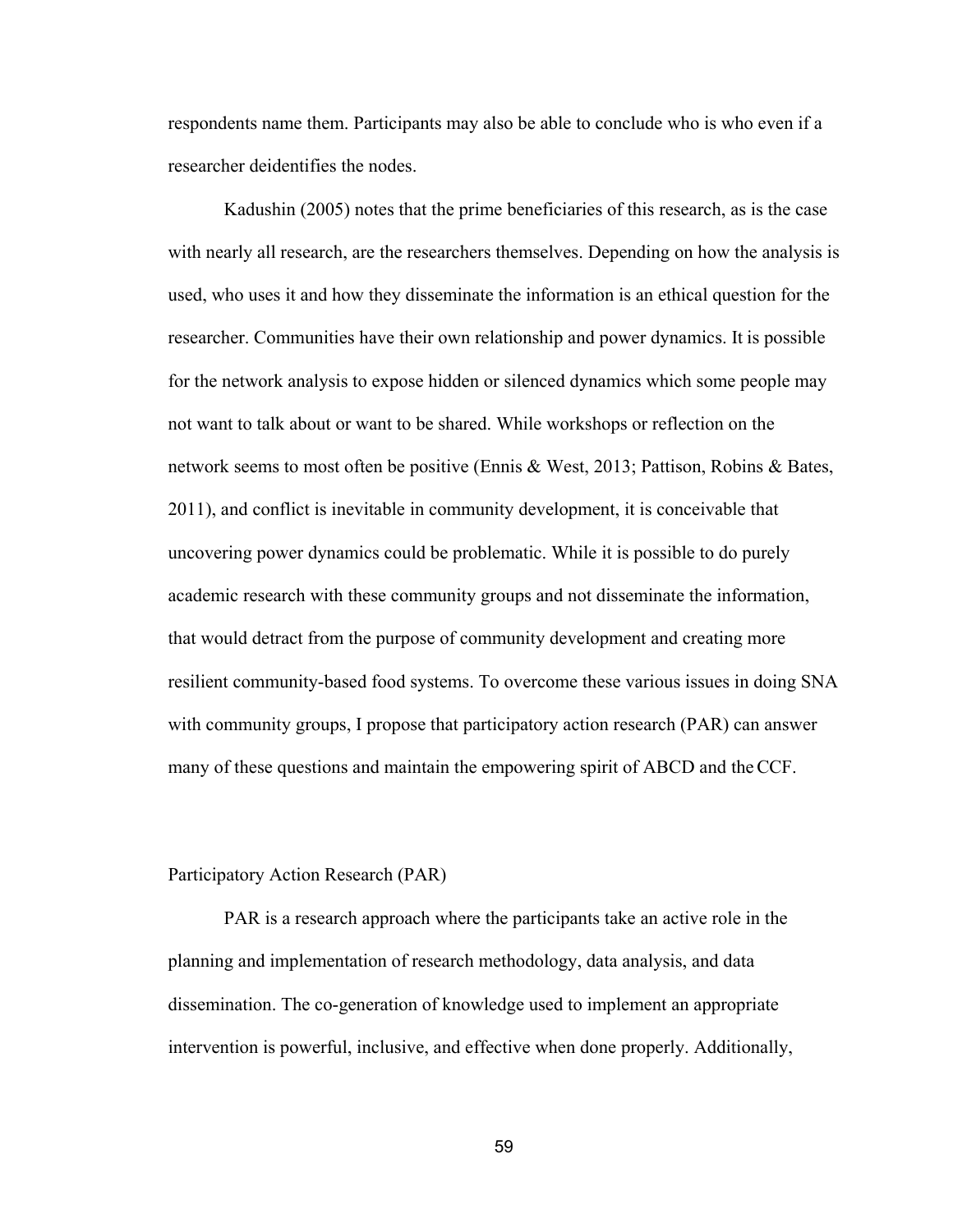collective processing and engagement with the research and with the data is an opportunity for stakeholder engagement, relationship building, and collective meaning and value creation (Dold & Chapman, 2012; MacKenzie, Tan, Hoverman & Baldwin, 2012).

The PAR approach requires initial negotiation of ideas and duties between researchers and participants and ongoing, frequent, and flexible communication throughout the process. Benefits and risks are honestly heard, discussed and negotiated. As one can imagine, the time and patience it takes to build trust and rapport is central to this research approach. Being a part of the community in a meaningful way prior to the research would also be beneficial as Grasseni did with her social network analysis on Italian Solidarity Purchase Groups (Hankins & Grasseni, 2014). SNA can be applied in many ways and there are many different analyses, and the community can decide which aspects of their network they want to understand with the help of the researcher or practitioner.

Perhaps it is decided that the researcher or practitioner would do the actual analysis and data handling, community members could help solve strategic barriers such as response rate and boundary specification. Their knowledge of their network and the power they have would create buy-in from other members and help delineate the most appropriate way to deliver the survey. Surveys can be completed in person, online, or via a phone interview. Different communities may have a preference for any one of these and can inform the researcher the best way to disseminate the survey. The researcher, acting as a facilitator and collaborator with a mind for the greater picture and details, can probe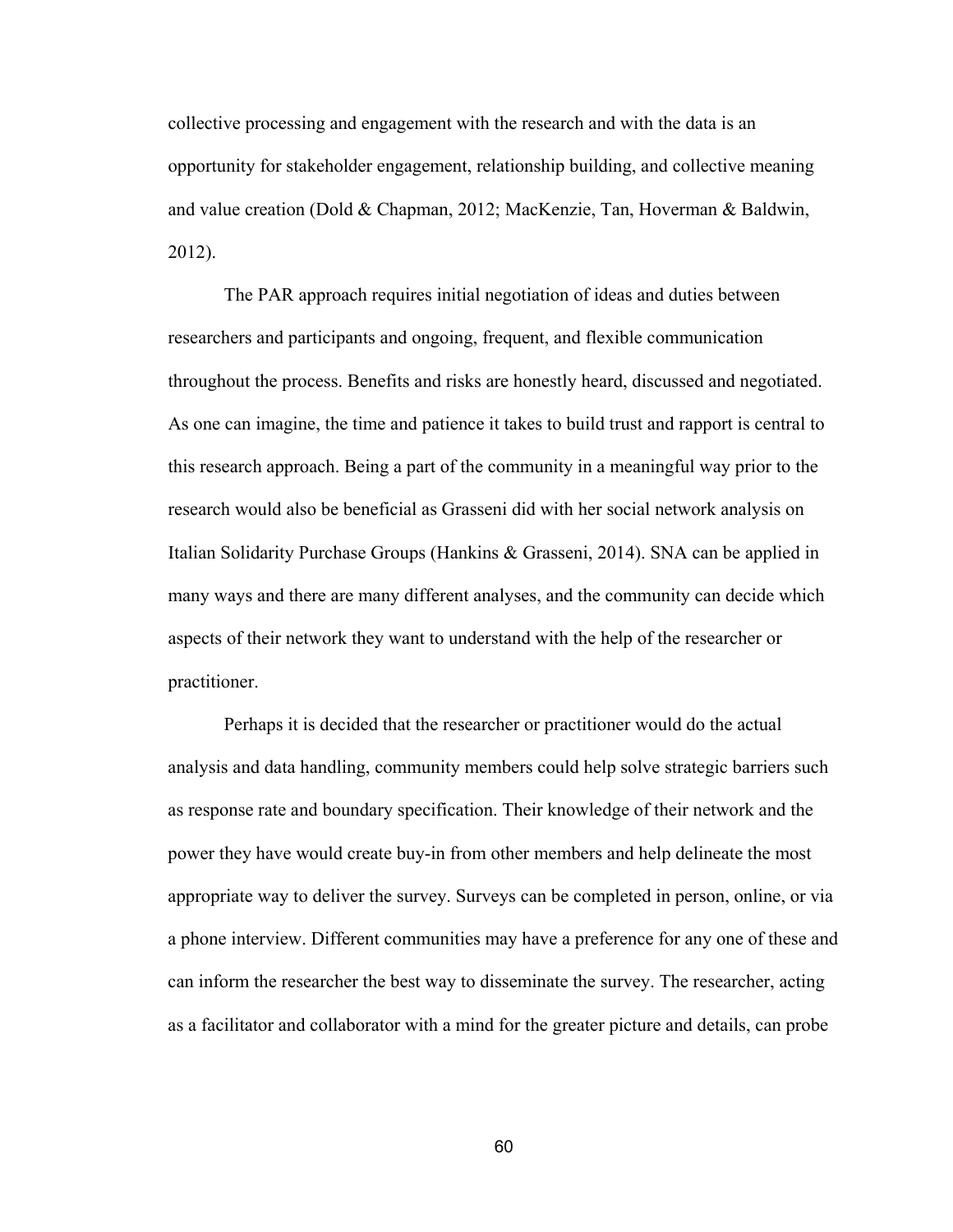and see if everyone who should be included is being included. Respondent-driven or snowball sampling may be appropriate.

As for confidentiality and anonymity, these issues must be described honestly and frankly to all potential respondents. In addition to considering individual benefits and risks of participating, how will the data be presented and how will the community benefit? The community may decide that generalized and anonymized results for the overall network would be useful; perhaps that analysis would help with program assessment for networking and social capital building initiatives. They may also decide that knowing individual brokers or powerful individuals will help increase inclusivity and can be used to bring separate clusters within the community together. Often is the case with SNA in managerial settings; the analysis helps identify specific people for promotion, coordination, demotion, or changing communication flows. The question of data analysis and dissemination, however, may be decided by an institutional review board despite the preferences of the researcher or community.

The researcher or practitioner being independent of a particular community or organizational network is also a strength, especially when considering "bypassing some of the issues of power and co-option" that are present when forming community coalitions or collaborating across organizations that have divergent values or competing interests (Ennis & West, 2013; Kadushin, 2005). This, perhaps, is the negotiated role of the researcher or practitioner for a community that recognizes that power struggles or difficult group dynamics hinder their network social capital or ability to work together. This agreement to work through conflict may be a key discussion point among the community in the initial steps of doing SNA in a participatory way. Perhaps, seeing the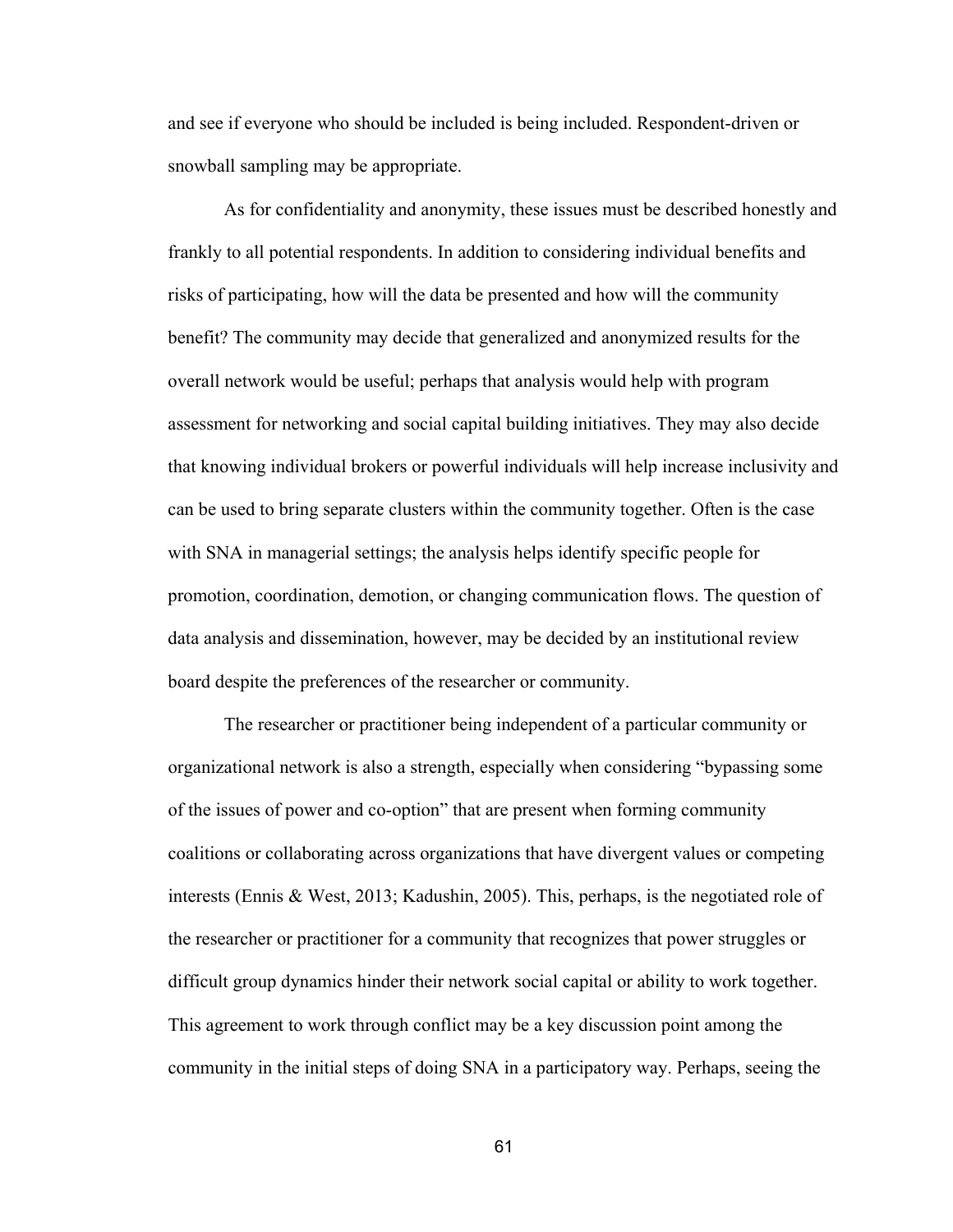bigger picture and how certain groups of people or organizations positively or negatively impact the overall structure and flow of ideas, support, and information will help them overcome those problems. Seeing the interconnectivity of all actors can help realign actors with creating a more just food system for all.

Another transformative engagement technique to consider would be to teach community members and organizations to do their network analysis or network mapping. Inclusivity, empowerment, and transparency are three characteristics of community mapping from a critical cartography lens that hopes to shift power dynamics historically associated with map making (Parker, 2006) and increase engagement with public policy (Fahy & Cinnéide; 2009). Asset Mapping is already a critical component of ABCD. Perhaps participatory network mapping methods aimed to empower individuals and communities could be further developed. Such participatory social network mapping has been done in community health initiatives geared toward the dissemination of family planning information in Benin (Igras, Diakité & Lundgren, 2017). Their design was made using Participatory Learning and Action (PLA) principles and techniques similar to PAR. Public health workers and social workers often use relationship mapping tools such as ecograms or genograms for individuals to identify ties that reinforce positive or negative behavior (Gillieatt et al., 2015). Tool books or workshops for a simplified version of network mapping that communities may use without a researcher or software exist such as with interview-based mapping tools (Schiffer & Hauck, 2010). Schiffer and Hauck (2010) identify other projects that used participatory ego network mapping in developing countries with limited technical resources (Antonucci 1986; Fitzgerald 1978; Hogan,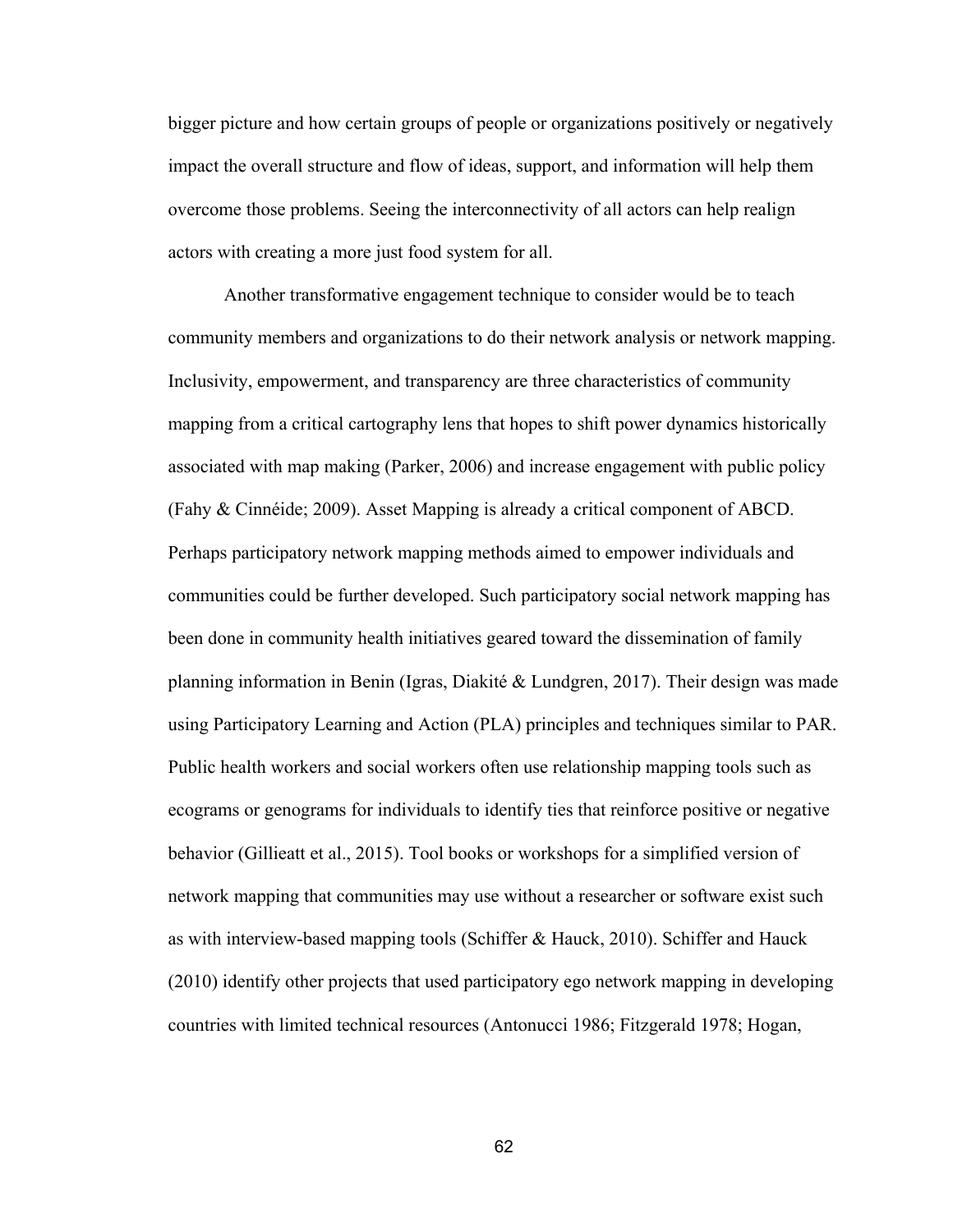Carrasco & Wellman, 2007). Full network participatory mapping, as done by Igras et al. (2017), should be explored further.

# Conclusion

Organizations have a vital role to play as leaders in the alternative food system. Working to provide food security, though nobel, ought to be recognized by organizations as a short-term fix. Without plans for greater changes, business models require food insecurity for organization sustainability. It is the future orientation of food security measures towards deeper systems change that leads the entire alternative food system to be able to scale deep together. Moving beyond superficial community engagement towards ownership and control of solutions and capital through democratic processes is quite revolutionary. Individual effectiveness, competition, and top-down control are hallmarks of traditional leadership strategies. Yet, collective leadership is far more effective than any individual contribution or idealized individual leader (Anderson & Adams, 2016). This is especially important to achieve change in food systems across scales, great distances, and most importantly within mindsets that have culturally been hardwired to seek profit, financial sustainability, maximize individual contributions, and replicate. This is also a culture that stigmatizes marginalized people as incompetent, lazy or those who want a handout.

Anderson and Adams (2016), experts on leadership in organizations, write, "as a leader, you cannot scale the organization until you understand and perform your role in developing other leaders" (p.24). I propose that scaling within any alternative food initiative or system ought to be scaling deep by focusing on changing the system and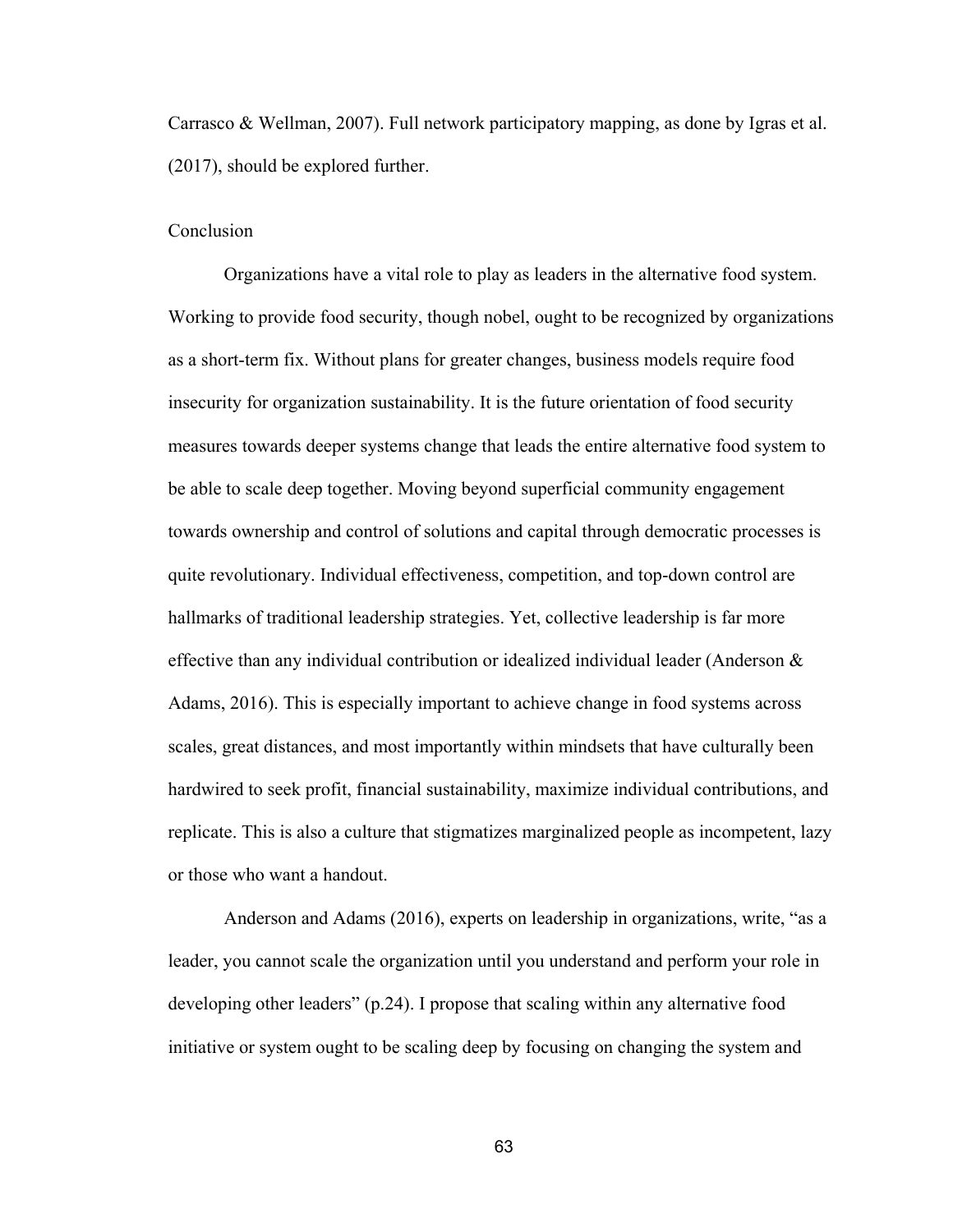thinking that led us here and developing more capable leaders to effect change. This cannot be done for people but by people. An organization registered as a  $501(c)(3)$  has resources to direct to these people who can create change. The  $501(c)(3)$  or business can use their access to resources, skills, and abilities to develop individual and collective development through food. Leah Penniman of Soul Fire Farm writes, "your organization programs should be designed to build and share power with people of color, not to 'serve' or 'save' us. Address the root cause of problems, recognizing that this will eventually mean your project becomes obsolete" (Penniman, 2018, p. 308). An immediate goal may be food access, but the greater goal is giving away power and not needing to exist as an organization.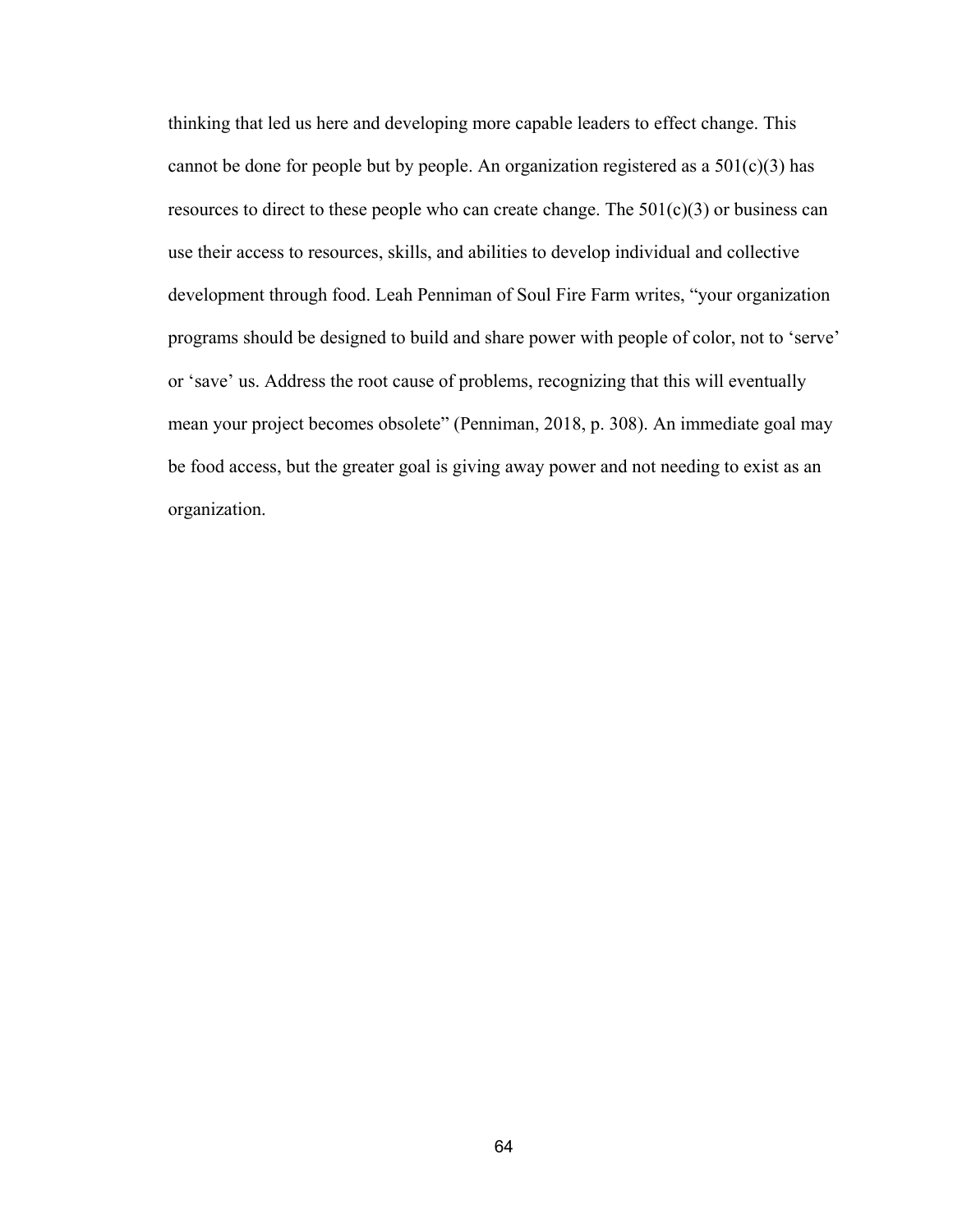References

- Alkon, A. (2007). Growing resistance: food, culture and the mo' better foods farmers' market. *Gastronomica, 7*(3), 93-99.
- Alkon, A., & Agyeman, J. (2011). *Cultivating food justice: Race, class, and sustainability* (Food, health, and the environment). Cambridge, MA: MIT Press.
- Alkon, A., & Mares, H. (2012). Food Sovereignty in US food movements: Radical visions and neoliberal constraints. *Agriculture and Human Values, 29*(3), 347- 359.
- Alkon, A., & Norgaard, K. (2009). Breaking the food chains: An investigation of food justice activism. *Sociological Inquiry, 79*(3), 289-305.
- Allen, P. (2013). Facing food security. *Journal of Rural Studies, 29*, 135-138.
- Allen, P., Fitzsimmons, M., Goodman, M., & Warner, K.. (2003). Shifting plates in the agrifood landscape: The tectonics of alternative agrifood initiativesin California. *Journal of Rural Studies, 19*(1), 61-75.
- Alvarez, K., Van Leeuwen, E., Montenegro-Montenegro, E., & Van Vugt, M. (2018). Empowering the poor: A field study of the social psychological consequences of receiving autonomy or dependency aid in Panama. *The British Journal of Social Psychology*, *57*(2), 327-345.
- Anderson, M.D. (2013). Beyond food security to realizing food rights in the US. *Journal of Rural Studies, 29*(2), 113-122.
- Anderson, R.J., & Adams, W. (2016). *Mastering leadership: An integrated framework for breakthrough performance and extraordinary business results.* Hoboken, NJ: John Wiley & Sons Inc.
- Anderson, M., & Cook, D. (1999). Community food security: Practice in need of theory? *Agriculture and Human Values, 16*(2), 141-150.
- Ansari, S., Munir, K., & Gregg, T. (2012). Impact at the 'bottom of the pyramid': The role of social capital in capability development and community empowerment. *Journal of Management Studies, 49*(4), 813-842.
- Antonucci, T. (1986). Measuring social support networks: Hierarchical mapping technique. *Generations 10*:10–12.
- Aucoin, M., & Fry, M. (2015). Growing local food movements: Farmers' markets as nodes for products and community. *The Geographical Bulletin, 56*(2), 61-78.
- Balfour, B., & Alter, T. (2016). Mapping community innovation: Using social network analysis to map the interactional field, identify facilitators, and foster community development.*Community Development, 47*(4), 431-448.
- Bhattacharyya, J. (2004). Theorizing community development. *Community Development Society, 34*(2), 5-34.
- Biewener, C. (2016). Paid work, unpaid work, and economic viability in alternative food initiatives: Reflections from three Boston urban agriculture endeavors. *Journal of Agriculture, Food Systems, and Community Development, 6*(2), 1-19.
- Bloemraad, I., & Terriquez, V. (2016). Cultures of engagement: The organizational foundations of advancing health in immigrant and low-income communities of color. *Social Science & Medicine*, 165, 214-222.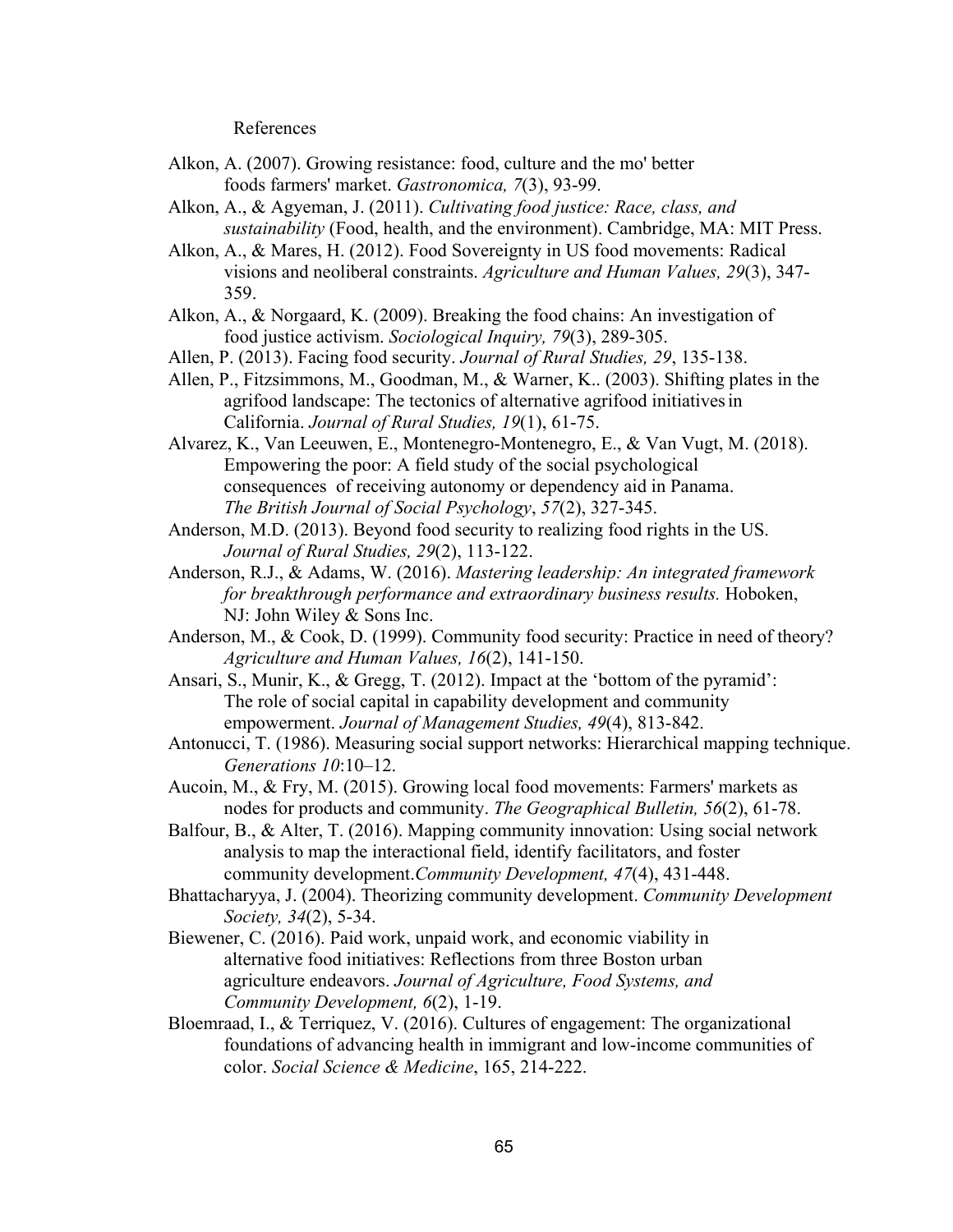- Bolles, T. (2019). Investing in local food, investing in local communities. *Journal of Agriculture, Food Systems, and Community Development, 8*(4), 1-3.
- Borgatti, S., & Li, X. (2009). On social network analysis in a supply chain context. *Journal of Supply Chain Management, 45*(2), 5-22.
- Borgatti, S., Everett, M., & Johnson, J. (2018). *Analyzing social networks* (2nd Ed.). Los Angeles, CA:Sage Publications.
- Brent, Z., Schiavoni, C., & Alonso-Fradejas, A. (2015). Contextualising food sovereignty: The politics of convergence among movements in the USA. *Third World Quarterly, 36*(3), 618-635.
- Brinkley, C. (2017). Visualizing the social and geographical embeddedness of local food systems. *Journal of Rural Studies*, 54, 314.
- Brislen, L. (2017). The butternut big time: Food hubs, farmers, and the development of community agro-food economies. Unpublished manuscript.
- Brislen, L., Barham, J., & Feldstein, S. (2017). Kentucky food hub suffered when it emphasized social mission over financial viability. *Rural Cooperatives, 84*(4), 20-23,43.
- Brower, A. (2013). Agri-food activism and the imagination of the possible. *New Zealand Sociology, 28*(4), 80-100.
- Burt, R. (2004). Structural holes and good ideas. *American Journal of Sociology, 110*(2), 349- 399.
- Cadieux, K.R., & Slocum, R. (2015). What does it mean to do food justice? *Journal of Political Ecology, 22*(1), 1-26.
- Campbell, D., Carlisle-Cummins, I., & Feenstra, G. (2013). Community food systems: Strengthening the research-to-practice continuum. *Journal of Agriculture, Food Systems, and Community Development, 3*(3), 121-138.
- Carney, M. (2011). "Food security" and "food sovereignty": What frameworks are best suited for social equity in food systems? *Journal of Agriculture, Food Systems, and Community Development, 2*(2), 71-87.
- Charles-Coll, J. (2013). Inequality in the context development theories: Dependencia theory and Washington Consensus. *Journal of Economics and Behavioral Studies, 5*(10), 687-695.
- Chaskin, R. (1997). Grassroots development from the top down: Democratic principles and organizational dynamics in a community development initiative. Retrieved from ProQuest Dissertations & Theses Global. (UMI 9711169)
- Chaskin, R. (2001). Building community capacity: A definitional framework and case studies from a comprehensive community initiative. *Urban Affairs Review, 36*(3), 291-323.
- Christensen, L., & O'Sullivan, R. (2015). Using social networking analysis to measure changes in regional food systems collaboration: A methodological framework. *Journal of Agriculture, Food Systems, and Community Development*, *5*(3), 113– 129. https://doi.org/10.5304/jafscd.2015.053.013
- Claeys, P., Hynes, P., Lamb, M., Short, D., & Waites, M. (2012). The creation of new rights by the food sovereignty movement: The challenge of institutionalizing subversion. *Sociology, 46*(5), 844-860.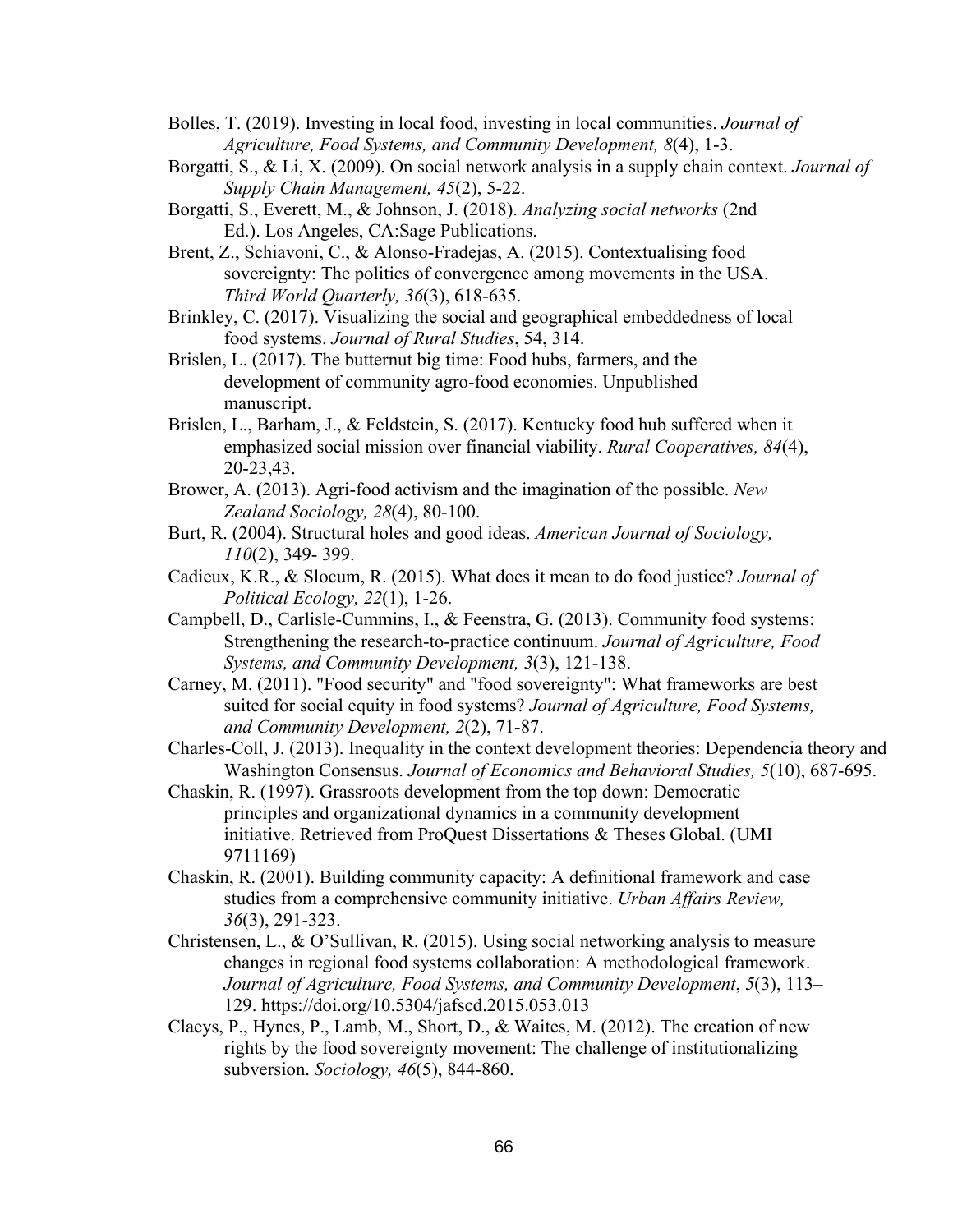- Cohen, N., & Derryk, D. (2016). Corbin hill road farm share: A hybrid food value chain in practice. *Journal of Agriculture, Food Systems, and Community Development, 1*(4), 85- 100.
- Cooper, F., & Packard, R. (1997). *International Development and the Social Sciences: Essays on the History and Politics of Knowledge.* Berkeley, CA: University of California Press. PDF.
- Cornforth, C. (2014). Understanding and combating mission drift in social enterprises. *Social Enterprise Journal, 10*(1), 3-20.
- Dold, C.J., & Chapman, R.A. (2012). Hearing a voice: Results of a participatory action research study. *Journal of Child and Family Studies, 21*(3), 512-519.
- Domínguez, S., & Watkins, C. (2003). Creating networks for survival and mobility: Social capital among african-american and latin-american lowincome mothers. *Social Problems, 50*(1), 111-135.
- Emery, M., & Flora, C. (2006). Spiraling-Up: Mapping community transformation with community capitals framework. *Community Development, 37*(1), 19-35.
- Enderton, A., Bregendahl, C., & Topaloff, A. (2017). Shepherding community engagement to strengthen the local food system in Northeast Iowa. *Journal of Agriculture, Food Systems, and Community Development, 7*(2), 85.
- Ennis, G., & West, D. (2010). Exploring the potential of social network analysis in asset-based community development practice and research. *Australian Social Work, 63*(4), 404-417.
- Ennis, G., & West, D. (2013). Using social network analysis in community development practice and research: A case study. *Community Development Journal, 48*(1), 40-57.
- Ennis, G., & West, D. (2014). Community development and umbrella bodies: Networking for neighbourhood change. *British Journal of Social Work, 44*(6), 1582-1601.
- Esterberg, K. (2002). *Qualitative Methods in Social Research.* USA:McGraw-Hill Companies, Inc.
- Everson, C., & Holst, J. (2015). Community supported agriculture: Building community or creating a commodity? 75(12), Dissertation Abstracts International, A: The Humanities and Social Sciences, Vol.75(12).
- Fahy, F., & Cinnéide, M. (2009). Re-constructing the urban landscape through community mapping: An attractive prospect for sustainability? Area 41(2), 167-175. **DOI:** 10.1111/j.1475-4762.2008.00860.x
- Firth, C., Maye, D., & Pearson, D. (2011). Developing "community" in community gardens. *Local Environment, 16*(6), 555-568.
- Fitzgerald, M. (1978). The content and structure of friendship: An analysis of the friendships of urban Cameroonians. ProQuest Dissertations and Theses.

Flora, C., & Bregendahl, C. (2006). The role of collaborative community supported agriculture: Lessons from Iowa. Retrieved from: https://lib.dr.iastate.edu/cgi/viewcontent.cgi?referer=&httpsredir=1&article=11 66&conte xt=leopold\_pubspapers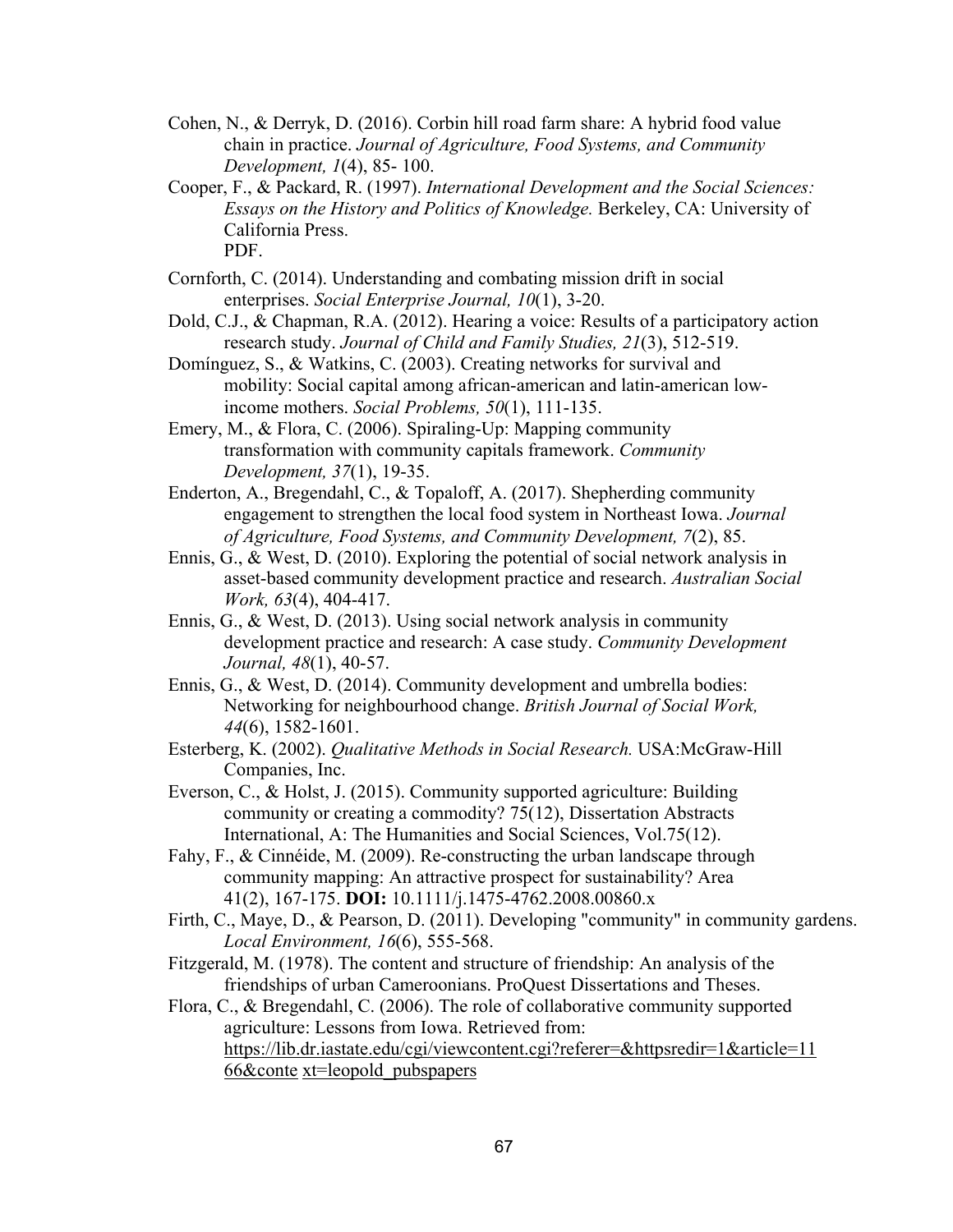- Flora, C., & Bregendahl, C. (2012). Collaborative community-supported agriculture: Balancing community capitals for producers and consumers. *Journal of Sociology of Agriculture and Food, 19*(3).
- Flora, J. L., Sharp, J., Flora, C., & Newlon, B. (1997). Entrepreneurial social infrastructure and locally initiated economic development in the nonmetropolitan United States. *The Sociological Quarterly, 38*(4), 623-645.
- Flores, M., & Rello, F. (2003). Social capital and poverty: Lessons from case studies in Mexico and Central America. *Culture & Agriculture, 25*(1), 1-10.
- Gibson-Graham, J. (2005). Surplus possibilities: postdevelopment and community economies. *Singapore Journal of Tropical Geography, 26*(1), 4-26.
- Gilchrist, A. (2004). *The well-connected community: A networking approach to community development.* Bristol, UK: The Policy Press.
- Gillieatt, S., Fernandes, C., Fielding, A., Hendrick, A., Martin, R., & Matthews, S. (2015). Social network analysis and social work inquiry. *Australian Social Work, 68*(3), 1- 14.
- Guillory, J., Everson, J., & Ivester, J. (2006). Community development: Lessons learned about coalition building and community connections for stakeholders with disabilities. *Community Development, 37*(3), 83-96.
- Guthman, J. (2008). Bringing good food to others: Investigating the subjects of
- alternative food practice. *Cultural Geographies, 15*(4), 431-447.
- Guthman, J. (2008b). "If Only They Knew": The unbearable whiteness of alternative food. In
- A.H. Alkon & J. Agyeman (Eds.), Cultivating food justice: Race, class, and sustainability (263-281). MA: Massachusetts Institute of Technology.
- Hankins, J., & Grasseni, C. (2014). Collective food purchasing networks in Italy as a case study of responsible innovation. *Glocalism: Journal of Culture, Politics and Innovation, 2014*(1-2).
- Hansen, T. (2009). Applying social network theory and analysis in the struggle for social justice. *Peace Research, 41*(1), 5-43.
- Herdt, R. (2012). People, institutions, and technology: A personal view of the role of foundations in international agricultural research and development 1960–2010. *Food Policy, 37*(2), 179-190.
- Hidalgo-Capitán, A. (2012). Political economy of development and underdevelopment re- visiting dependency theory. *Iberoamerican Journal of Development Studies, 1*(1), 4-27.
- Hill, A. (2015). Moving from "matters of fact" to "matters of concern" in order to grow economic food futures in the Anthropocene. *Agriculture and Human Values, 32*(3), 551- 563.
- Hinrichs, C. (2000). Embeddedness and local food systems: Notes on two types of direct agricultural market. *Journal of Rural Studies, 16*(3), 295-303.
- Hoey, L., Shapiro L.F. , & Bielaczyc, N. (2018). Put your own mask on before helping someone else: The capacity of food hubs to build equitable food access. *Journal of Agriculture, Food Systems, and Community Development, 8*(3).
- Hoey, L., & Sponseller, A. (2018). "It's hard to be strategic when your hair is on fire": Alternative food movement leaders' motivation and capacity to act. *Agriculture and Human Values, 35*(3), 595-609.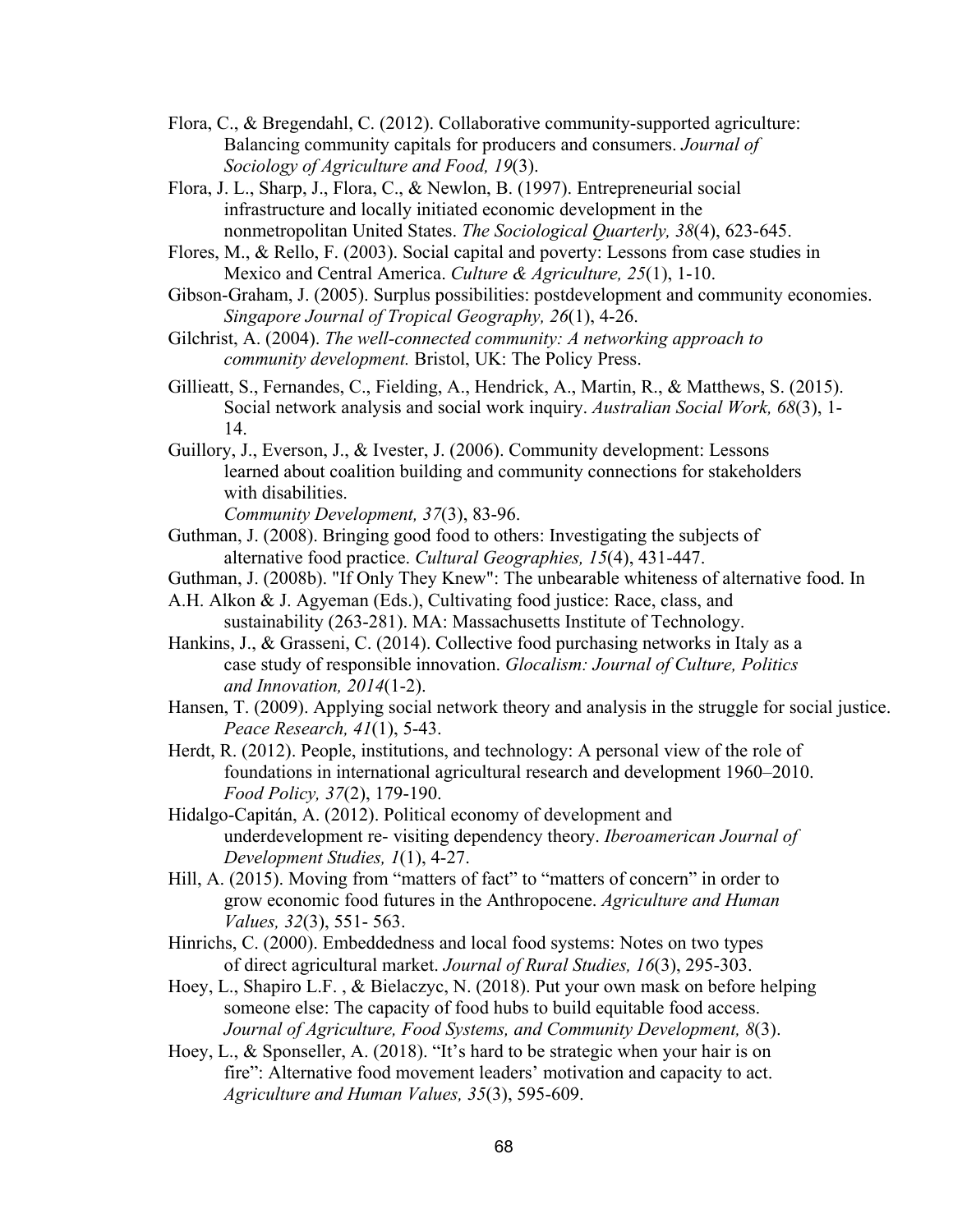Hogan, B., Carrasco, J.A., & Wellman, B. (2007).Visualizing personal net-works: Working with participant-aided sociograms. *Field Methods, 19*, 116–44.

- Holt-Giménez, E. (2009). From food crisis to food sovereignty: The challenge of social movements. *Monthly Review, 61*(3), 142-156.
- Holt Giménez, E., & Shattuck, A. (2011). Food Crises, food regimes and food movements: Rumblings of reform or tides of transformation? *Journal of Peasant Studies, 38*(1), 109- 144.
- Hyden, H. (2017). Cultivating a Culture of Food Justice: Impacts of Community Based Economies on Farmers and Neighborhood Leaders in the Case of Fresh Stop Markets in Kentucky. *Theses and Dissertations--Community & Leadership Development*. https://doi.org/10.13023/ETD.2017.018
- Igras, S., Diakité, M., & Lundgren, R. (2017). Moving from theory to practice: A participatory social network mapping approach to address unmet need for family planning in Benin. *Global Public Health12*(7), 909-926.
- Jarosz, L. (2000). Understanding agri-food networks as social relations. *Agriculture and Human Values, 17*(3), 279-283.
- Kadushin, C. (2005). Who benefits from network analysis: Ethics of social network research. *Social Networks, 27*(2), 139-153.
- Kaiser, M. (2013). Cultivating a landscape for food justice: An exploratory study of community food security measurement to inform community-based intervention strategies (Doctoral Dissertation). Retrieved from ProQuest Dissertations & Theses Global. (UMI 3530841).
- Kato, Y. (2013). Not just the price of food: Challenges of an urban agriculture organization in engaging local residents. *Sociological Inquiry, 83*(3), 369- 391.
- Kato, Y., & McKinney, L. (2015). Bringing food desert residents to an alternative food market: A semi-experimental study of impediments to food access. *Agriculture and Human Values, 32*(2), 215-227.

Kretzmann, J., & McKnight, J. (1993). *Building Communities from the Inside Out: A Path Toward Finding and Mobilizing a Community's Assets*. Chicago, IL: John Kretzmann and John McKnight Third Printing.

- Lau, P. (2012). Rethinking asset-based community development strategies in postearthquake china: The role of social capital. *Poverty & Public Policy, 4*(3), 35-48.
- Lawlor, J., & Neal, Z. (2016). Networked community change: Understanding community systems change through the lens of social network analysis. *American Journal of Community Psychology, 57*(3-4), 426-436.
- Li, T. (2007). *The will to improve: governmentality, development, and the practice of politics.* Durham, CA: Duke University Press.
- Mackenzie, J., Tan, P-L., Hoverman, S., & Baldwin, C. (2012). The value and limitations of Participatory Action Research methodology. *Journal of Hydrology, 474*(C), 11-21.
- Mason, R. (2017). China's impact on the landscape of african international relations: implications for dependency theory. *Third World Quarterly, 38*(1), 84-96.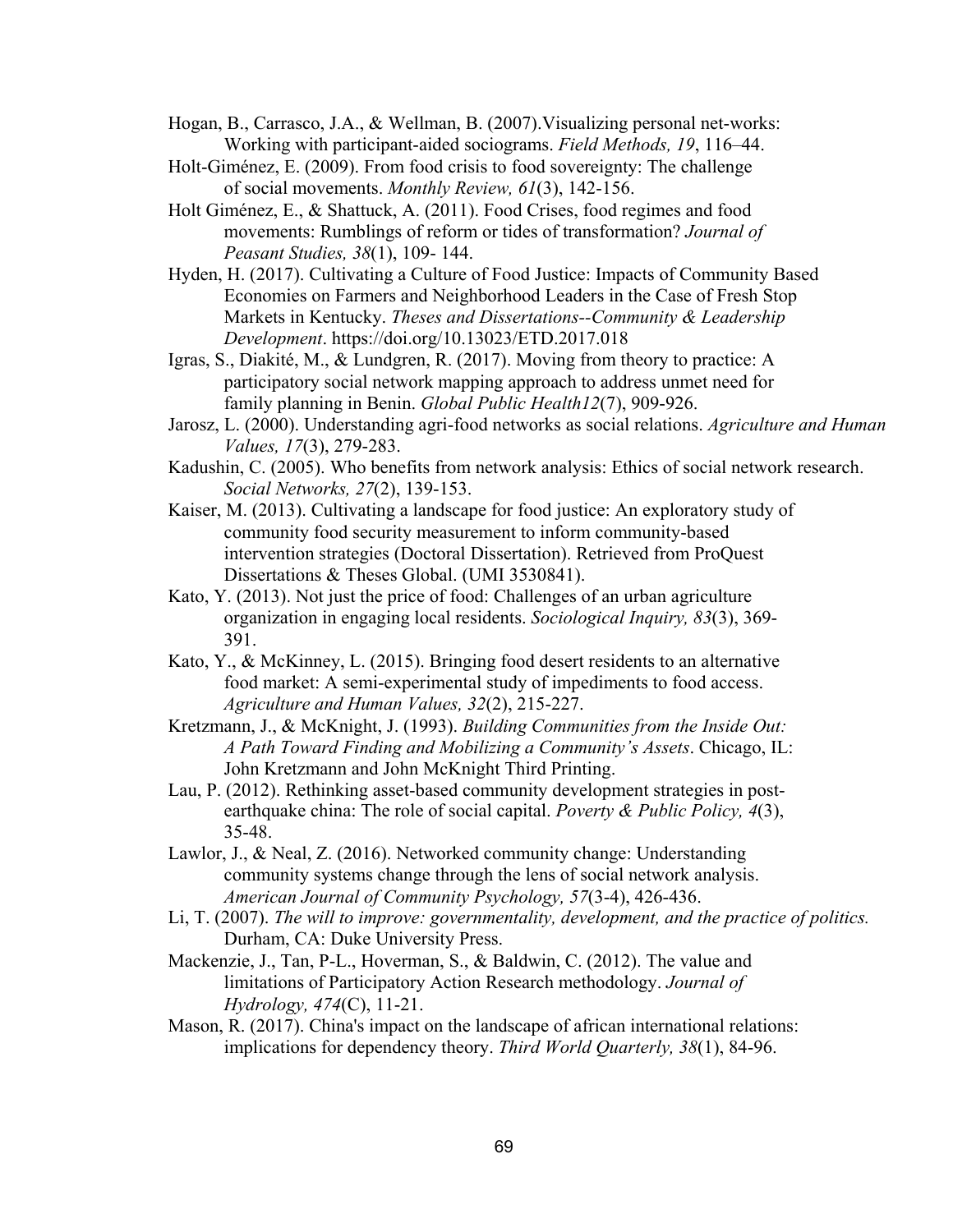- Mathie, A., & Cunningham, G. (2003). From clients to citizens: Asset-based Community Development as a strategy for community-driven development. *Development in Practice, 13*(5), 474-486. DOI: 10.1080/0961452032000125857
- Meenar, M. (2015). Nonprofit-driven community capacity-building efforts in community food systems. *Journal of Agriculture, Food Systems, and Community Development, 6*(1), 77.
- Mertens, F., Fillion, M., Saint-Charles, J., Mongeau, P., Távora, R., Passos, C., & Mergler, D. (2015). The role of strong-tie social networks in mediating food security of fish resources by a traditional riverine community in the Brazilian Amazon. *Ecology and Society, 20*(3).
- Migliore, G., Schifani, G., Guccione, G., & Cembalo, D. (2014). Food community networks as leverage for social embeddedness. *Journal of Agricultural and Environmental Ethics, 27*(4), 549-567.
- Milstein, T. (2013). Community supported agriculture: Cultivating social capital. Retrieved from ProQuest Dissertations and Theses. (UMI 1550530).
- Missingham, B. (2017). Asset-based learning and the pedagogy of community development. *Community Development, 48*(3), 339-350.
- Monaghan, S., Lavelle, J., & Gunnigle, P. (2017). Mapping networks: Exploring the utility of social network analysis in management research and practice. *Journal of Business Research*, 76, 136-144.
- Montgomery, A., Dacin, P., & Dacin, M. (2012). Collective social entrepreneurship: Collaboratively shaping social good. *Journal of Business Ethics, 111*(3), 375-388.
- Moore, M., Riddell, D., & Vocisano, D. (2015). Scaling out, scaling up, scaling deep: Strategies of non- profits in advancing systemic social innovation. *The Journal of Corporate Citizenship, 2015*(58), 67-84.
- Moore, O., McCarthy, O., Byrne, N., & Ward, M. (2014). Reflexive resilience and community supported agriculture: The case that emerged from a place. *Journal of Agriculture, Food Systems, and Community Development, 4*(3), 1-17.
- Nelson, C., & Stroink, M. (2014). Accessibility and viability: A complex adaptive systems approach to a wicked problem for the local food movement. *Journal of Agriculture, Food Systems, and Community Development,* 1-16.
- Parker, B. (2006). Constructing community through maps? Power and praxis in community mapping. *The Professional Geographer, 58*(4), 470-484.
- Patterson, S., Hart, J., & Weaver, T. (2010). Delusions and qualitative confusions: A dialogic collaborative exploration. *Qualitative Health Research, 20*(7), 1008-1018.
- Pattison, P., Robins, G., & Bates, L. (2011). Network governance and environmental management: Conflict and cooperation. *Public Administration, 89*(4), 1293-1313.
- Penniman, L. (2018). *Farming while black: Soul Fire Farm's practical guide to liberation on the land*. US: Chelsea Green Publishing.
- Piatelli, D., & Derber, C. (2008). Stories of inclusion? Power, privilege and cross difference organizing in a contemporary peace and justice network. Retrieved from ProQuest Dissertations and Theses. (UMI 3323753).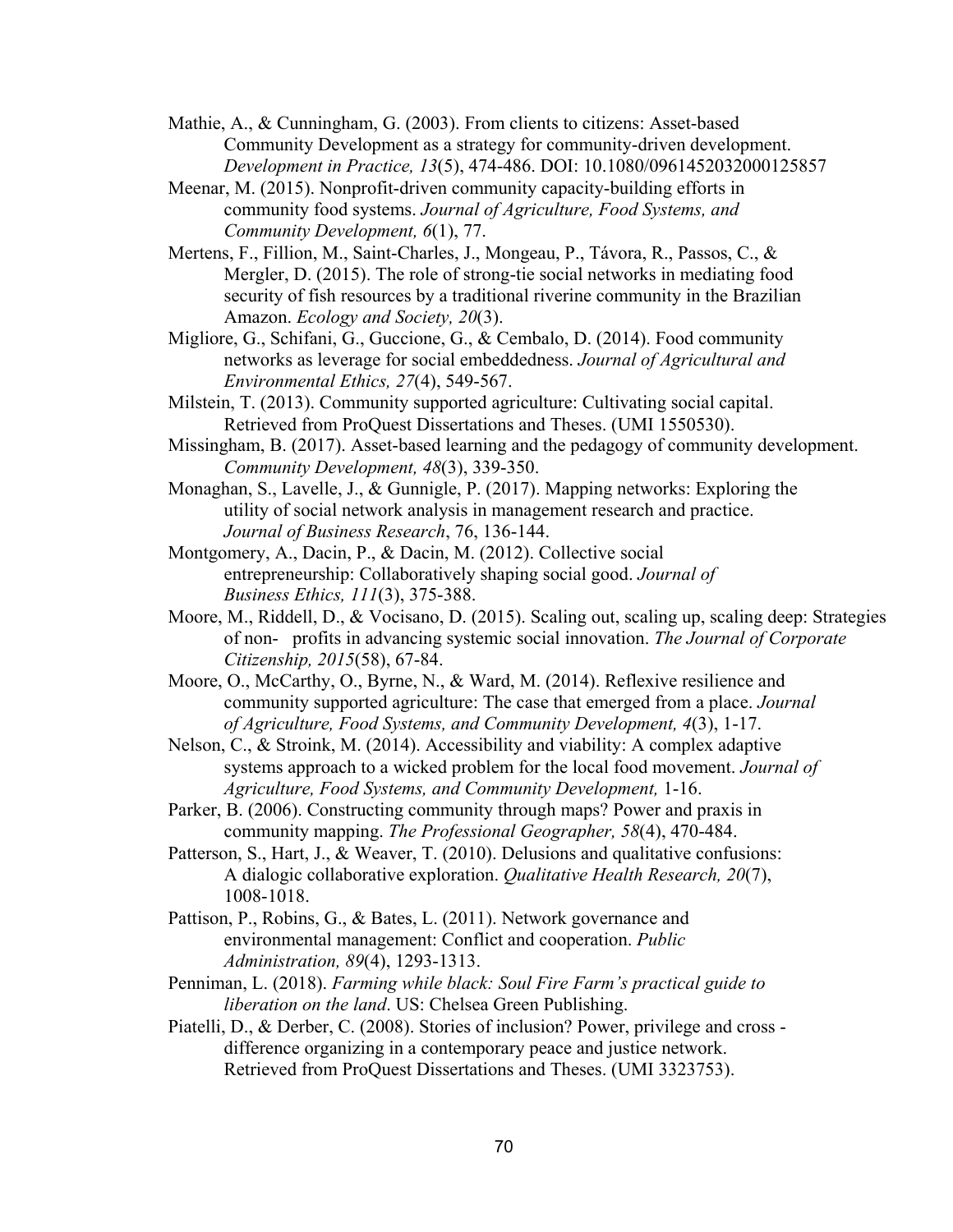- Pigg, K., Gasteyer, S., Martin, K., Keating, K., & Apaliyah, G. (2013). The Community Capitals Framework: An empirical examination of internal relationships. *Community Development, 44*(4), 492-502.
- Portes, A. (1998). Social capital: Its origins and applications in modern sociology. *Annual Review of Sociology, 24*(1), 1-24.
- Poulsen, M., Spiker, M., & Winch, P. (2014). Conceptualizing community buy-in and its application to urban farming. *Journal of Agriculture, Food Systems, and Community Development, 5*(1), 161-178.
- Putnam, R. (2000). *Bowling alone: The collapse and revival of civic America.* New York: Simon & Schuster.
- Robson, S., & Spence, J. (2011). The erosion of feminist self and identity in community development theory and practice. *Community Development Journal, 46*(3), 288-301.
- Sage, C. (2003). Social embeddedness and relations of regard: Alternative 'good food' networks in south-west Ireland. *Journal of Rural Studies, 19*(1), 47-60.
- Saldivar-Tanaka, L., & Krasny, M. (2004). Culturing community development, neighborhood open space, and civic agriculture: The case of Latino community gardens in New York City. *Agriculture and Human Values, 21*(4), 399-412.
- Saleebey, D. (2000). Power in the people: Strengths and hope. *Advances in Social Work, 1*(2), 127-136.
- Schiffer, E., & Hauck, J. (2010). Net-Map: Collecting social network data and facilitating network learning through participatory influence network mapping. *Field Methods, 22*(3), 231-249.
- Scott, K., & Liew, T. (2012). Social networking as a development tool: A critical reflection. *Urban Studies, 49*(12), 2751-2767.
- Slocum, R. (2006). Anti-racist practice and the work of community food organizations. *Antipode, 38*(2), 327-349.
- Slocum, R. (2007). Whiteness, space and alternative food practice. *Geoforum, 38*(3), 520-533.
- Sonnino, R., & Hanmer, O. (2016). Beyond food provision: Understanding community growing in the context of food poverty. *Geoforum, 74(*C), 213-221.
- Sturtevant, V. (2006). Reciprocity of social capital and collective action. *Community Development, 37*(1), 52-64.
- Trevillion, S. (2000). Social work, social networks and network knowledge. *British Journal of Social Work, 30*(4), 505-518.
- Welch, A. (2004). The researcher's reflections on the research process. *Nursing Science Quarterly, 17*(3), 201-207.
- Wheeler-Brooks, J. (2010). That's the thing with community: Social networks and asset development. Retrieved from ProQuest Dissertations and Theses. (UMI 3386604).
- White, M. (2010). Shouldering responsibility for the delivery of human rights: A case study of the d-town farmers of detroit. *Race/Ethnicity: Multidisciplinary Global Contexts, 3*(2), 189-211.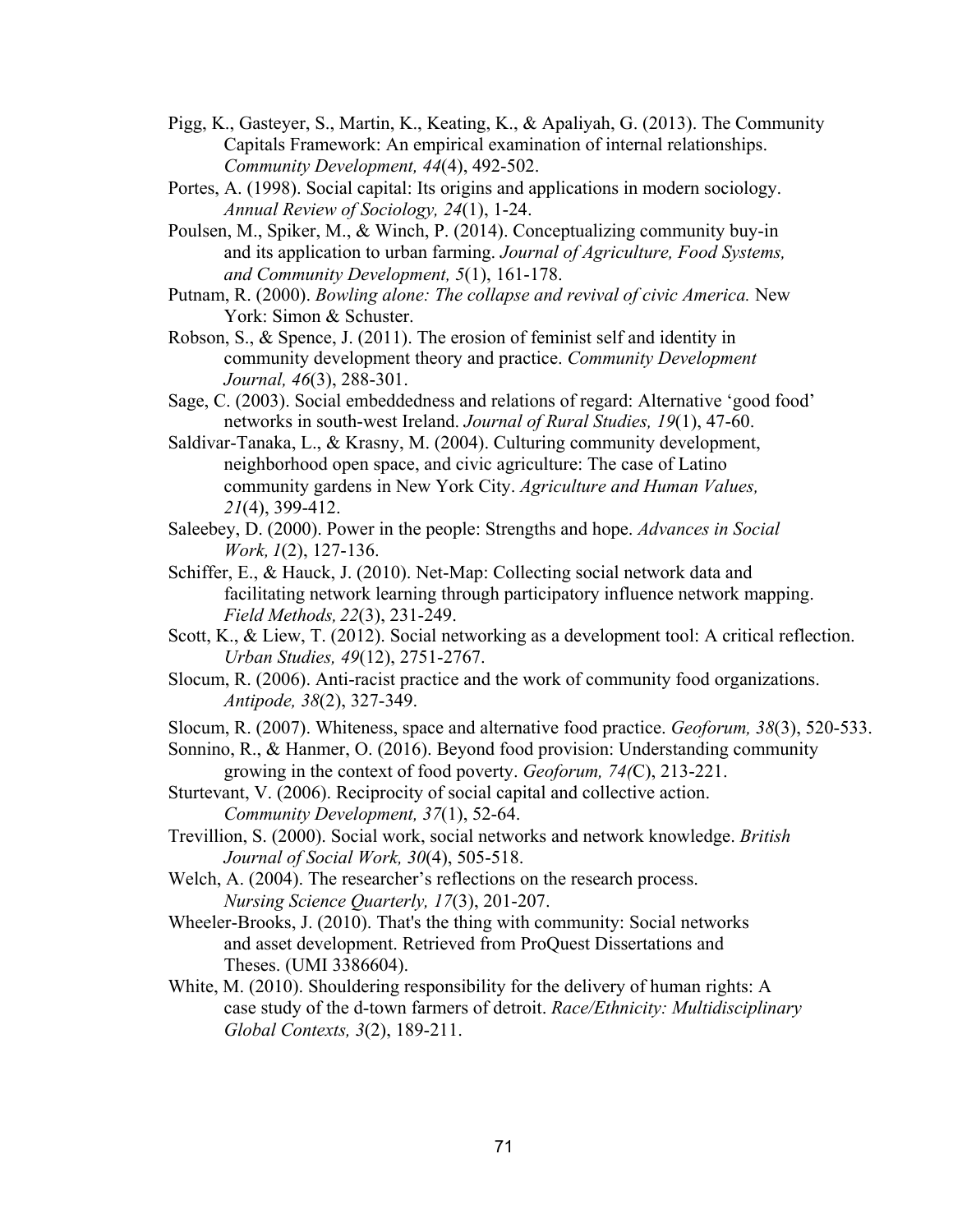- Winther, T. (2015). What lies within?: An exploration of Asset Based Community Development (ABCD). An unpublished thesis submitted in partial fulfilment of the requirements for the Degree of Master of Social Practice, Unitec Institute of Technology.
- Wood, B., Blair, H., Gray, D., Kemp, P., Kenyon, P., Morris, S., & Sewell, A. (2014). Agricultural science in the wild: A social network analysis of farmer knowledge exchange. *Public Library of Science ONE, 9*(8), E105203.
- Woodside, S. (2016). Social mission or revenue generation? Challenges and opportunities in social enterprise from competing institutional logics. Retrieved from ProQuest Dissertations and Theses. (UMI 10107918).
- Zereyesus, Y. (2017). Women's empowerment in agriculture and household-level health in northern ghana: A capability approach. *Journal of International Development, 29*(7), 899-918.
- Zitcer, A. (2017). Collective Purchase: Food Cooperatives and their Pursuit of Justice. A.H. Alkon & J. Guthman (Eds.), The New Food Activism: Opposition, Cooperation, and Collective Action (181-205). Oakland, CA: The Regents of the University of California.